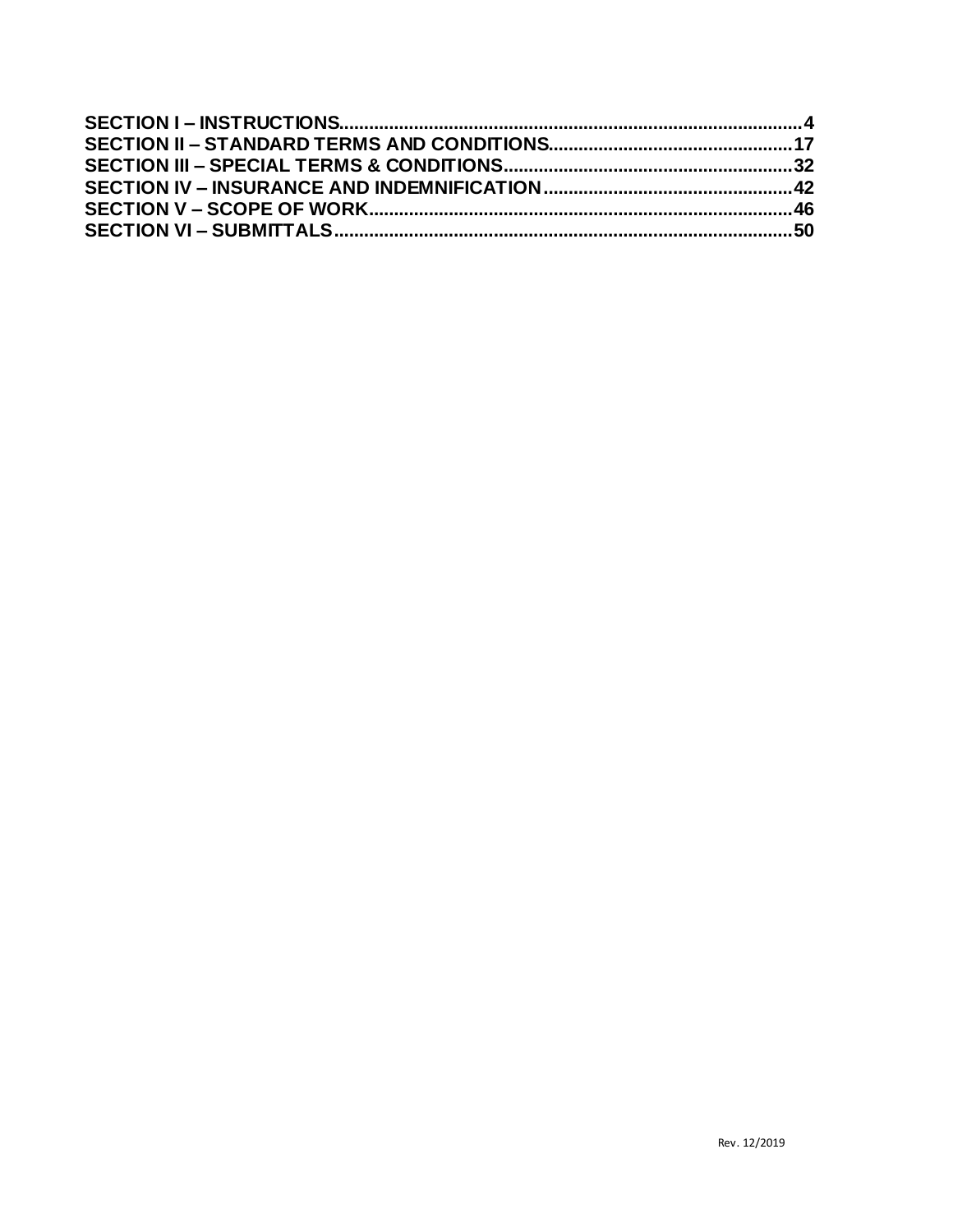

**Please read before continuing to the offer document. This list may not include every requirement; the purpose is to assist vendors, but vendors are expected to read and comply with the entire solicitation**.

# **SOLICITATION RESPONSE CHECK LIST**

Check off each of the following as the necessary action is completed.

- □ All forms have been completed and signed, including Solicitation Disclosure form.
- □ All Submittals are included.
- Reviewed and verified prices offered.
- □ Checked price extensions and totals.
- $\Box$  Included any required drawings or descriptive literature.
- $\Box$  If required, checked and included the amount of the offer surety.
- $\Box$  Reviewed the insurance requirements, if any, to assure compliance.
- $\Box$  Included the specified number of copies of the offer as indicated in Submittal section.
- $\Box$  Included signed addenda, if any.
- □ Addressed the mailing envelope to the Procurement Officer on the solicitation front page, at the address listed.
- $\Box$  The mailing envelope clearly shows your company name and address, the solicitation number, solicitation title and the offer opening date.

### **Mail the response timely – City must receive offers no later than the date and time indicated in the Schedule of Events or addenda.**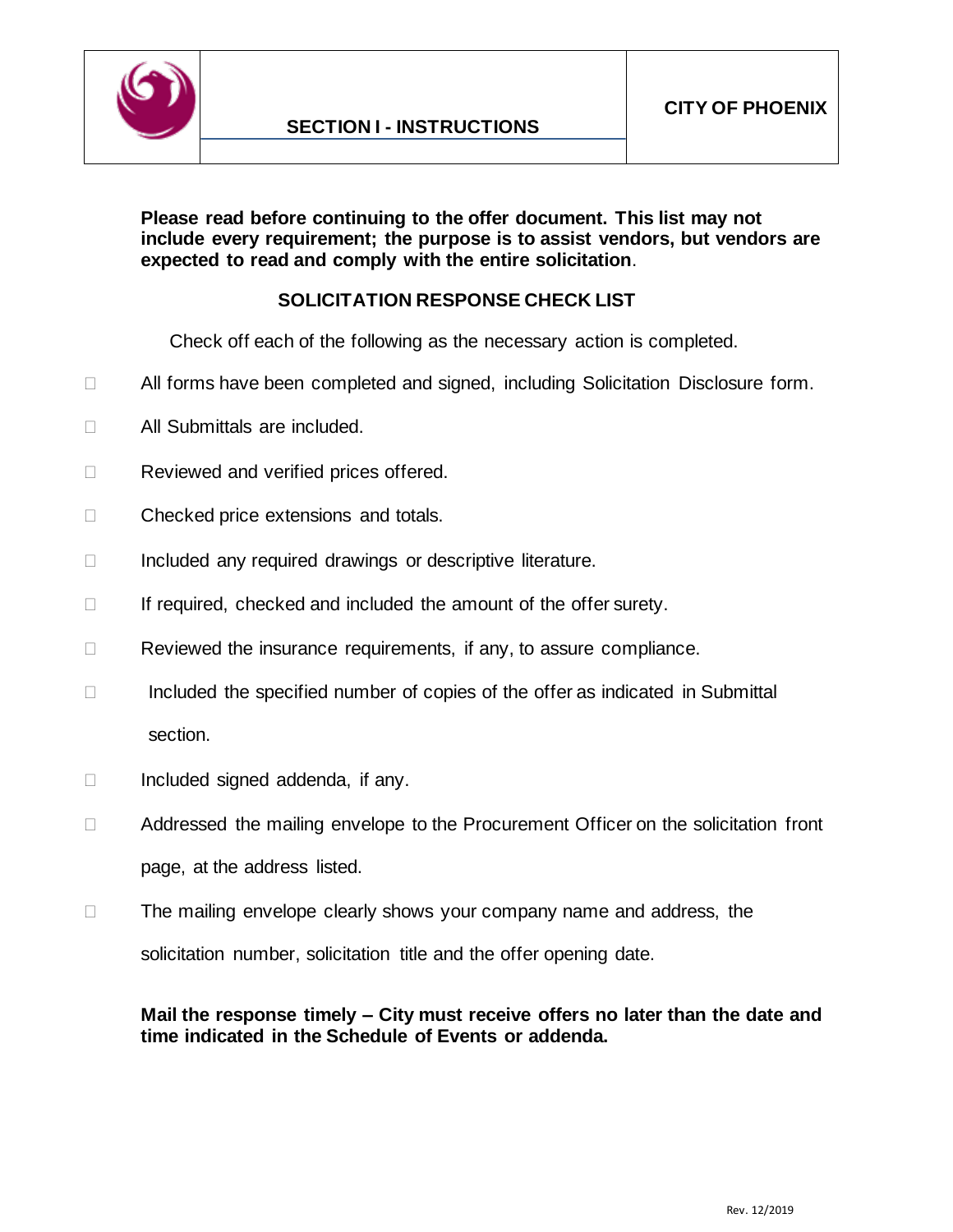

### **SECTION** I **– INSTRUCTIONS**

### <span id="page-3-0"></span>**1. DESCRIPTION – STATEMENT OF NEED:**

- 1.1. The City of Phoenix invites sealed offers for lobbying and advocacy services for a five-year period. The initial term of the contract will be for (2) two-years with an option to extend for an additional three (3) one-year extensions in accordance with the specifications and provisions contained herein.
- 1.2. This solicitation is available through Arizona Relay Service 7-1-1. Please call TTY 800-367-8939 for assistance.
- 1.3. Notwithstanding the foregoing, this Agreement will terminate upon the earliest occurrence: by reaching the end of the term including any extensions exercised, or termination pursuant to the provisions of this Agreement.

#### **2. CITY'S VENDOR SELF-REGISTRATION AND NOTIFICATION:**

Vendors must be registered in the City's procurePHX Self-Registration System at <https://www.phoenix.gov/procure> to respond to solicitations and access procurement information. The City may, at its sole discretion, reject any offer from an Offeror who has not registered.

| <b>ACTIVITY</b><br>(All<br>times are local<br>Phoenix time) | <b>DATE</b>                    | <b>LOCATION</b>                                                                                                                                                                                                                        |
|-------------------------------------------------------------|--------------------------------|----------------------------------------------------------------------------------------------------------------------------------------------------------------------------------------------------------------------------------------|
| Solicitation<br><b>Issue Date</b>                           | June 10, 2022                  |                                                                                                                                                                                                                                        |
| Pre-Offer<br>Conference                                     | June 21, 2022,<br>$10:00$ a.m. | Join from the meeting link<br>https://cityofphoenix.webex.com/cityofphoenix/j.php?MTID<br>=m01d433f2f9e3f971c0ade2794a308ea7<br>Join by meeting number<br>Meeting number (access code): 2466 812 2189<br>Meeting password: mANHPZA3h88 |
|                                                             |                                | Tap to join from a mobile device (attendees<br>only)                                                                                                                                                                                   |
|                                                             |                                | +1-415-655-0001,,24668122189## US Toll                                                                                                                                                                                                 |
|                                                             |                                | +1-415-655-0001 US Toll                                                                                                                                                                                                                |
|                                                             |                                | Global call-in numbers                                                                                                                                                                                                                 |

# **3. SCHEDULE OF EVENTS:**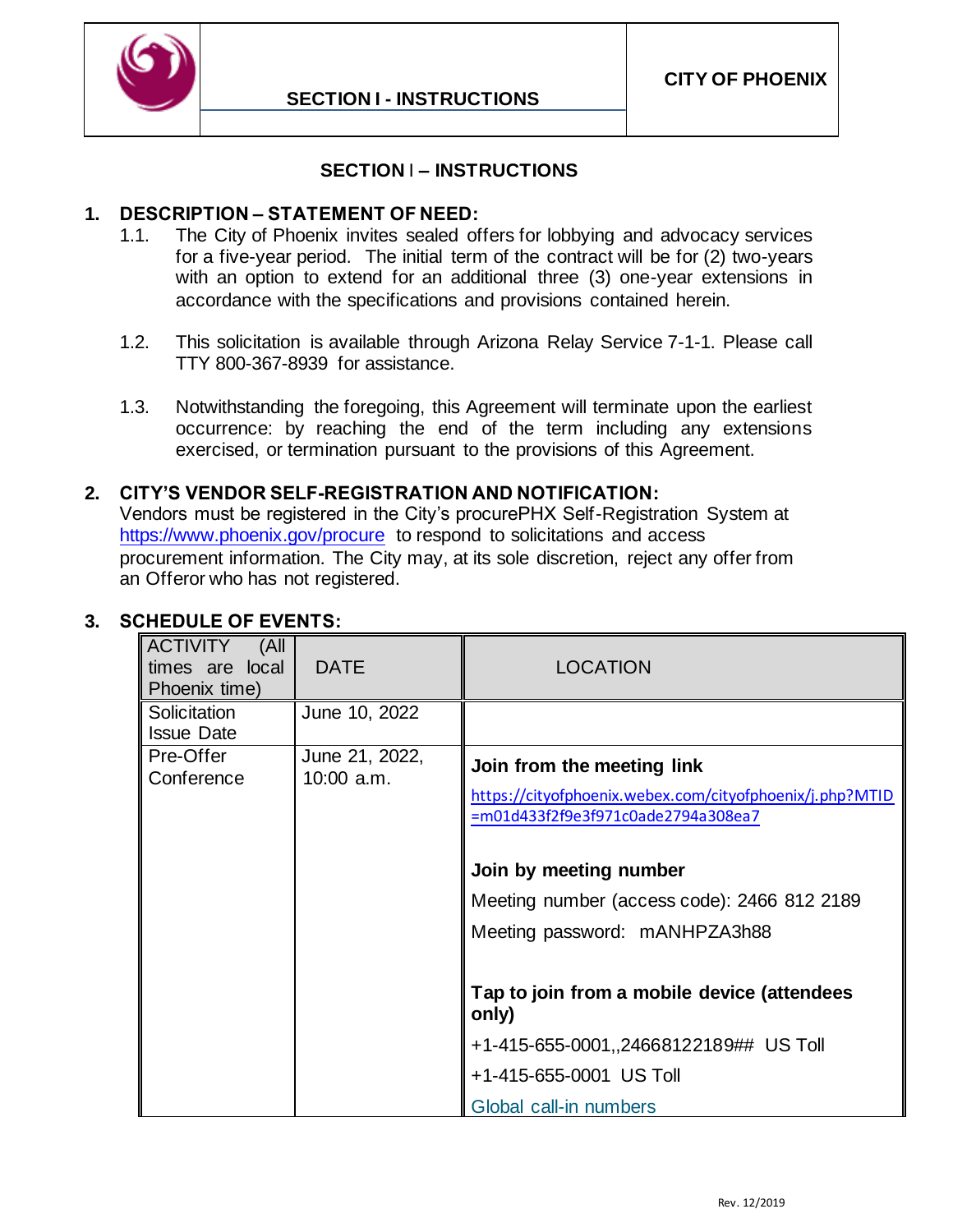

|                               |                             | Join from a video system or application<br>Dial 24668122189@cityofphoenix.webex.com<br>You can also dial 173.243.2.68 and enter your<br>meeting number.                                                                                                                                                                                                                                                                                                                                                                                                                  |
|-------------------------------|-----------------------------|--------------------------------------------------------------------------------------------------------------------------------------------------------------------------------------------------------------------------------------------------------------------------------------------------------------------------------------------------------------------------------------------------------------------------------------------------------------------------------------------------------------------------------------------------------------------------|
| Written Inquiries<br>Due Date | June 24, 2022,<br>2:00 p.m. | Email to: Javier.Navarro@phoenix.gov                                                                                                                                                                                                                                                                                                                                                                                                                                                                                                                                     |
| <b>Offer Due Date</b>         | July 8, 2022, 2:00<br>p.m.  | <b>OPTION 1: EMAIL SUBMITTAL</b><br>Procurement@phoenix.gov<br>NOTE: For Option 1, only an electronic copy<br>is required (no paper copies).<br><b>OR</b><br><b>OPTION 2: IN PERSON/MAIL SUBMITTAL</b><br>City of Phoenix Finance Department,<br>Procurement Division.<br>251 W. Washington St., 8th Floor Phoenix,<br>AZ 85003<br>NOTE: Access to City buildings is by appointment<br>only. Please email Sabrina Messenger at<br>Sabrina.Messenger@phoenix.gov and copy<br>Javier.Navarro@phoenix.gov to schedule an<br>appointment to submit an offer in person, by or |

The City reserves the right to change dates and/or locations as necessary, and the City does not always hold a Pre-Offer Conference or Site visit.

### **4. PREPARATION OF OFFER:**

4.1. All forms provided in Submittal Section must be completed and submitted with the offer. The signed and completed Solicitation Disclosure form must be included or your offer may be deemed non-responsive.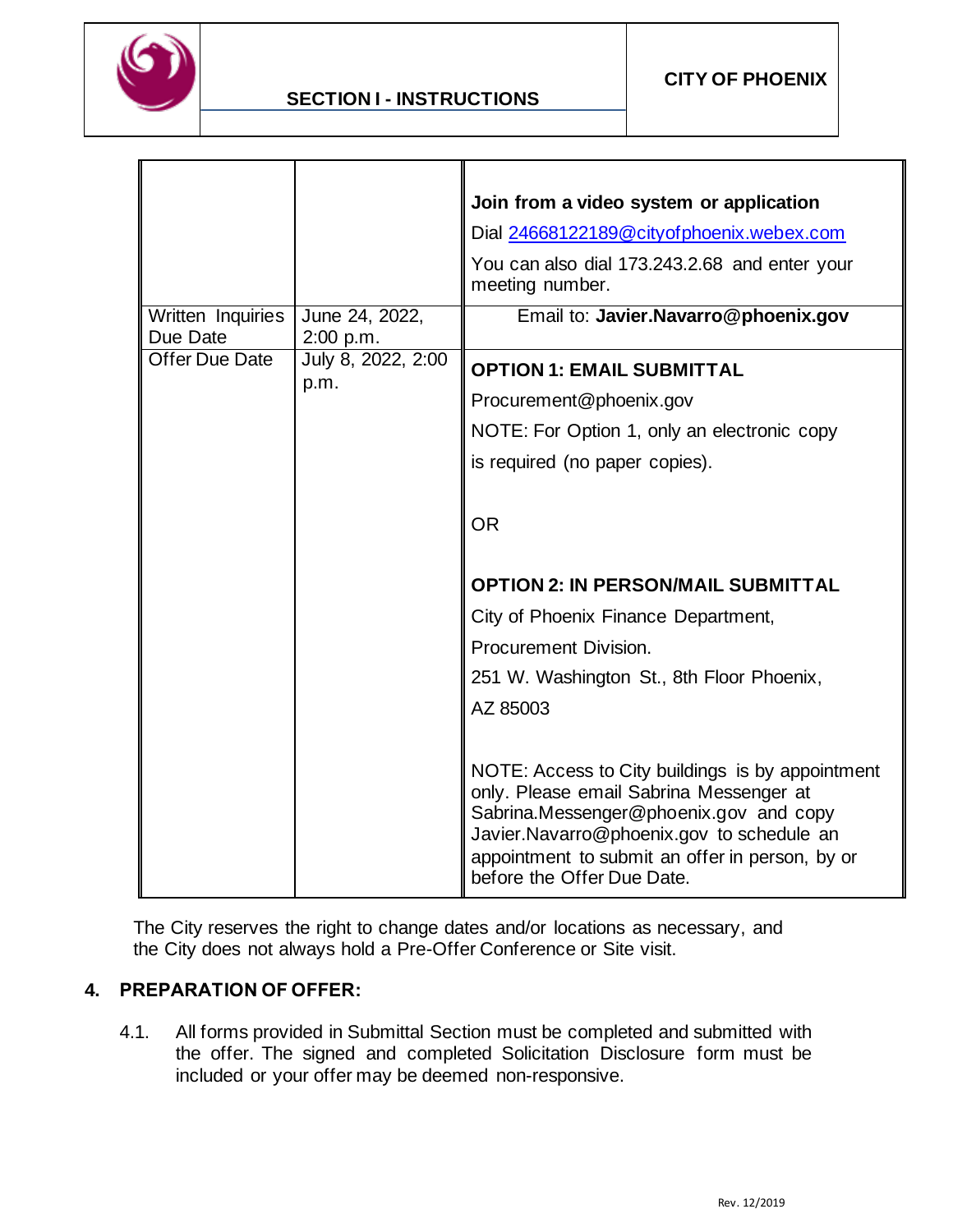

- 4.2. It is permissible to copy Submittal forms if necessary. Erasures, interlineations, or other modifications of the offer must be initialed in original ink by the authorized person signing the offer. No offer will be altered, amended or withdrawn after the specified offer due date and time. The City is not responsible for Offeror's errors or omissions.
- 4.3. All time periods stated as a number of days will be calendar days.
- 4.4. It is the responsibility of all Offerors to examine the entire solicitation and seek clarification of any requirement that may not be clear and to check all responses for accuracy before submitting an offer. Negligence in preparing an offer confers no right of withdrawal after due date and time. Offerors are strongly encouraged to:
	- 4.4.1. Consider applicable laws and/or economic conditions that may affect cost, progress, performance, or furnishing of the products or services.
	- 4.4.2. Study and carefully correlate Offeror's knowledge and observations with the solicitation and other related data.
	- 4.4.3. Promptly notify the City of all conflicts, errors, ambiguities, or discrepancies that Offeror has discovered in or between the solicitation and other related documents.
	- 4.4.4. The City does not reimburse the cost of developing, presenting or providing any response to this solicitation. Offers submitted for consideration should be prepared simply and economically, providing adequate information in a straightforward and concise manner. The Offeror is responsible for all costs incurred in responding to this solicitation. All materials and documents submitted in response to this solicitation become the property of the City and will not be returned.
	- 4.4.5. Offerors are reminded that the specifications stated in the solicitation are the minimum level required and that offers submitted must be for products or services that meet or exceed the minimum level of all features specifically listed in this solicitation. Offers offering less than any minimum specifications or criteria specified are not responsive and should not be submitted.
	- 4.4.6. Offer responses submitted for products considered by the seller to be acceptable alternates to the brand names or manufacturer's catalog references specified herein must be submitted with technical literature and/or detailed product brochures for the City's use to evaluate the products offered. Offers submitted without this product information may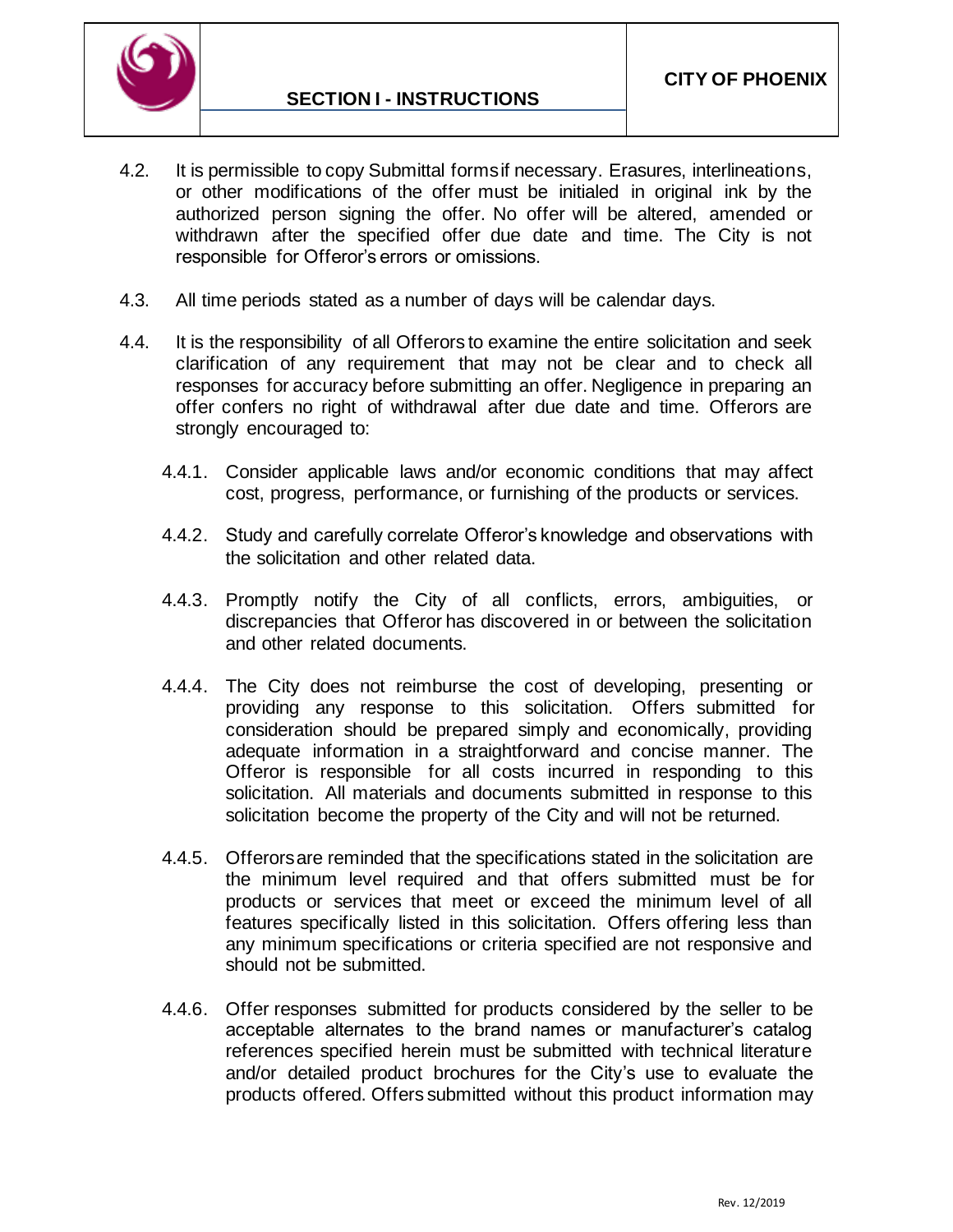

be considered as non-responsive and rejected. The City will be the sole judge as to the acceptability of alternate products offered.

4.4.7. Prices will be submitted on a per unit basis by line item, when applicable. In the event of a disparity between the unit price and extended price, the unit price will prevail unless obviously in error.

### **5. OBTAINING A COPY OF THE SOLICITATION AND ADDENDA:**

Interested Offerors may download the complete solicitation and addenda from [https://solicitations.phoenix.gov/.](https://solicitations.phoenix.gov/) Internet access is available at all public libraries. Any interested offerors without internet access may obtain this solicitation by calling the Procurement Officer or picking up a copy during regular business hours at the City of Phoenix Department, Division, Address, Phoenix, AZ. It is the Offeror's responsibility to check the website throughout the entire solicitation period up to city council award, read the entire solicitation, and verify all required information is submitted with its offer.

#### **6. EXCEPTIONS:**

Offeror must not take any exceptions to any terms, conditions or material requirements of this solicitation. Offers submitted with exceptions may be deemed non-responsive and disqualified from further consideration in the City's sole discretion. Offerors must conform to all the requirements specified in the solicitation. The City encourages Offerors to send inquiries to the procurement officer rather than including exceptions in their Offer as explained in Inquiries.

#### **7. INQUIRIES:**

All questions that arise relating to this solicitation should be directed via email to the Procurement Officer and must be received by the due date indicated in the Schedule of Events. The City will not consider questions received after the deadline.

No informal contact initiated by Offerors on the proposed service will be allowed with members of City's staff or City Council from date of distribution of this solicitation until after City Council awards the contract. All questions concerning or issues related to this solicitation must be presented **in writing**.

The Procurement Officer will answer written inquiries in an addendum and publish any addendums on the Procurement Website.

#### **8. ADDENDA:**

The City of Phoenix will not be responsible for any oral instructions made by any employees or officers of the City of Phoenix regarding this solicitation. Any changes will be in the form of an addendum. The Offeror must acknowledge receipt of any/all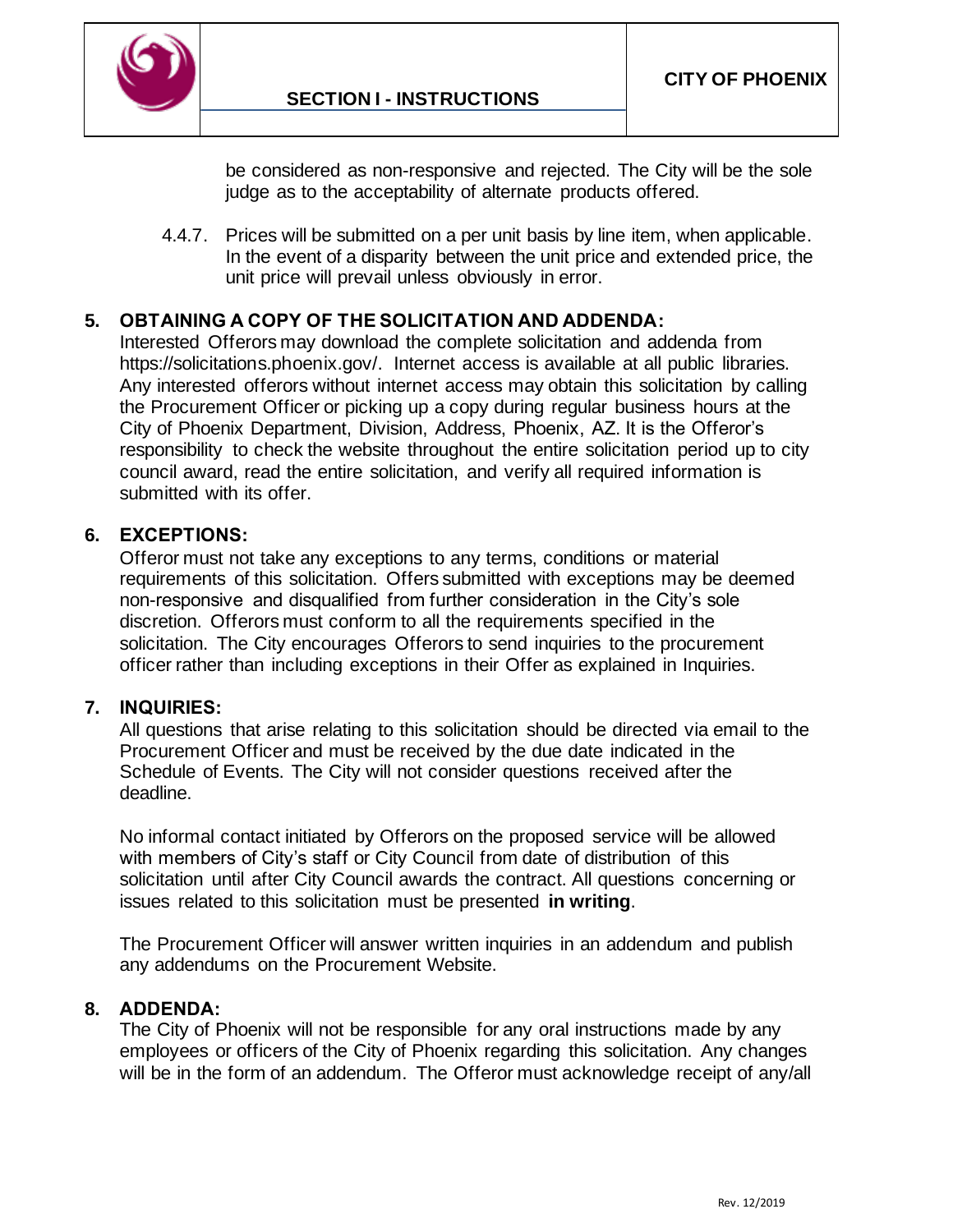

addenda by signing and returning the document with the offer submittal, or the Offer may be considered non-responsive.

### **9. BUSINESS IN ARIZONA:**

The City will not enter contracts with Offerors (or any company(ies)) not granted authority to transact business, or not in good standing, in the state of Arizona by the Arizona Corporation Commission, unless the offeror asserts a statutory exception prior to entering a contract with the City**.**

#### **10. LICENSES:**

If required by law for the operation of the business or work related to this Offer, Offeror must possess all valid certifications and/or licenses as required by federal, state or local laws at the time of submittal.

### **11. CERTIFICATION:**

By signature in the offer section of the Offer and Acceptance page(s), Offeror certifies:

- 11.1. The submission of the offer did not involve collusion or other anti-competitive practices.
- 11.2. The Offeror must not discriminate against any employee, or applicant for employment in violation of Federal or State Law.
- 11.3. The Offeror has not given, offered to give, nor intends to give at any time hereafter, any economic opportunity, future employment, gift, loan, gratuity, special discount, trip, favor, or service to a public servant in connection with the submitted offer.

#### **12. SUBMISSION OF OFFER:**

Offers must be in possession of the Department on or prior to the exact time and date indicated in the Schedule of Events. Late offers will not be considered. The prevailing clock will be the City Department's clock.

Offers must be submitted in a sealed envelope and the following information should be noted on the outside of the envelope:

- Offeror's Name
- Offeror's Address (as shown on the Certification Page)
- Solicitation Number
- Solicitation Title
- Offer Opening Date

All offers must be completed in ink or typewritten. Include the number of copies that are required as indicated in the Submittal section.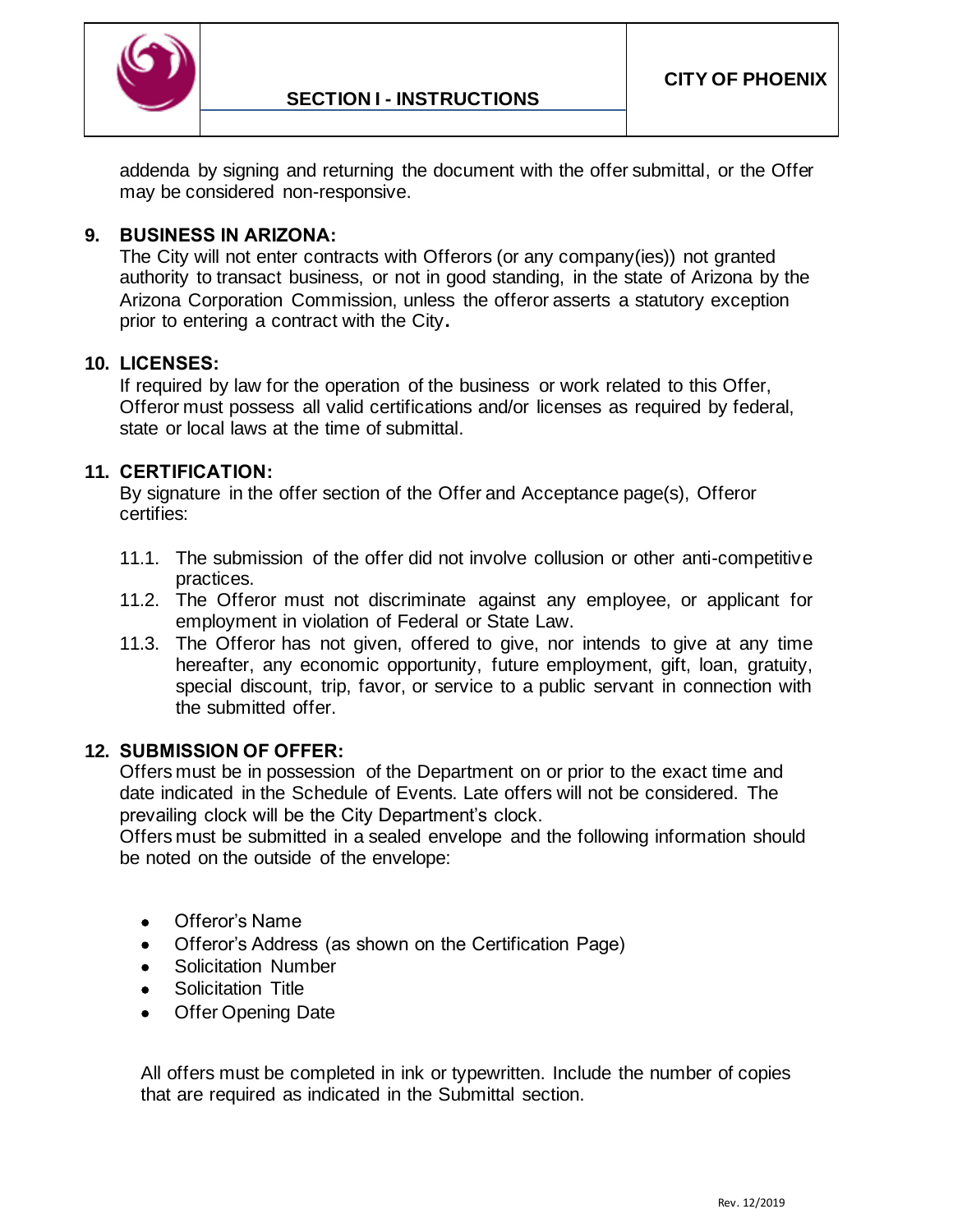

### **13. WITHDRAWAL OF OFFER:**

At any time prior to the solicitation due date and time, an Offeror (or designated representative) may withdraw the offer by submitting a request in writing and signed by a duly authorized representative.

#### **14. OFFER RESULTS:**

Offers will be opened on the offer due date, time and location indicated in the Schedule of Events, at which time the name of each Offeror, and the prices may be read. Offers and other information received in response to the solicitation will be shown only to authorized City personnel having a legitimate interest in them or persons assisting the City in the evaluation. Offers are not available for public inspection until after the City has posted the award recommendation on the City's website.

The City will post a preliminary offer tabulation on the City's website, <https://solicitations.phoenix.gov/Awards> within five calendar days of the offer opening. The City will post the information on the preliminary tabulation as it was read during the offer opening. The City makes no guarantee as to the accuracy of any information on the preliminary tabulation. Once the City has evaluated the offers, the City will post an award recommendation on the website. By signing and submitting its offer, each Offeror agrees that this posting of the award recommendation to the City's website effectively serves as the Offeror's receipt of that notice of award recommendation. The City has no obligation to provide any further notification to unsuccessful Offerors.

#### **15. AWARD OF CONTRACT**:

- 15.1. Unless otherwise indicated, award(s) will be made to the most responsive, responsible Offeror(s) who are regularly established in the service, or providing the goods, contained in this solicitation and who have demonstrated the ability to perform in an acceptable manner.
- 15.2. Factors that may be considered by the City include:
	- Technical capability of the Offeror to accomplish the scope of work required in the Solicitation. This may include performance history on past and current government or industrial contracts; and,
	- Demonstrated availability of the necessary manpower (both supervisory and operational personnel) and necessary equipment to accomplish the scope of work in the Solicitation; and,
	- Safety record, including complaints and investigations; and,
	- Vendor history of complaints and termination for convenience or cause, litigation or lawsuits.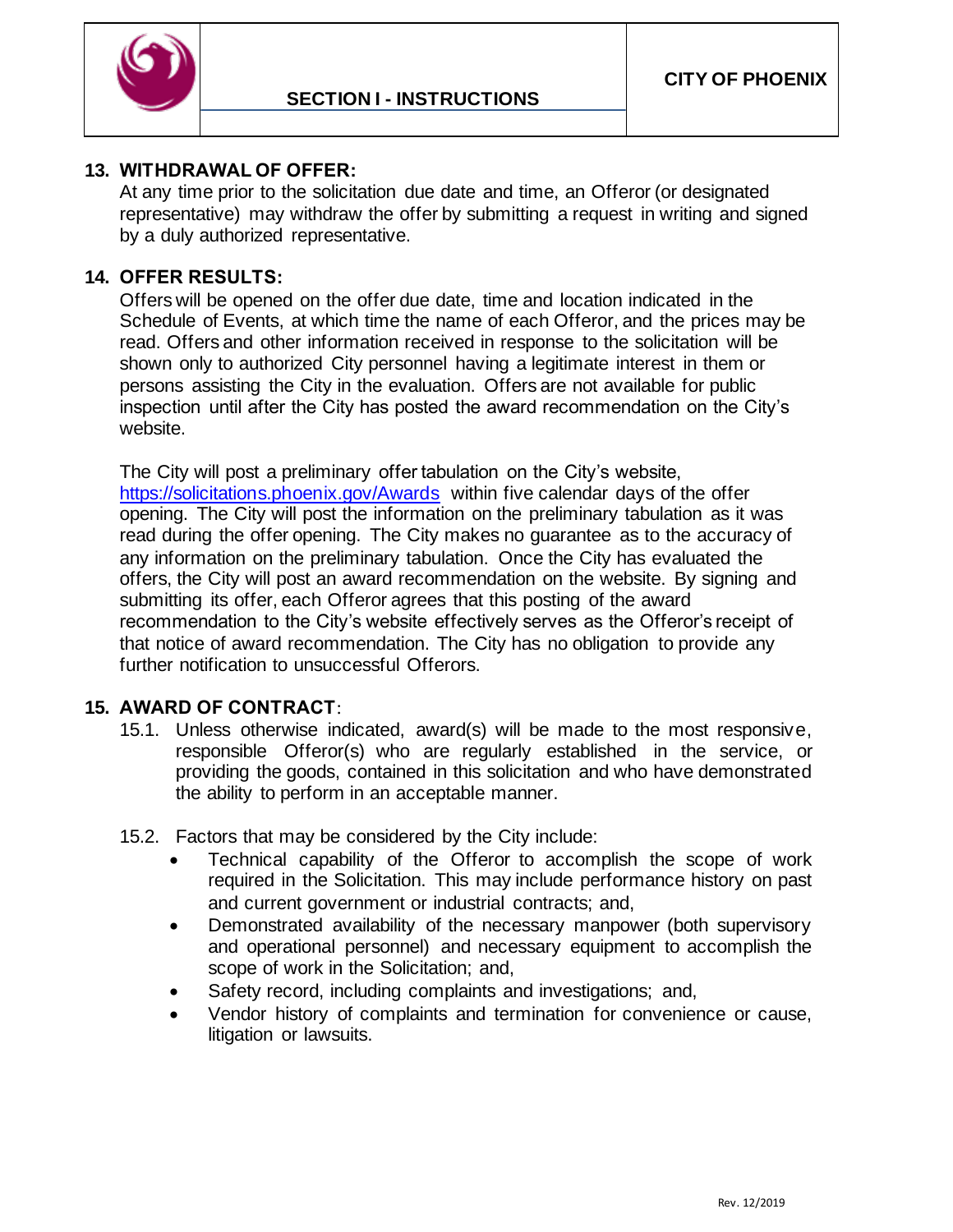

- 15.3. Notwithstanding any other provision of this solicitation, the City reserves the right to: (1) waive any immaterial defect or informality; or (2) reject any or all offers or portions thereof; or (3) reissue a solicitation.
- 15.4. A response to a solicitation is an offer to contract with the City based upon the terms, conditions, and specifications contained in the City's solicitation. Offers do not become contracts until they are executed by the Deputy Finance Director or Department Director. A contract has its inception in the award, eliminating a formal signing of a separate contract. For that reason, all of the terms, conditions and specifications of the procurement contract are contained in the solicitation, and in any addendum or contract amendment.

#### **16. CITY'S RIGHT TO DISQUALIFY FOR CONFLICT OF INTEREST:**

The City reserves the right to disqualify any Offeror based on any real or apparent conflict of interest that is disclosed by the offer submitted or any other data available to the City. This disqualification is at the sole discretion of the City. Any Offeror submitting an offer herein waives any right to object now or at any future time, before any agency or body, including but not limited to, the City Council of the City of Phoenix or any court.

#### **17. SOLICITATION TRANSPARENCY POLICY:**

- 17.1. Commencing on the date and time a solicitation is published, potential or actual offerors or respondents (including their representatives) shall only discuss matters associated with the solicitation with the Mayor, any members of City Council, the City Manager, any Deputy City Manager, or any department director directly associated with the solicitation (including in each case their assigned staff, except for the designated procurement officer) at a public meeting, posted under Arizona Statutes, until the resulting contract(s) are awarded to all offers or responses are rejected and the solicitation is cancelled without any announcement by the Procurement Officer of the City's intent to reissue the same or similar solicitation.
- 17.2. As long as the solicitation is not discussed, Offerors may continue to conduct business with the City and discuss business that is unrelated to the solicitation.
- 17.3. Offerors may discuss their offer or the solicitation with the Mayor or one or more members of the Phoenix City Council, provided such meetings are scheduled through the Procurement Officer, and are posted as open meetings with the City Clerk at least 24 hours prior to the scheduled meetings. The City Clerk will be responsible for posting the meetings. The posted notice shall identify the participants and the subject matter, as well as invite the public to participate.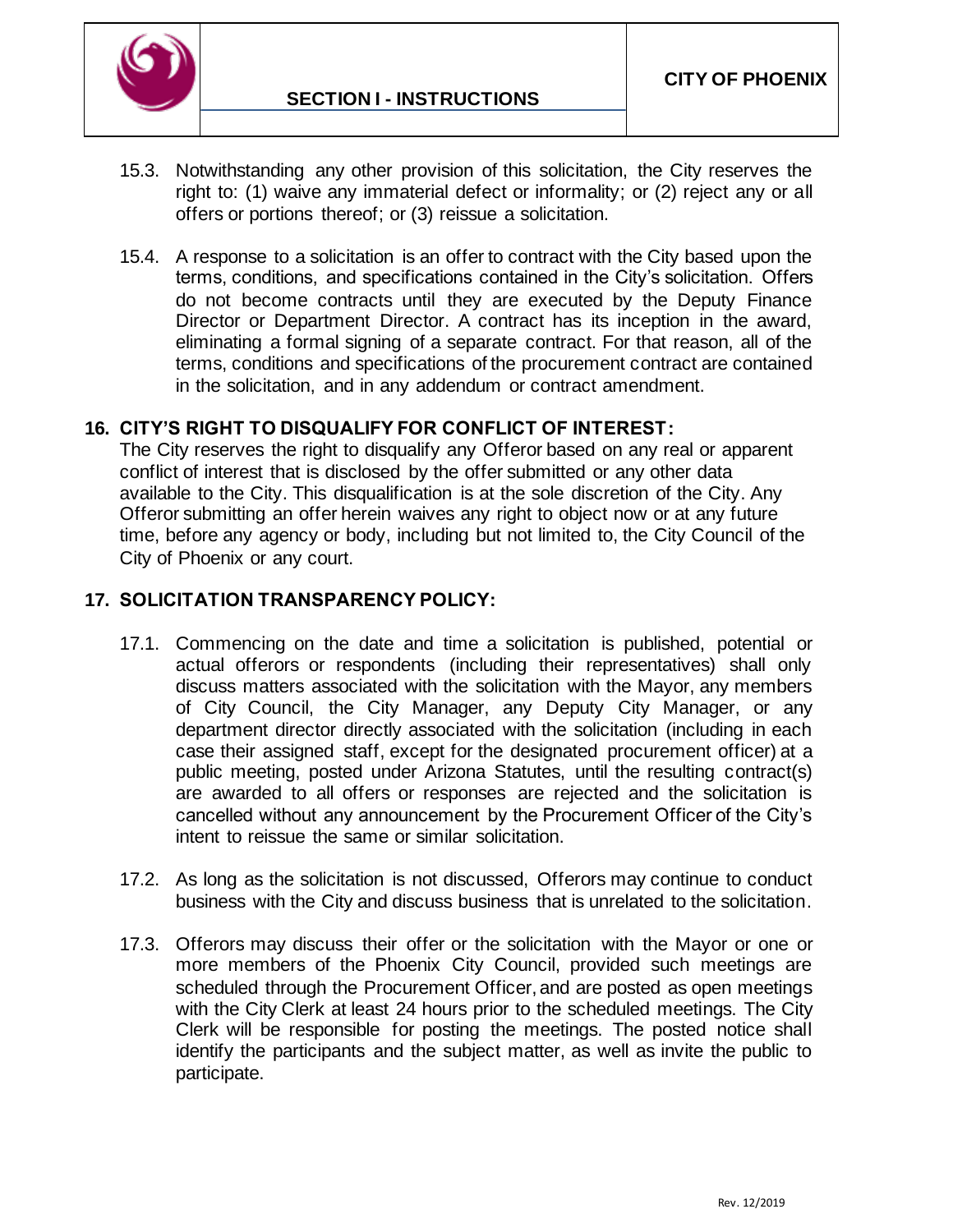

- 17.4. With respect to the selection of the successful Offerors, the City Manager and City Manager's Office will continue the past practice of exerting no undue influence on the process.
- 17.5. This policy is intended to create a level playing field for all Offerors, assure that contracts are awarded in public, and protect the integrity of the selection process. **OFFERORS THAT VIOLATE THIS POLICY SHALL BE DISQUALIFIED.** After official Notice is received by the City for disqualification, the Offeror may follow the Protest process, unless the Solicitation is cancelled without notice of intent to re-issue.
- 17.6. "To discuss" means any contact by the Offeror, regardless of whether the City responds to the contact. Offerors that violate this policy will be disqualified until the resulting contract(s) are awarded, or all offers or responses are rejected and the solicitation is cancelled without any announcement by the Procurement Officer of the City's intent to reissue the same or a similar solicitation. The City interprets the policy as continuing through a cancellation of a solicitation until Council award of the contract, as long as the City cancels with a statement that the City will rebid the solicitation.

### **18. PROTEST PROCESS**:

- 18.1. Offeror may protest the contents of a solicitation no later than seven days before the solicitation deadline when the protest is based on an apparent alleged mistake, impropriety or defect in the solicitation. Protests filed regarding the solicitation may be addressed by an amendment to the solicitation or denied by the City. If denied, the opening and award will proceed unless the City determines that it is in the City's best interests to set new deadlines, amend the solicitation, cancel or re-bid.
- 18.2. Therefore, unless otherwise notified by a formal amendment, the Protester must adhere to all solicitation dates and deadlines, including timely filing of an offer, regardless of filing a protest.
- 18.3. Offeror may protest an adverse determination issued by the City regarding responsibility and responsiveness, within seven days of the date the Offeror was notified of the adverse determination.
- 18.4. Offerormay protest an award recommendation if the Offeror can establish that it had a substantial chance of being awarded the contract and will be harmed by the recommended award. The City will post recommendations on the City's website to award the contract(s) to an Offeror(s). Offeror must submit award protests within seven days after the posting of the award recommendation, with exceptions only for good cause shown, within the City's full and final discretion.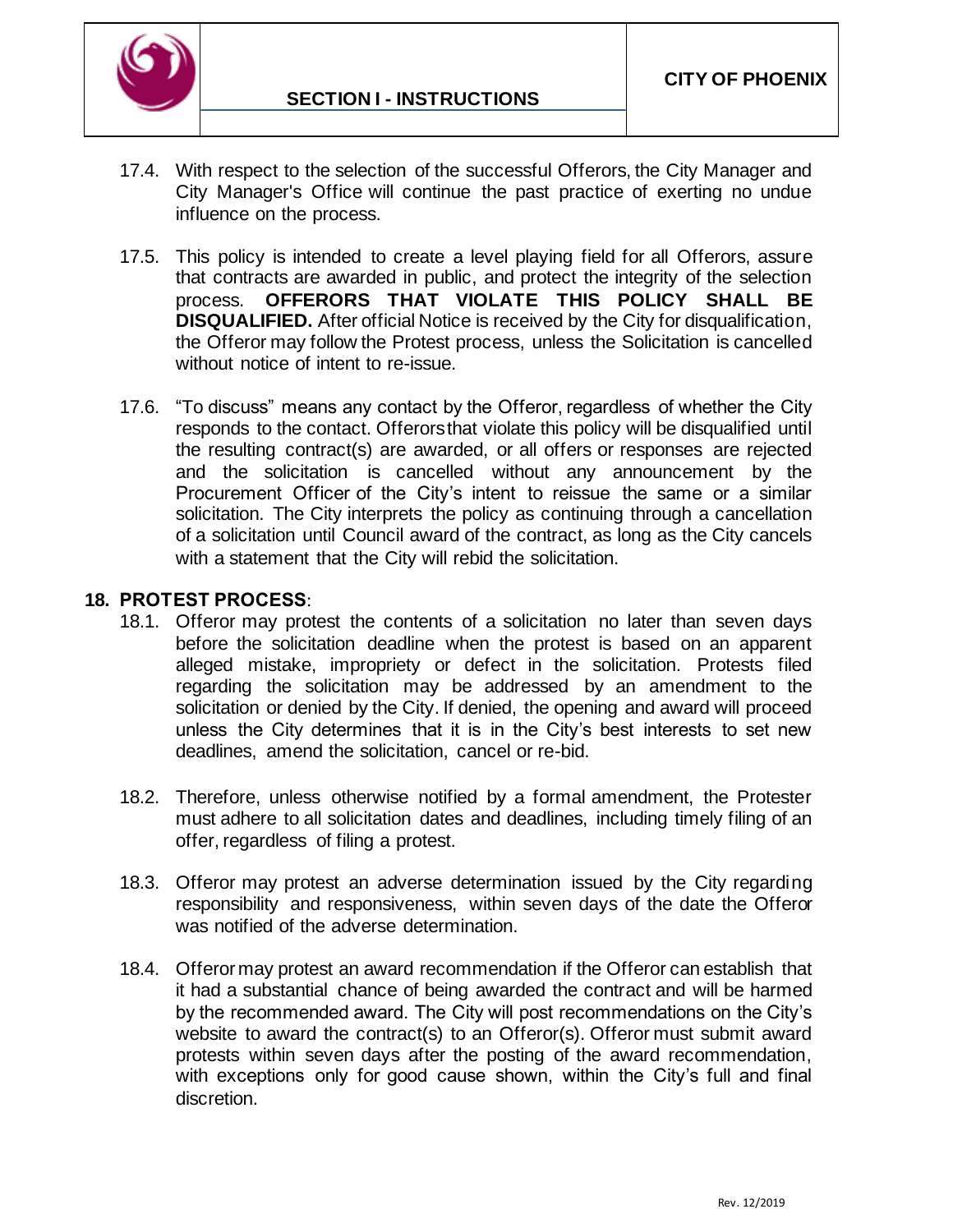

- 18.5. All protests will be in writing, filed with the Procurement Officer identified in the solicitation and include the following:
	- 18.5.1. Identification of the solicitation number;
	- 18.5.2. The name, address and telephone number of the protester;
	- 18.5.3. A detailed statement describing the legal and factual grounds for the protest, including copies of relevant documents;
	- 18.5.4. The form of relief requested; and
	- 18.5.5. The signature of the protester or its authorized representative.
- 18.6. The Procurement Officer will render a written decision within a reasonable period after the protest is filed. The City will not request City Council authorization to award the contract until the protest process is complete. All protests and appeals must be submitted in accordance with the City's Procurement Code, (Phoenix City Code, Ch. 43) and any protests or appeals not submitted within the time requirements will not be considered. Protests must be filed with the Procurement Officer.

### **19. PUBLIC RECORD**:

All Offers submitted in response to this solicitation will become the property of the City and become a matter of public record available for review pursuant to Arizona State law. If an Offeror believes that a specific section of its Offer response is confidential, the Offeror will isolate the pages marked confidential in a specific and clearly labeled section of its Offer response. An Offeror may request specific information contained within its Offer is treated by the Procurement Officer as confidential provided the Offeror clearly labels the information "confidential." To the extent necessary for the evaluation process, information marked as "confidential" will not be treated as confidential. Once the procurement file becomes available for public inspection, the Procurement Officer will not make any information identified by the Offerors as "confidential" available to the public unless necessary to support the evaluation process or if specifically requested in accordance with applicable public records law. When a public records request for such information is received, the Procurement Officer will notify the Offeror in writing of any request to view any portion of its Offer marked "confidential." The Offeror will have the time set forth in the notice to obtain a court order enjoining such disclosure. If the Offeror does not provide the Procurement Officer with a court order enjoining release of the information during the designated time, the Procurement Officer will make the information requested available for inspection.

### **20. LATE OFFERS:**

Late Offers must be rejected, except for good cause. If a late Offer is submitted, the Department will document the date and time of the submittal of the late Offer, keep the Offer and notify the Offeror that its Offer was disqualified for being late.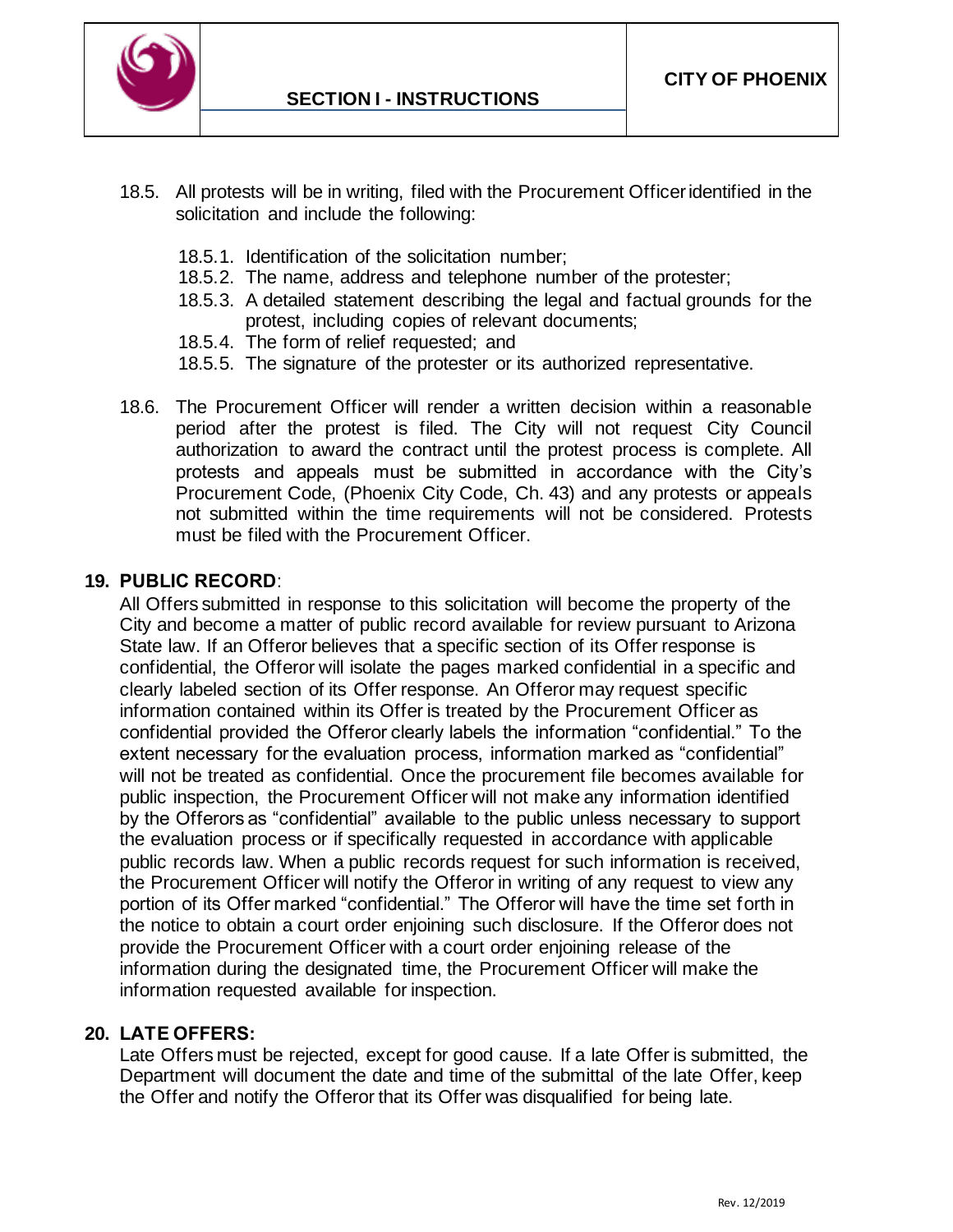

### **21. RIGHT TO DISQUALIFY:**

The City reserves the right to disqualify any Offeror who fails to provide information or data requested or who provides materially inaccurate or misleading information or data. The City further reserves the right to disqualify any Offeror on the basis of any real or apparent conflict of interest that is disclosed by the Offeror submitted or any other data or information available to the City. This disqualification is at the sole discretion of the City. By submission of a solicitation response, the Offeror waives any right to object now or at any future time, before any agency or body including, but not limited to, the City Council of the City or any court as to the exercise by the City of such right to disqualify or as to any disqualification by reason of real or apparent conflict of interest determined by the City. The City reserves the right to replace the disqualified Offeror.

#### **22. CONTRACT AWARD:**

The City reserves the right to award a contract by individual line items, by group, all or none, or any other combination most advantageous to the City. The City reserves the right to multiple award.

### **23. EVALUATION OF COMPETITIVE SEALED OFFERS:**

Any ties in scoring will be resolved with a best and final price request and the lowest price will prevail.

### **24. DETERMINING RESPONSIVENESS AND RESPONSIBILITY**:

- 24.1. Offerswill be reviewed for documentation of qualifications, completeness, and compliance with the Solicitation requirements. The City reserves sole discretion to determine responsiveness and responsibility.
- 24.2. Responsiveness: Nonresponsive Offers will not be considered in the evaluation process. The solicitation states criteria that determine responsiveness, and the solicitation includes terms and conditions that if included or excluded from Offers (as the case may be) will render an Offer nonresponsive.
- 24.3. Exceptions, conditions, reservations, or understandings are presumed to be unacceptable, and an Offer that includes unacceptable exceptions, conditions, reservations, or understandings may be rejected as nonresponsive. Alternatively, the City in its sole discretion may instruct in writing that any Offeror remove the conditions, exceptions, reservations or understandings. If the Offeror fails to do so in writing, the City may determine the Offer to be nonresponsive.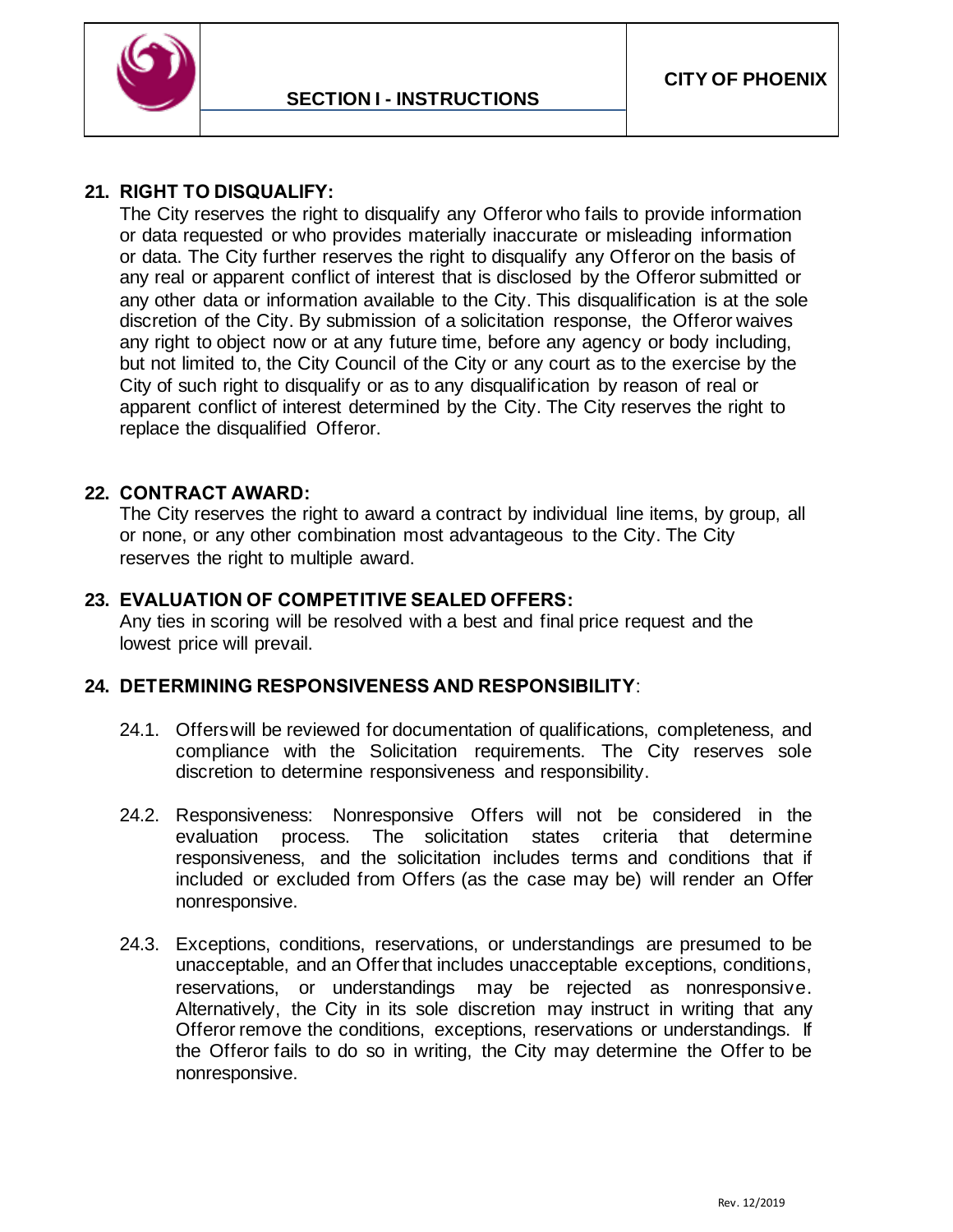

- 24.4. Responsibility: To obtain true economy, the City must conduct solicitations to minimize the possibility of a subsequent default by the contractor, late deliveries, or other unsatisfactory performance that may result in additional administrative costs. It is important that the Offeror be a responsible contractor. Responsibility includes the Offeror's integrity, skill, capacity, experience, financial ability, and facilities for conducting the work to be performed.
- 24.5. The Procurement Officer will review each Offer to determine if the Offeror is responsible and responsive. The City's determination as to whether an Offeror is responsible will be based on all information furnished by the Offeror, interviews (if any), and information received from Offeror's references, including information about Offeror's history, terminations for convenience or cause, contract breach lawsuits or notices of claim and any other sources the City deems appropriate. Award of the Contract resulting from the solicitation will not be made until any necessary investigation, which each Offeror agrees to permit by submitting its Offer, is made by the City as it deems necessary. A review of responsibility may occur up to contract award.
- 24.6. The Offeror's unreasonable failure to promptly supply information about an inquiry with respect to responsibility may be grounds for a determination of non-responsibility with respect to such Offeror.

### **25. DETAILED EVALUATION OF OFFERS AND DETERMINATION OF COMPETITIVE RANGE:**

During deliberations, the Evaluation Panel will reach a consensus score for each evaluation criterion except price. The Procurement Officer will score the price, which will be added to the overall consensus score. The overall consensus scores will determine the Offerors' rankings and which Offers are within the Competitive Range, when appropriate.

- **26. EVALUATION CRITERIA:** In accordance with the Administrative Regulation 3.10, award shall be made to the responsible proposer whose proposal is determined to be the most highly rated based upon the evaluation criteria listed below. The evaluation factors are listed in the relative order of importance.
	- Method of Approach 450
	- Experience and Qualifications 325
	- Price 225

### **27. OFFERS NOT WITHIN THE COMPETITIVE RANGE:**

The City may notify Offerors of Offers that the City determined are not in the Competitive Range.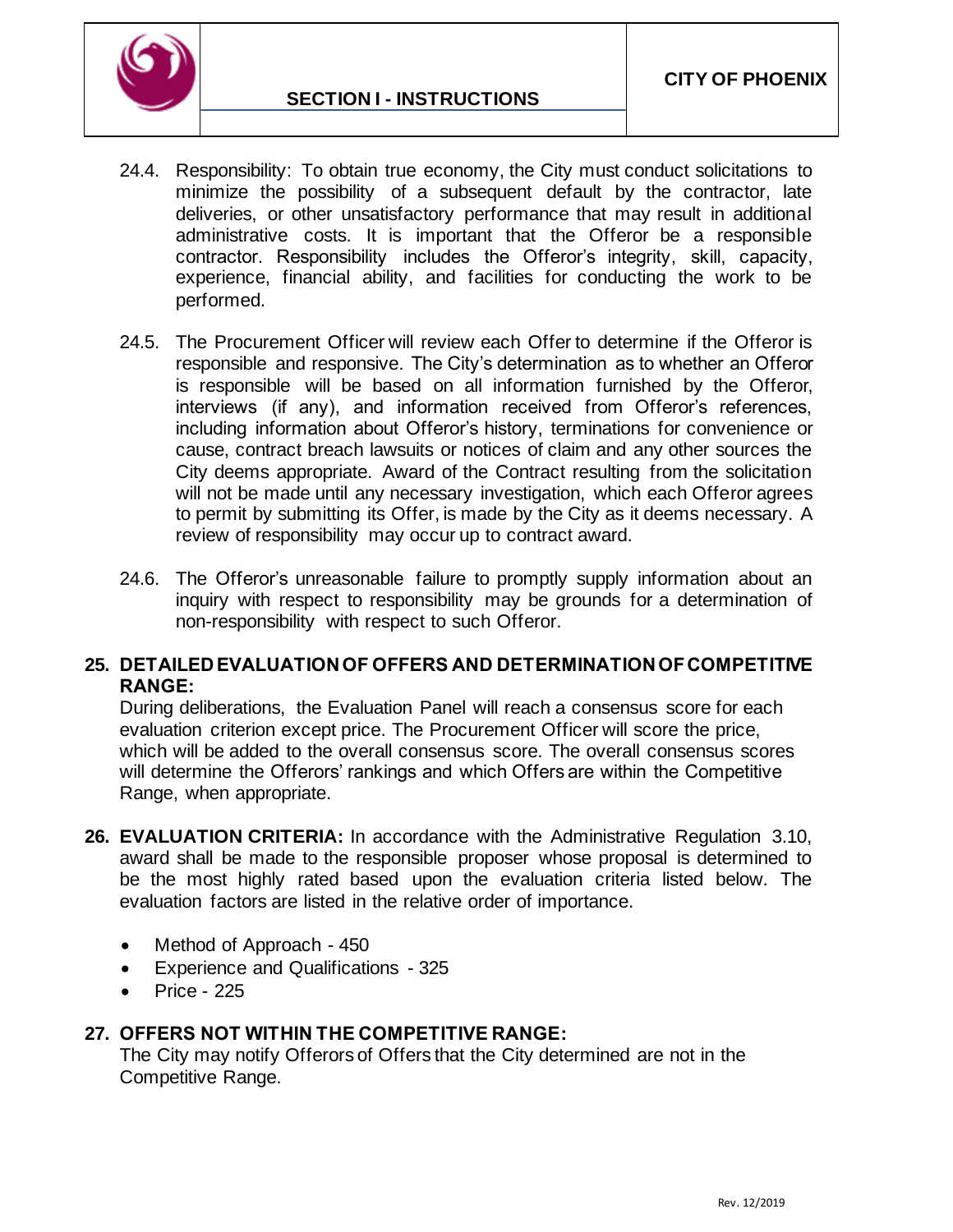

#### **28. DISCUSSIONS WITH OFFERORS IN THE COMPETITIVE RANGE:**

- 28.1. The City will notify each Offeror whose Offer is in the Competitive Range or made the 'short list' and provide in writing any questions or requests for clarification to the Offeror. Each Offeror so notified may be interviewed by the City and asked to discuss answers to written or oral questions or provide clarifications to any facet of its Offer. The Offerors in the competitive range may be required to provide a demonstration of their product.
- 28.2. Demonstrations Offerors in the competitive range may be invited to construct a hands-on sample or presentation of their solution at the City of Phoenix. In addition, each finalist may prepare and deliver a presentation of their proposed solution based on the script developed by the evaluation panel. The City may also require a hands-on lab demonstration designed specifically for the evaluation panel. The results of the surveys will be tabulated and delivered to the evaluation team for the final review and solution selection session(s).
- 28.3. If an Offer in the Competitive Range contains conditions, exceptions, reservations or understandings to or about any Contract or Solicitation Scope requirement, the City may discuss or negotiate the conditions, exceptions, reservations or understandings during these meetings. But the City in its sole discretion may reject any and all conditions, exceptions, reservations and understandings, and the City may instruct any Offeror to remove the conditions, exceptions, reservations or understandings. If the Offeror fails to do so, the City may determine the Offer is nonresponsive, and the City may revoke its determination that the Offer is in the Competitive Range.
- 28.4. To the fullest extent permitted by law, the City will not provide any information, financial or otherwise, to any Offeror about other Offers received in response to this solicitation. During discussions with Offerors in the Competitive Range, the City will not give Offerors specific prices or specific financial requirements that Offerors must meet to qualify for further consideration. The City may state that proposed prices are too high with respect to the marketplace or otherwise unacceptable. Offerors will not be told of their relative rankings before Contract award.

### **29. BEST AND FINAL OFFERS (BAFO):**

- 29.1. A BAFO is an option available for negotiations. Each Offeror in the Competitive Range, which is determined in the City's sole discretion, may be afforded the opportunity to amend its Offer and make one BAFO.
- 29.2. If an Offeror's BAFO modifies its initial Offer, the modifications must be identified in the BAFO. The City will evaluate BAFOs based on the same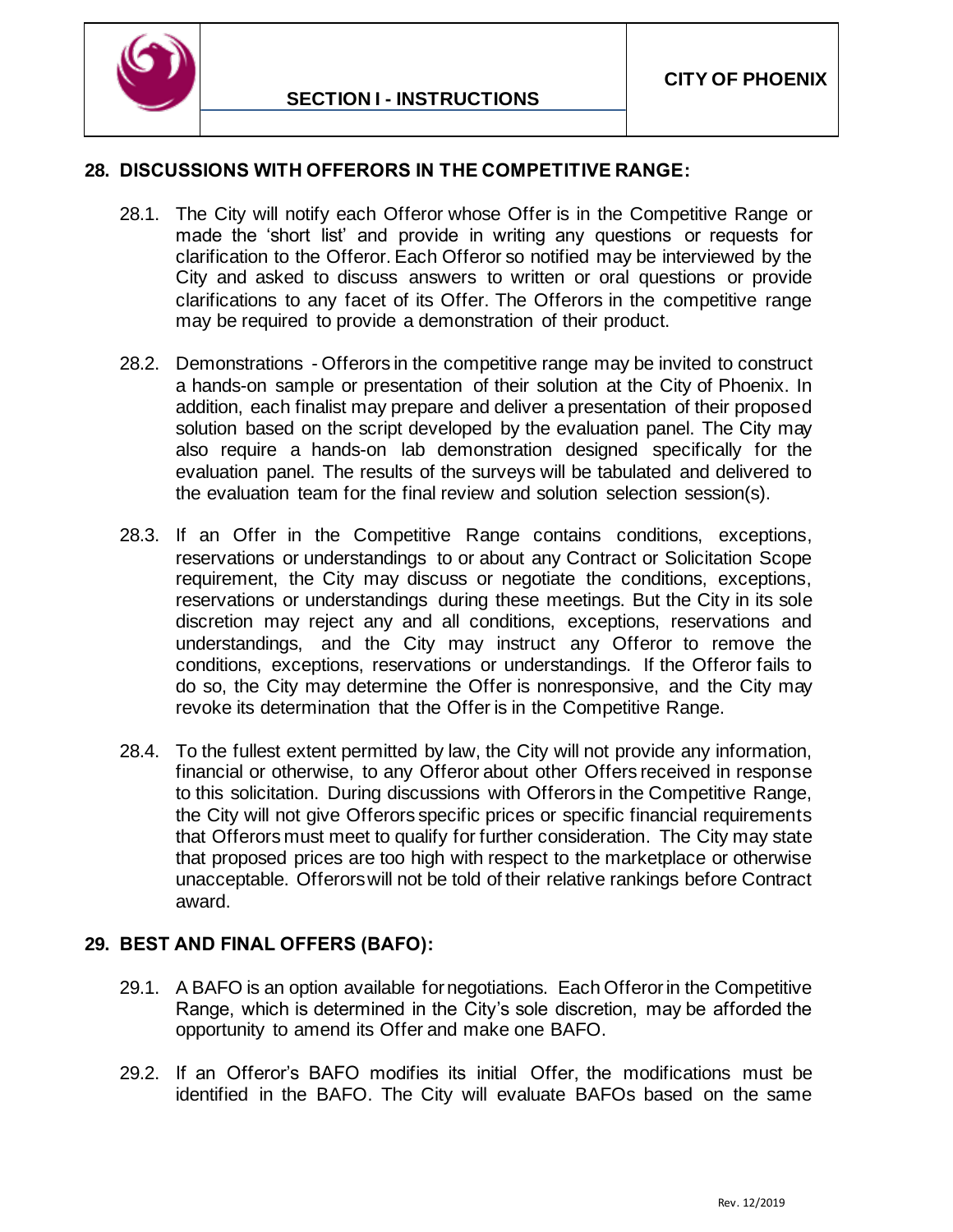

requirements and criteria applicable to initial Offers. The City will adjust appropriately the initial scores for criteria that have been affected by Offer modifications made by a BAFO. Based on the criteria defined in the solicitation as weighted, the City will then perform final scoring and prepare final rankings.

- 29.3. The Evaluation Panel will recommend the Offer that is the best value and most advantageous to the City based on the evaluation criteria.
- 29.4. The City reserves the right to make an award to an Offeror whose Offer is the highest rated, best value, and most advantageous to the City based on the evaluation criteria, without conducting written or oral discussions with any Offeror, without negotiations, and without soliciting BAFOs.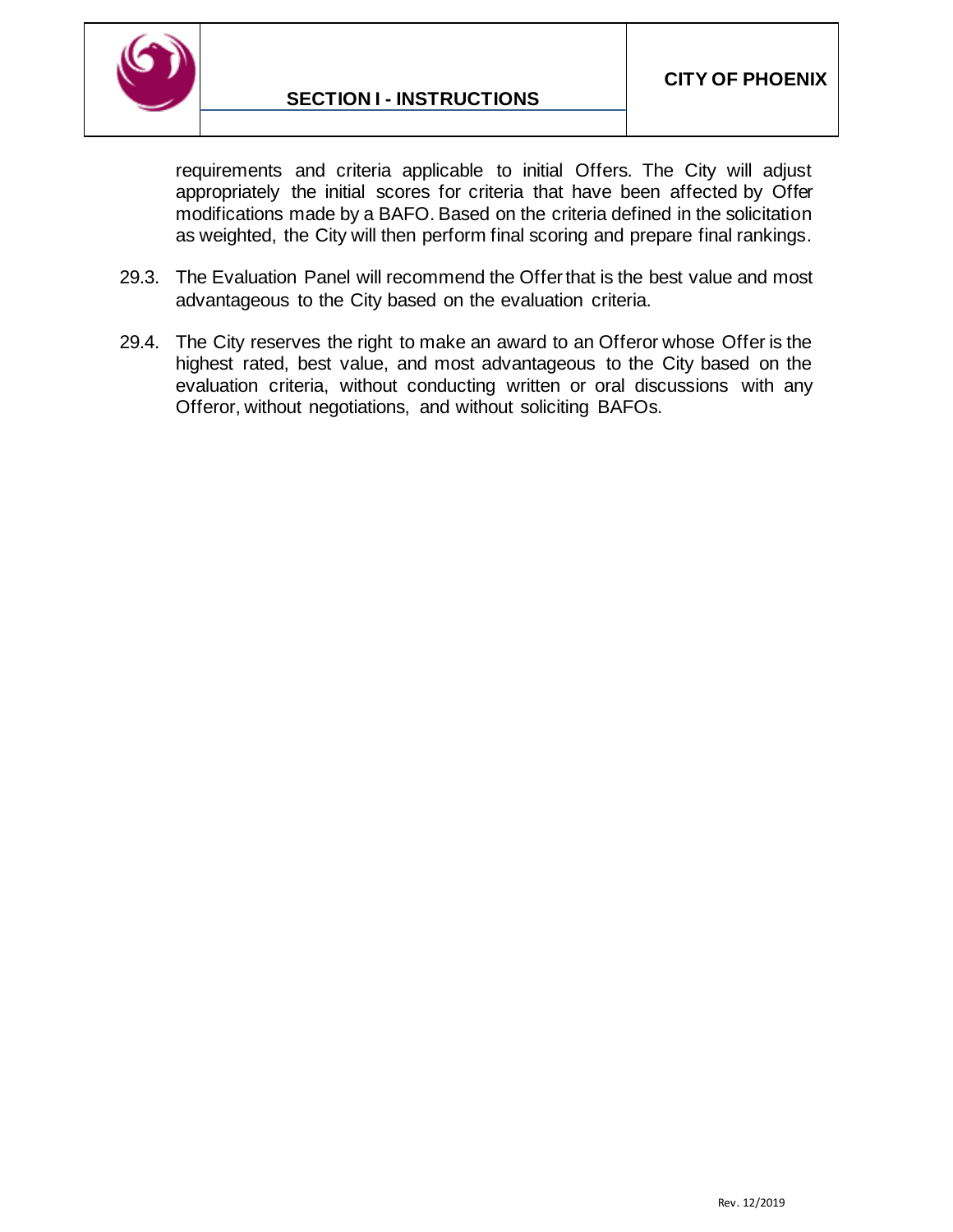

#### **SECTION II – STANDARD TERMS AND CONDITIONS**

#### <span id="page-16-0"></span>**1. DEFINITION OF KEY WORDS USED IN THE SOLICITATION**:

| <b>Shall, Will, Must:</b> | Indicates a mandatory requirement. Failure to meet these                          |
|---------------------------|-----------------------------------------------------------------------------------|
|                           | mandatory requirements may result in the rejection of<br>Offer as non-responsive. |
|                           |                                                                                   |

- **Should:** Indicates something that is recommended but not mandatory. If the Contractor fails to provide recommended information, the City may, at its sole option, ask the Contractor to provide the information or evaluate the offer without the information.
- **May:** Indicates something that is not mandatory but permissible.

#### **For purposes of this solicitation, the following definitions will apply:**

| "A.R.S."                            | <b>Arizona Revised Statute</b>                                                                                                                                                                                                                                                                              |  |
|-------------------------------------|-------------------------------------------------------------------------------------------------------------------------------------------------------------------------------------------------------------------------------------------------------------------------------------------------------------|--|
| "Buyer" or<br>"Procurement Officer" | City of Phoenix staff person responsible for the<br>solicitation. The City employee or employees who have<br>specifically been designated to act as a contact person<br>or persons to the Contractor, and responsible for<br>monitoring and overseeing the Contractor's<br>performance under this contract. |  |
| "City"                              | The City of Phoenix                                                                                                                                                                                                                                                                                         |  |
| "Contractor"                        | The individual, partnership, or corporation who, as a<br>result of the competitive process, is awarded a contract<br>by the City of Phoenix.                                                                                                                                                                |  |
| "Contract" or<br>"Agreement"        | The legal agreement executed between the City of<br>Phoenix, AZ and the Contractor.                                                                                                                                                                                                                         |  |
| "Days"                              | Means calendar days unless otherwise specified.                                                                                                                                                                                                                                                             |  |
| "Deputy Finance<br>Director"        | The contracting authority for the City of Phoenix, AZ,<br>authorized to sign contracts and amendments thereto<br>on behalf of the City of Phoenix, AZ.                                                                                                                                                      |  |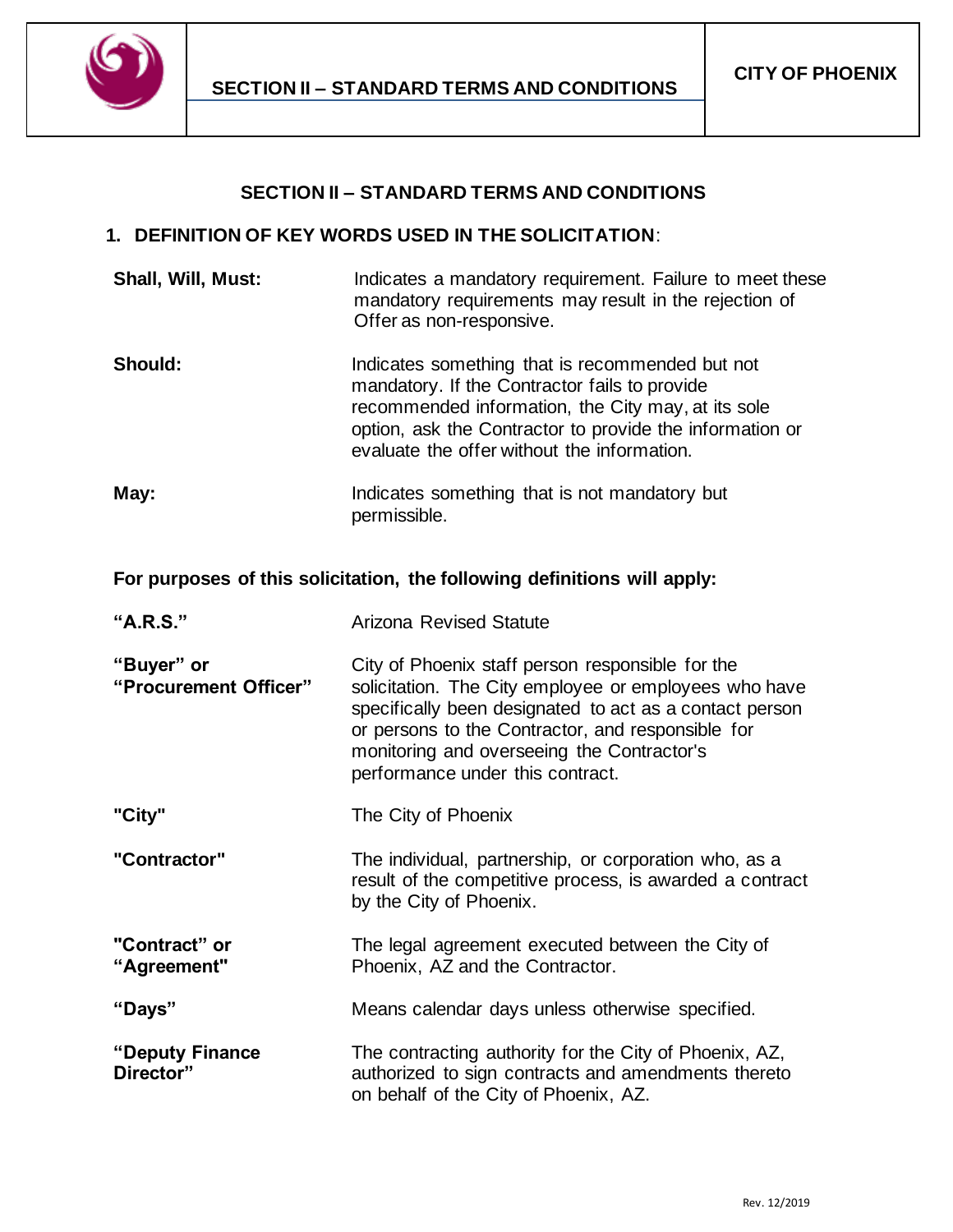

| "Employer"         | Any individual or type of organization that transacts<br>business in this state, that has a license issued by an<br>agency in this state and employs one or more<br>employees in this state. Employer includes this state,<br>any political subdivision of this state and self-employed<br>persons. In the case of an independent contractor,<br>employer means the independent contractor and does<br>not mean the person or organization that uses contract<br>labor. (A.R.S. 23-211). |
|--------------------|------------------------------------------------------------------------------------------------------------------------------------------------------------------------------------------------------------------------------------------------------------------------------------------------------------------------------------------------------------------------------------------------------------------------------------------------------------------------------------------|
| "Offer"            | Means a response from a supplier, contractor or<br>service provider to a solicitation request that, if<br>awarded, binds the supplier, contractor or service<br>provider to perform in accordance with the contract.<br>Same as bid, proposal, quotation or tender.                                                                                                                                                                                                                      |
| "Offeror"          | Any Vendor, Seller or Supplier submitting a competitive<br>offer in response to a solicitation from the City. Same<br>as Bidder or Proposer.                                                                                                                                                                                                                                                                                                                                             |
| "Solicitation"     | Means an Invitation for Bid (IFB), Request for Proposal<br>(RFP), Request for Quotations (RFQ), Request for<br>Qualifications (RFQu) and request for sealed bids, or<br>any other type of formal procurement which the City<br>makes public through advertising, mailings, or some<br>other method of communication. It is the process by<br>which the City seeks information, proposals, bids or<br>quotes from suppliers.                                                              |
| "Suppliers"        | Firms, entities or individuals furnishing goods or<br>services to the City.                                                                                                                                                                                                                                                                                                                                                                                                              |
| "Vendor or Seller" | A seller of goods or services.                                                                                                                                                                                                                                                                                                                                                                                                                                                           |

# **2. CONTRACT INTERPRETATION:**

**2.1. APPLICABLE LAW:** This Contract will be governed by the law of the State of Arizona, and suits pertaining to this Contract will be brought only in Federal or State courts in Maricopa County, State of Arizona.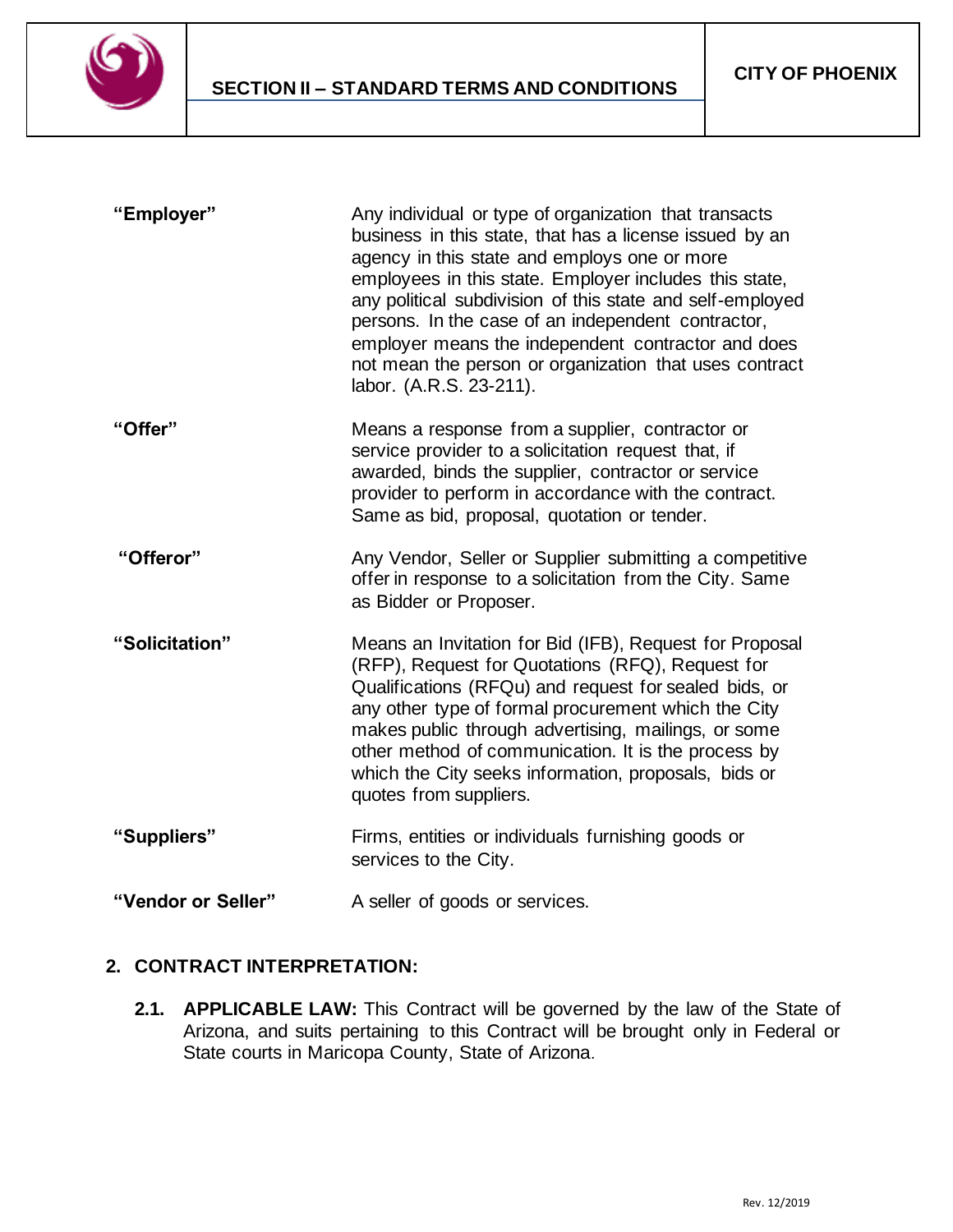

- **2.2. CONTRACT ORDER OF PRECEDENCE:** In the event of a conflict in the provisions of the Contract, as accepted by the City and as they may be amended, the following will prevail in the order set forth below:
	- 2.1.1. Federal terms and conditions, if any
	- 2.1.2. Special terms and conditions
	- 2.1.3. Standard terms and conditions
	- 2.1.4. Amendments
	- 2.1.5. Statement or scope of work
	- 2.1.6. Specifications
	- 2.1.7. Attachments
	- 2.1.8. Exhibits
	- 2.1.9. Instructions to Contractors
	- 2.1.10. Other documents referenced or included in the Solicitation
- **2.3. ORGANIZATION – EMPLOYMENT DISCLAIMER:** The Agreement resulting hereunder is not intended to constitute, create, give rise to or otherwise recognize a joint venture agreement or relationship, partnership or formal business organization of any kind, and the rights and obligations of the parties will be only those expressly set forth in the agreement. The parties agree that no persons supplied by the Contractor in the performance of Contractor's obligations under the agreement are considered to be City's employees and that no rights of City civil service, retirement or personnel rules accrue to such persons. The Contractor will have total responsibility for all salaries, wage bonuses, retirement, withholdings, workmen's compensation, occupational disease compensation, unemployment compensation, other employee benefits and all taxes and premiums appurtenant thereto concerning such persons, and will save and hold the City harmless with respect thereto.
- **2.4. SEVERABILITY:** The provisions of this Contract are severable to the extent that any provision or application held to be invalid will not affect any other provision or application of the contract which may remain in effect without the invalid provision or application.
- **2.5. NON-WAIVER OF LIABILITY:** The City of Phoenix as a public entity supported by tax monies, in execution of its public trust, cannot agree to waive any lawful or legitimate right to recover monies lawfully due it. Therefore, any Contractor agrees that it will not insist upon or demand any statement whereby the City agrees to limit in advance or waive any right the City might have to recover actual lawful damages in any court of law under applicable Arizona law.
- **2.6. PAROL EVIDENCE:** This Agreement is intended by the parties as a final expression of their agreement and is intended also as a complete and exclusive statement of the terms of this agreement. No course of prior dealings between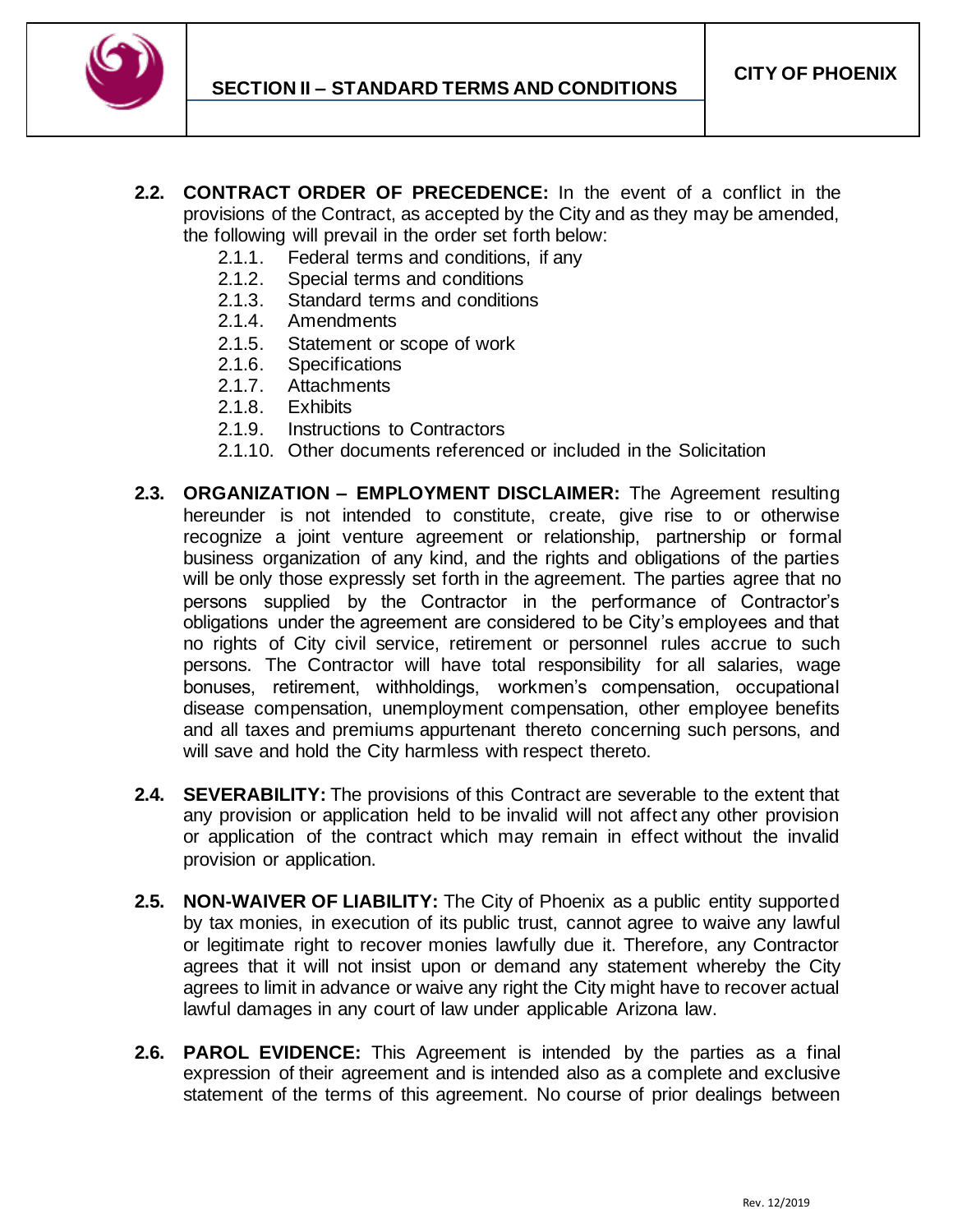

the parties and no usage in the trade will be relevant to supplement or explain any term used in this Contract. Acceptance or acquiescence in a course of performance rendered under this contract will not be relevant to determine the meaning of this Contract even though the accepting or acquiescing party has knowledge of the nature of the performance and opportunity to object.

# **3. CONTRACT ADMINISTRATION AND OPERATION:**

- **3.1. RECORDS:** All books, accounts, reports, files and other records relating to the contract will be subject at all reasonable times to inspection and audit by the City for five years after completion of the contract. Such records will be produced at a City of Phoenix office as designated by the City. Confidentiality will be maintained, and City will not violate any proprietary or other confidentiality agreements vendor has in place.
- **3.2. DISCRIMINATION PROHIBITED:** Contractor agrees to abide by the provisions of the Phoenix City Code Chapter 18, Article V as amended.

Any contractor, in performing under this contract, will not discriminate against any worker, employee or applicant, or any member of the public, because of race, color, religion, sex, national origin, age or disability nor otherwise commit an unfair employment practice. The supplier and/or lessee will take action to ensure that applicants are employed, and employees are dealt with during employment without regard to their race, color, religion, sex, or national origin, age or disability and adhere to a policy to pay equal compensation to men and women who perform jobs that require substantially equal skill, effort and responsibility, and that are performed within the same establishment under similar working conditions. Such action will include but not be limited to the following: Employment, promotion, demotion or transfer, recruitment or recruitment advertising, layoff or termination; rates of pay or other forms of compensation; and selection for training; including apprenticeship. The supplier further agrees that this clause will be incorporated in all subcontracts with all labor organizations furnishing skilled, unskilled and union labor, or who may perform any such labor or services in connection with this contract. Contractor further agrees that this clause will be incorporated in all subcontracts, job-contractor agreements or subleases of this agreement entered into by supplier/lessee.

**3.3. EQUAL EMPLOYMENT OPPORTUNITY AND PAY:** In order to do business with the City, Contractor must comply with Phoenix City Code, 1969, Chapter 18, Article V, as amended, Equal Employment Opportunity Requirements.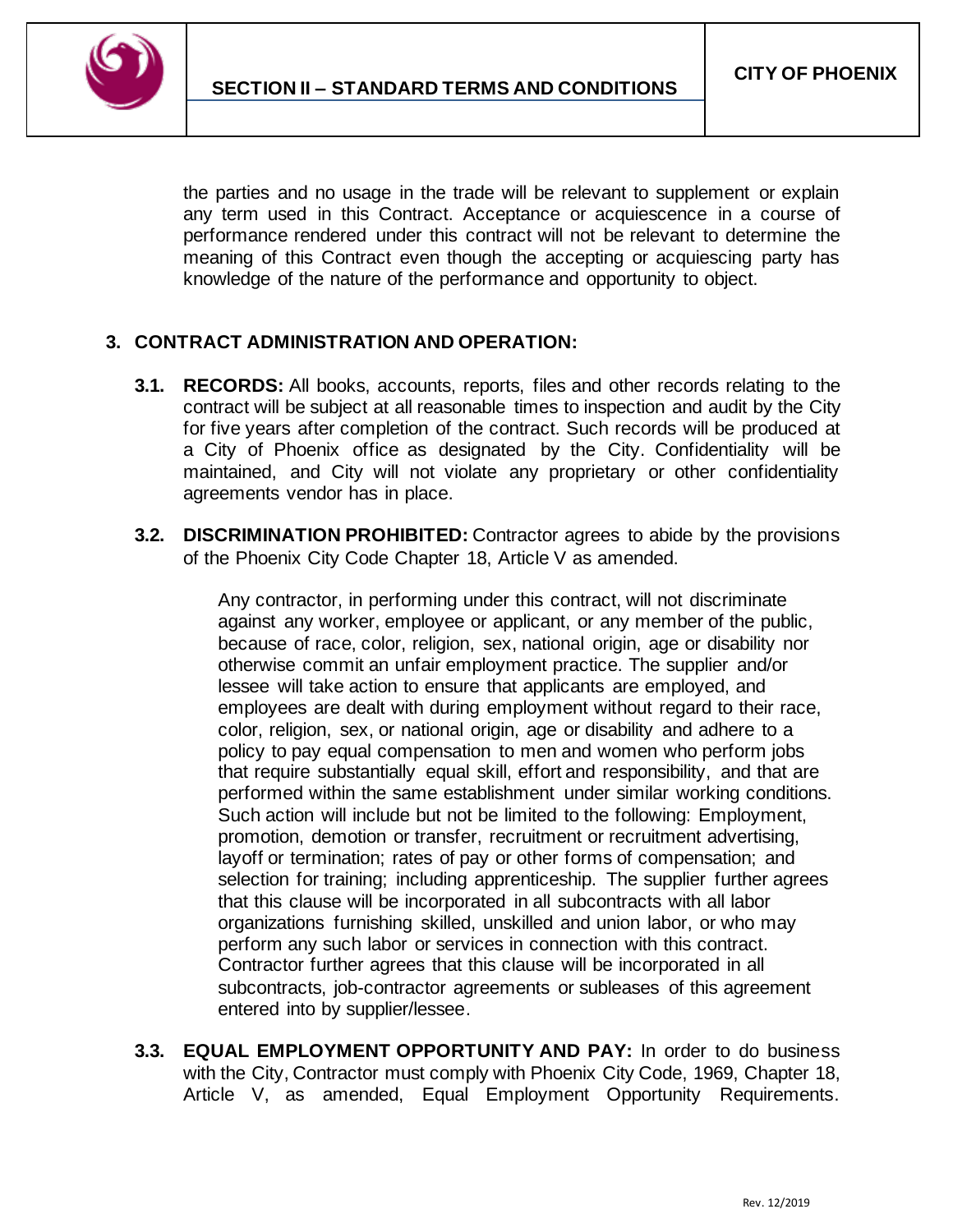

Contractor will direct any questions in regard to these requirements to the Equal Opportunity Department, (602) 262-6790.

**For a Contractor with** *35 employees or fewer:* Contractor in performing under this Agreement shall not discriminate against any worker, employee or applicant, or any member of the public, because of race, color, religion, sex, national origin, age, or disability, nor otherwise commit an unfair employment practice. The Contractor will ensure that applicants are employed, and employees are dealt with during employment without regard to their race, color, religion, sex, national origin, age, or disability. Such action shall include but not be limited to the following: employment, promotion, demotion or transfer, recruitment or recruitment advertising, layoff or termination; rates of pay or other forms of compensation; and selection for training; including apprenticeship. The Contractor further agrees that this clause will be incorporated in all subcontracts related to this Agreement that involve furnishing skilled, unskilled and union labor, or who may perform any such labor or services in connection with this Agreement. Contractor further agrees that this clause will be incorporated in all subcontracts, Contractor agreements or subleases of this agreement entered into by supplier/lessee.

**For a Contractor with** *more than 35 employees:* Contractor in performing under this Agreement shall not discriminate against any worker, employee or applicant, or any member of the public, because of race, color, religion, sex, national origin, age, or disability, nor otherwise commit an unfair employment practice. The Contractor will ensure that applicants are employed, and employees are dealt with during employment without regard to their race, color, religion, sex, national origin, age, or disability, and shall adhere to a policy to pay equal compensation to men and women who perform jobs that require substantially equal skill, effort, and responsibility, and that are performed within the same establishment under similar working conditions. Such action shall include but not be limited to the following: employment, promotion, demotion or transfer, recruitment or recruitment advertising, layoff or termination; rates of pay or other forms of compensation; and selection for training; including apprenticeship. The Contractor further agrees that this clause will be incorporated in all subcontracts with all labor organizations furnishing skilled, unskilled and union labor, or who may perform any such labor or services in connection with this contract. Contractor further agrees that this clause will be incorporated in all subcontracts, job-Contractor agreements or subleases of this Agreement entered into by supplier/lessee. The Contractor further agrees not to discriminate against any worker, employee or applicant, or any member of the public, because of sexual orientation or gender identity or expression and shall ensure that applicants are employed, and employees are dealt with during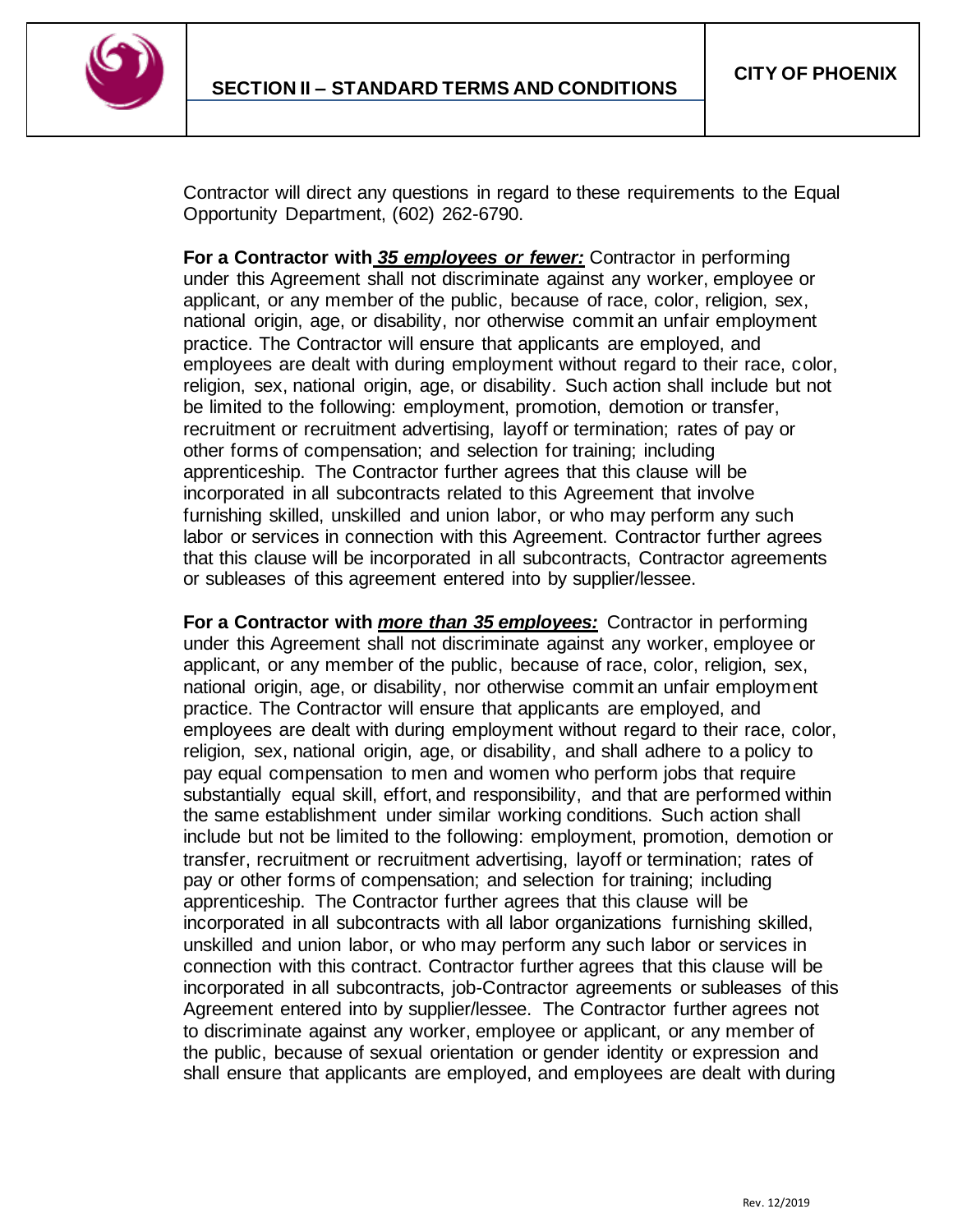

employment without regard to their sexual orientation or gender identity or expression.

- 3.4.3 Documentation: Suppliers and lessees may be required to provide additional documentation to the Equal Opportunity Department affirming that a nondiscriminatory policy is being utilized.
- 3.4.4 Monitoring: The Equal Opportunity Department shall monitor the employment policies and practices of suppliers and lessees subject to this article as deemed necessary. The Equal Opportunity Department is authorized to conduct on-site compliance reviews of selected firms, which may include an audit of personnel and payroll records, if necessary.
- **3.1. LEGAL WORKER REQUIREMENTS:** The City of Phoenix is prohibited by A.R.S. § 41-4401 from awarding a contract to any Contractor who fails, or whose subcontractors fail, to comply with A.R.S. § 23-214(A). Therefore, Contractor agrees that:
	- 3.1.1. Contractor and each subcontractor it uses warrants their compliance with all federal immigration laws and regulations that relate to their employees and their compliance with A.R.S. § 23- 214, subsection A.
	- 3.1.2. A breach of a warranty under paragraph 1 will be deemed a material breach of the contract that is subject to penalties up to and including termination of the contract.
	- 3.1.3. The City of Phoenix retains the legal right to inspect the papers of any Contractor or subcontractor employee who works on the contract to ensure that the Contractor or subcontractor is complying with the warranty under paragraph 1**.**
- **3.2. HEALTH, ENVIRONMENTAL AND SAFETY REQUIREMENTS**: The Contractor's products, services and facilities will be in full compliance with all applicable Federal, State and local health, environmental and safety laws, regulations, standards, codes and ordinances, regardless of whether or not they are referred to by the City.

At the request of City representatives, the Contractor will provide the City: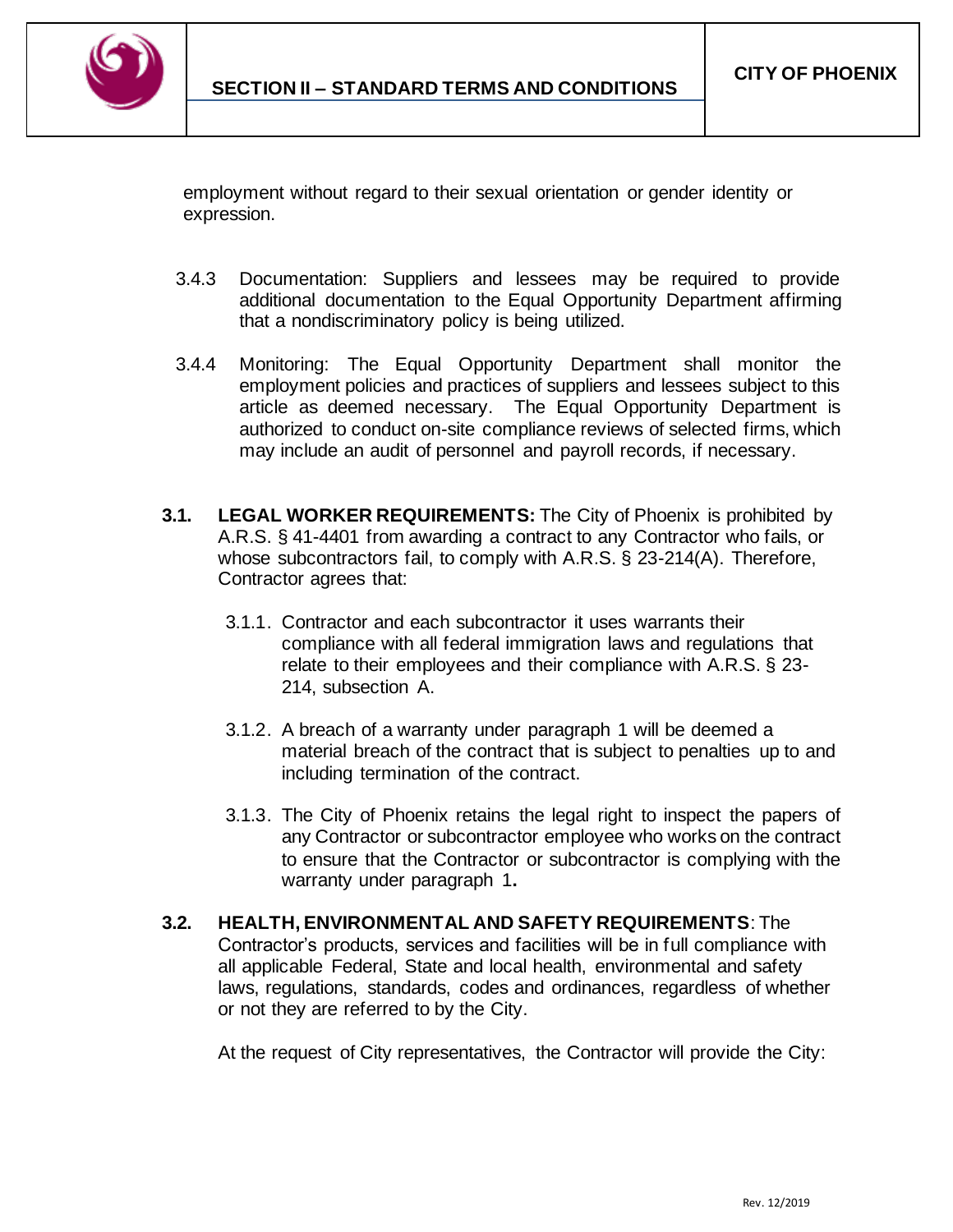

- 3.2.1. Environmental, safety and health regulatory compliance documents (written safety programs, training records, permits, etc.) applicable to services provided by the Contractor in this contract.
- 3.2.2. A list of all federal, state, or local (EPA, OSHA, Maricopa County, etc.) citations or notice of violations issued against their firm or their subcontractors including dates, reasons, dispositions and resolutions.

The City will have the right, but not the obligation to inspect the facilities, transportation vehicles or vessels, containers and disposal facilities provided by the Contractor or subcontractor. The City will also have the right to inspect operations conducted by the Contractor or subcontractor in the performance of this agreement. The City further reserves the right to make unannounced inspections of the Contractor's facilities (during normal business hours).

**3.3. COMPLIANCE WITH LAWS**: Contractor agrees to fully observe and comply with all applicable Federal, State and local laws, regulations, standards, codes and ordinances when performing under this Contract regardless of whether they are being referred to by the City. Contractor agrees to permit City inspection of Contractor's business records, including personnel records to verify any such compliance.

Because the contractor will be acting as an independent contractor, the City assumes no responsibility for the Contractor's acts.

- **3.4. LAWFUL PRESENCE REQUIREMENT:** Pursuant to A.R.S. §§ 1-501 and 502, the City of Phoenix is prohibited from awarding a contract to any natural person who cannot establish that he or she is lawfully present in the United States. In order to establish lawful presence, this person must produce qualifying identification and sign a City-provided affidavit affirming that the identification provided is genuine. This requirement will be imposed at the time of contract award. In the event the prevailing responder is unable to satisfy this requirement, the City will offer the award to the nexthighest scoring responder. The law does not apply to fictitious entities such as corporations, partnerships and limited liability companies
- **3.5. CONTINUATION DURING DISPUTES:** Contractor agrees that notwithstanding the existence of any dispute between the parties, insofar as is possible, under the terms of the contract, the Contractor will continue to perform the obligations required of Contractor during the continuation of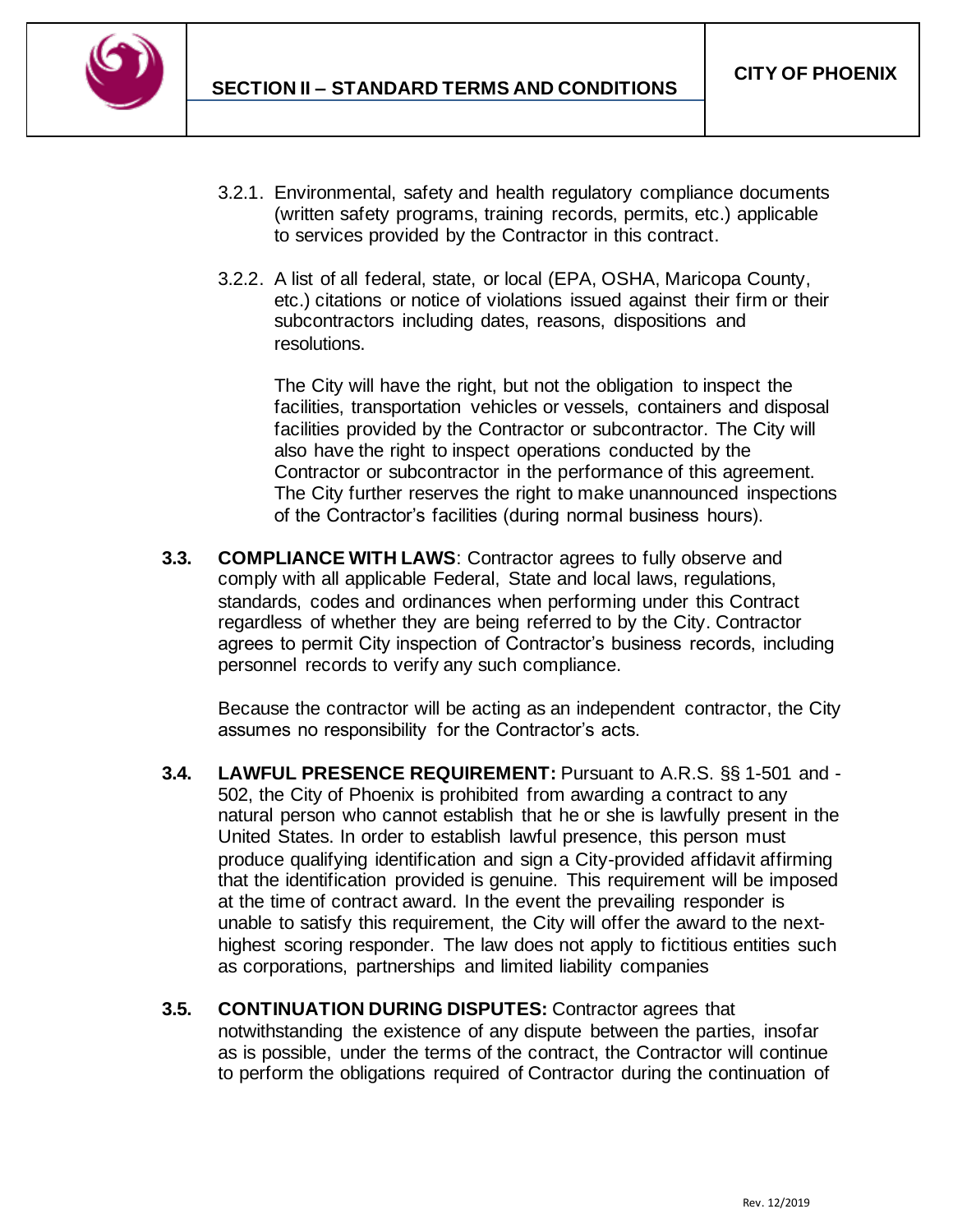

any such dispute unless enjoined or prohibited by an Arizona Court of competent jurisdiction.

**3.6. EMERGENCY PURCHASES**: The City reserves the right to purchase from other sources those items which are required on an emergency basis and cannot be supplied immediately from stock by the Contractor.

### **4. COSTS AND PAYMENTS:**

- **4.1. GENERAL**: Any prompt payment terms offered must be clearly noted by the Contractor on all invoices submitted to the City for the payment of goods or services received. The City will make every effort to process payment for the purchase of material or services within thirty to forty-five calendar days after receipt of a correct invoice, unless a good faith dispute exists to any obligation to pay all or a portion of the account. Payment terms are specified in the Offer.
- **4.2. PAYMENT DEDUCTION OFFSET PROVISION**: Contractor acknowledges that the City Charter requires that no payment be made to any Contractor as long as there is an outstanding obligation due to the City. Contractor agrees that any obligation it owes to the City will be offset against any payment due to the Contractor from the City.
- **4.3. LATE SUBMISSION OF CLAIM BY CONTRACTOR**: The City will not honor any invoices or claims which are tendered one year after the last item of the account accrued.
- **4.4. DISCOUNTS**: Payment discounts will be computed from the date of receiving acceptable products, materials and/or services or correct invoice, whichever is later to the date payment is mailed.
- **4.5. NO ADVANCE PAYMENTS**: Advance payments are not authorized. Payment will be made only for actual services or commodities that have been received, unless addressed specifically in the Scope of work for subscription services.
- **4.6. FUND APPROPRIATION CONTINGENCY:** The Vendor recognizes that any agreement entered into will commence upon the day first provided and continue in full force and effect until termination in accordance with its provisions. The Vendor and the City herein recognize that the continuation of any contract after the close of any given fiscal year of the City, which ends on June 30th of each year, will be subject to the approval of the budget of the City providing for or covering such contract item as an expenditure therein. The City does not represent that said budget item will be actually adopted, said determination being the determination of the City Council at the time of the adoption of the budget.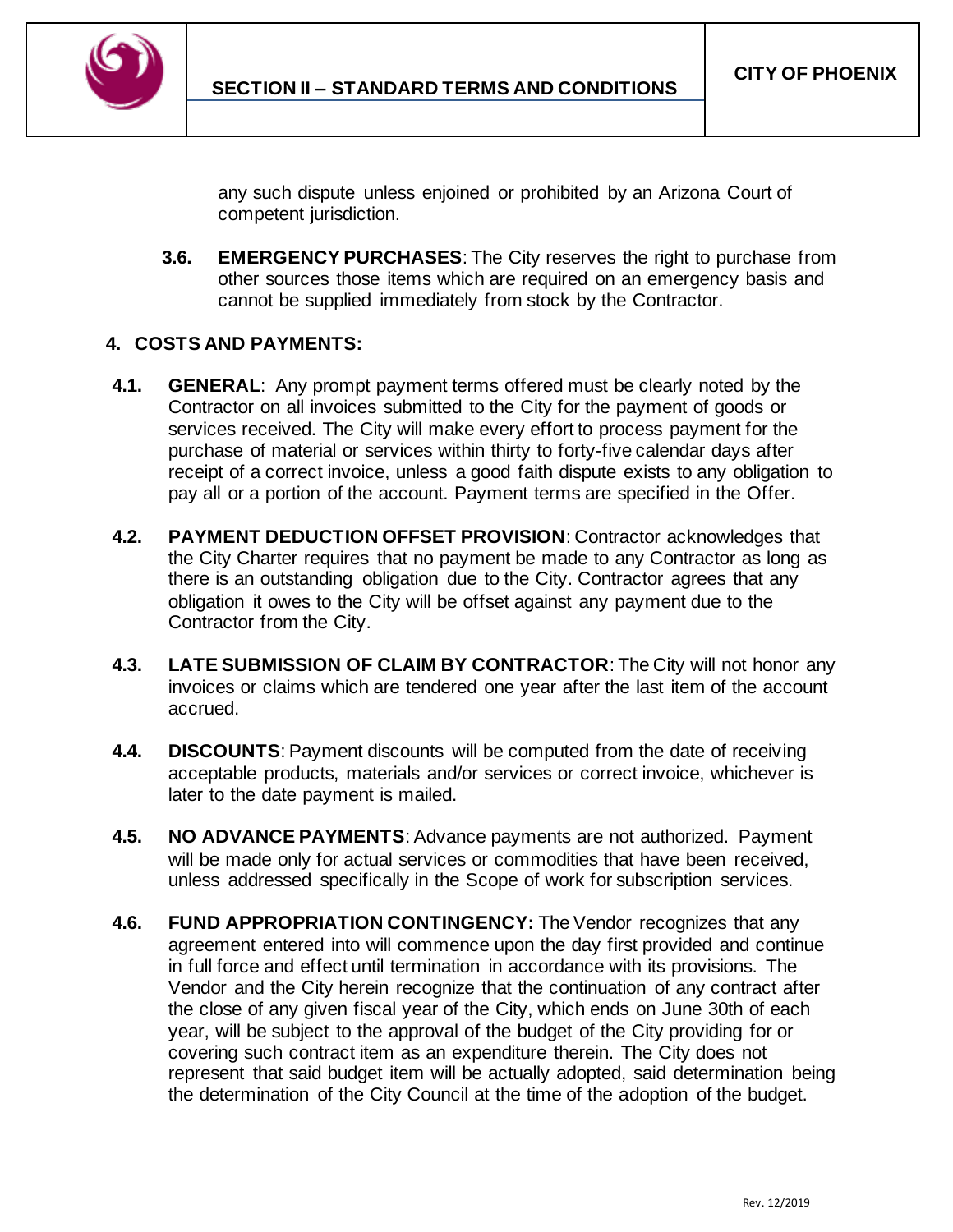

- **4.7. MAXIMUM PRICES:** The City will not be invoiced at prices higher than those stated in any contract resulting from this Offer. Contractor certifies, by signing this Offer that the prices offered are no higher than the lowest price the Contractor charges other buyers for similar quantities under similar conditions, as applicable and shown by quotes for like services and goods. Contractor further agrees that any reductions in the price of the goods or services covered by this Offer and occurring after award will apply to the undelivered balance. The Contractor will promptly notify the City of such price reductions.
- **4.8. F.O.B. POINT**: All prices are to be quoted F.O.B. destination, unless specified elsewhere in this solicitation.

# **5. CONTRACT CHANGES:**

- **5.1. CONTRACT AMENDMENTS**: Contracts will be modified only by a written contract amendment signed persons duly authorized to enter into contracts on behalf of the Contractor. No verbal agreement or conversation with any officer, agent, or employee of the City either before or after execution of the contract, will affect or modify any of the terms or obligations contained or to be contained in the contract. Any such verbal agreements or conversation shall be considered as unofficial information and in no way binding upon the City or the Contractor. All agreements shall be in writing and contract changes shall be by written amendment signed by both parties.
- **5.2. ASSIGNMENT - DELEGATION**: No right or interest in this contract nor monies due hereunder will be assigned in whole or in part without written permission of the City, and no delegation of any duty of Contractor will be made without prior written permission of the City, which may be withheld for good cause. Any assignment or delegation made in violation of this section will be void.
- **5.3. NON-EXCLUSIVE CONTRACT**: Any contract resulting from this solicitation will be awarded with the understanding and agreement that it is for the sole convenience of the City. The City reserves the right to obtain like goods or services from another source when necessary.

# **6. RISK OF LOSS AND LIABILITY:**

**6.1. TITLE AND RISK OF LOSS**: The title and risk of loss of material or service will not pass to the City until the City actually receives the material or service at the point of delivery; and such loss, injury, or destruction will not release seller from any obligation hereunder.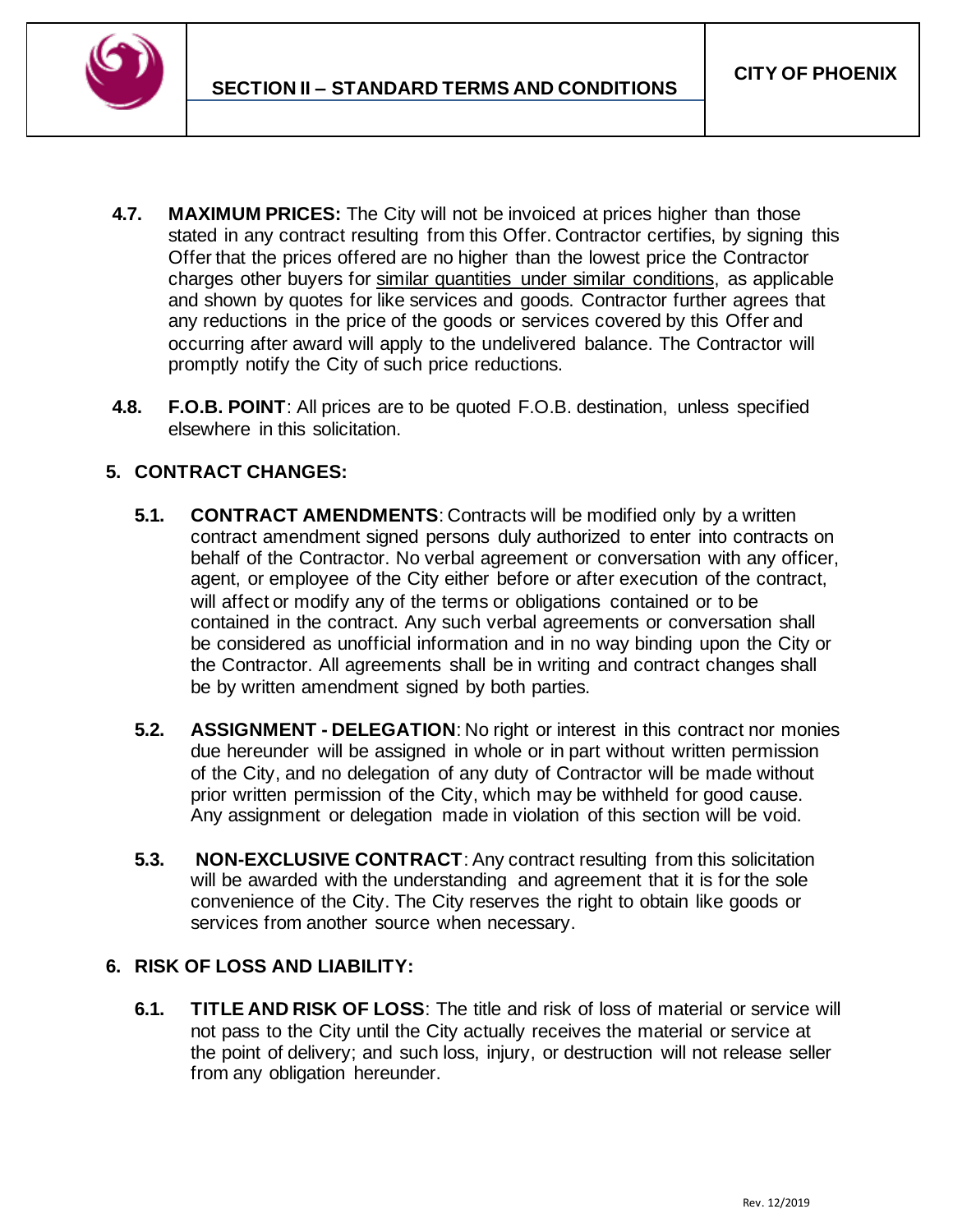

- **6.2. ACCEPTANCE:** All material or service is subject to final inspection and acceptance by the City. Material or service failing to conform to the specifications of this contract will be held at Contractor's risk and may be returned to the Contractor. If so returned, all costs are the responsibility of the Contractor. Noncompliance will conform to the cancellation clause set forth in this document.
- **6.3. FORCE MAJEURE**: Except for payment of sums due, neither party will be liable to the other nor deemed in default under this contract if and to the extent that such party's performance of this contract is prevented by reason of force majeure. The term "force majeure" means an occurrence that is beyond the control of the party affected and occurs without its fault or negligence. Force majeure will not include late performance by a subcontractor unless the delay arises out of a force majeure occurrence in accordance with this force majeure term and condition.

If either party is delayed at any time in the progress of the work by force majeure, the delayed party will notify the other party in writing of such delay, as soon as is practical, of the commencement thereof and will specify the causes of such delay in such notice. Such notice will be hand-delivered or mailed certified-return receipt and will make a specific reference to this provision, thereby invoking its provisions. The delayed party will cause such delay to cease as soon as practicable and will notify the other party in writing when it has done so. The time of completion will be extended by contract modification for a period of time equal to the time that results or effects of such delay prevent the delayed party from performing in accordance with this contract.

- **6.4. LOSS OF MATERIALS**: The City does not assume any responsibility, at any time, for the protection of or for loss of materials, from the time that the contract operations have commenced until the final acceptance of the work by the project manager.
- **6.5. CONTRACT PERFORMANCE:** Contractor will furnish all necessary labor, tools, equipment, and supplies to perform the required services at the City facilities designated, unless otherwise specifically addressed in the scope, or elsewhere in this Agreement. The City's authorized representative will decide all questions which may arise as to the quality and acceptability of any work performed under the contract. If, in the opinion of the City's authorized representative, performance becomes unsatisfactory, the City will notify the Contractor.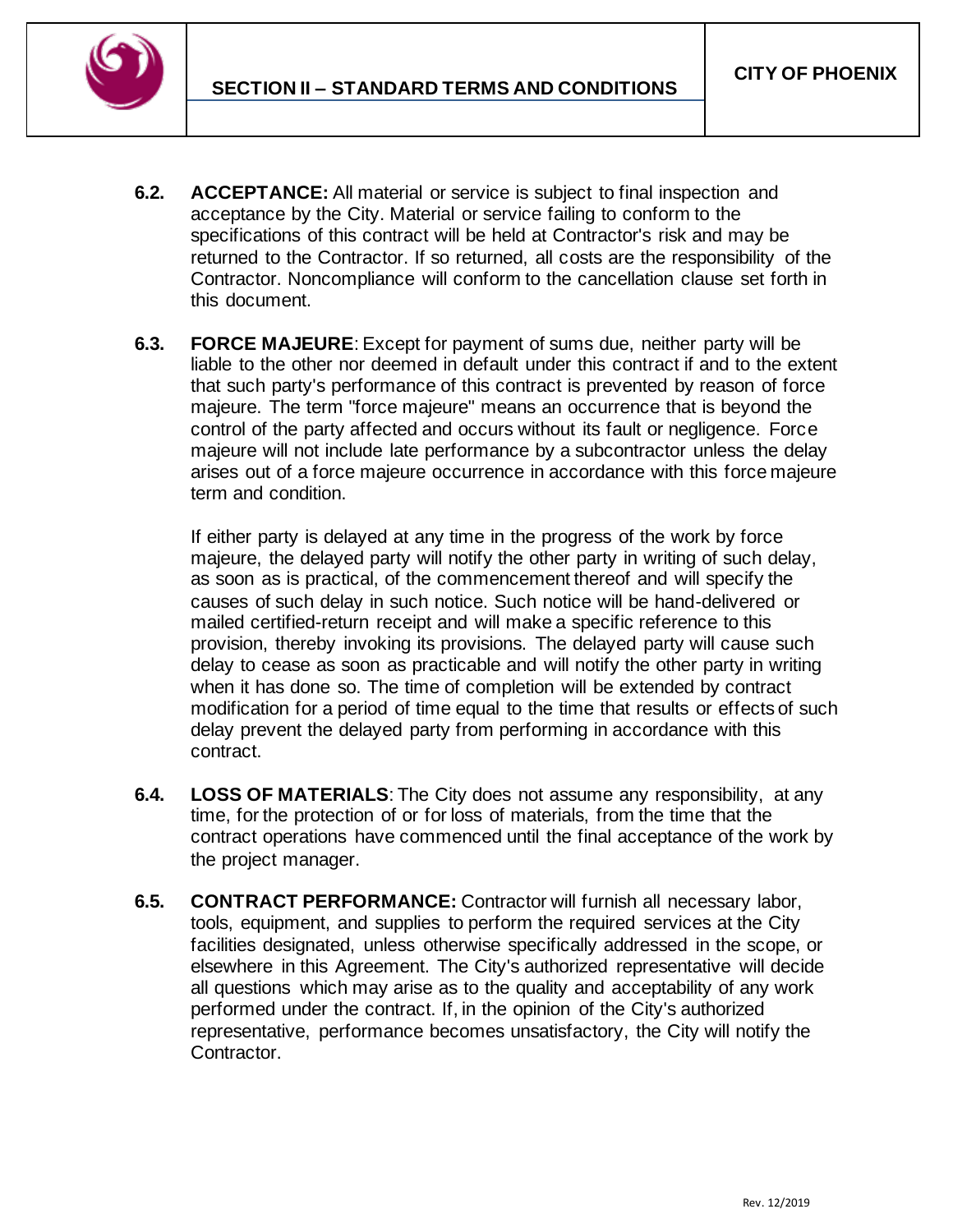

- **6.6.** The Contractor will have 30 days from that time to correct any specific instances of unsatisfactory performance, unless a different amount of time is specified in the agreement. In the event the unsatisfactory performance is not corrected within the time specified, the City will have the immediate right to complete the work to its satisfaction and will deduct the cost to cover from any balances due or to become due the Contractor. Repeated incidences of unsatisfactory performance may result in cancellation of the agreement for default.
- **6.7. DAMAGE TO CITY PROPERTY**: Contractor will perform all work so that no damage to the building or grounds results. Contractor will repair any damage caused to the satisfaction of the City at no cost to the City.

Contractor will take care to avoid damage to adjacent finished materials that are to remain. If finished materials are damaged, Contractor will repair and finish to match existing material as approved by the City at Contractor's expense.

# **7. CITY'S CONTRACTUAL RIGHTS:**

- **7.1.** Whenever one party to this contract in good faith has reason to question the other party's intent to perform, the former party may demand that the other party give a written assurance of this intent to perform. In the event that a demand is made and no written assurance is given within five days, the demanding party may treat this failure as an anticipatory repudiation of this contract.
- **7.2. NON-EXCLUSIVE REMEDIES:** The rights and remedies of the City under this Contract are non-exclusive.
- **7.3. DEFAULT IN ONE INSTALLMENT TO CONSTITUTE BREACH:** Each installment or lot of the agreement is dependent on every other installment or lot and a delivery of non-conforming goods or a default of any nature under one installment or lot will impair the value of the whole agreement and constitutes a total breach of the agreement as a whole.
- **7.4. ON TIME DELIVERY:** Because the City is providing services which involve health, safety and welfare of the general public, delivery time is of the essence. Delivery must be made in accordance with the delivery schedule promised by the Contractor.
- **7.5. DEFAULT:** In case of default by the Contractor, the City may, by written notice, cancel this contract and repurchase from another source and may recover the excess costs by (1) deduction from an unpaid balance due; (2)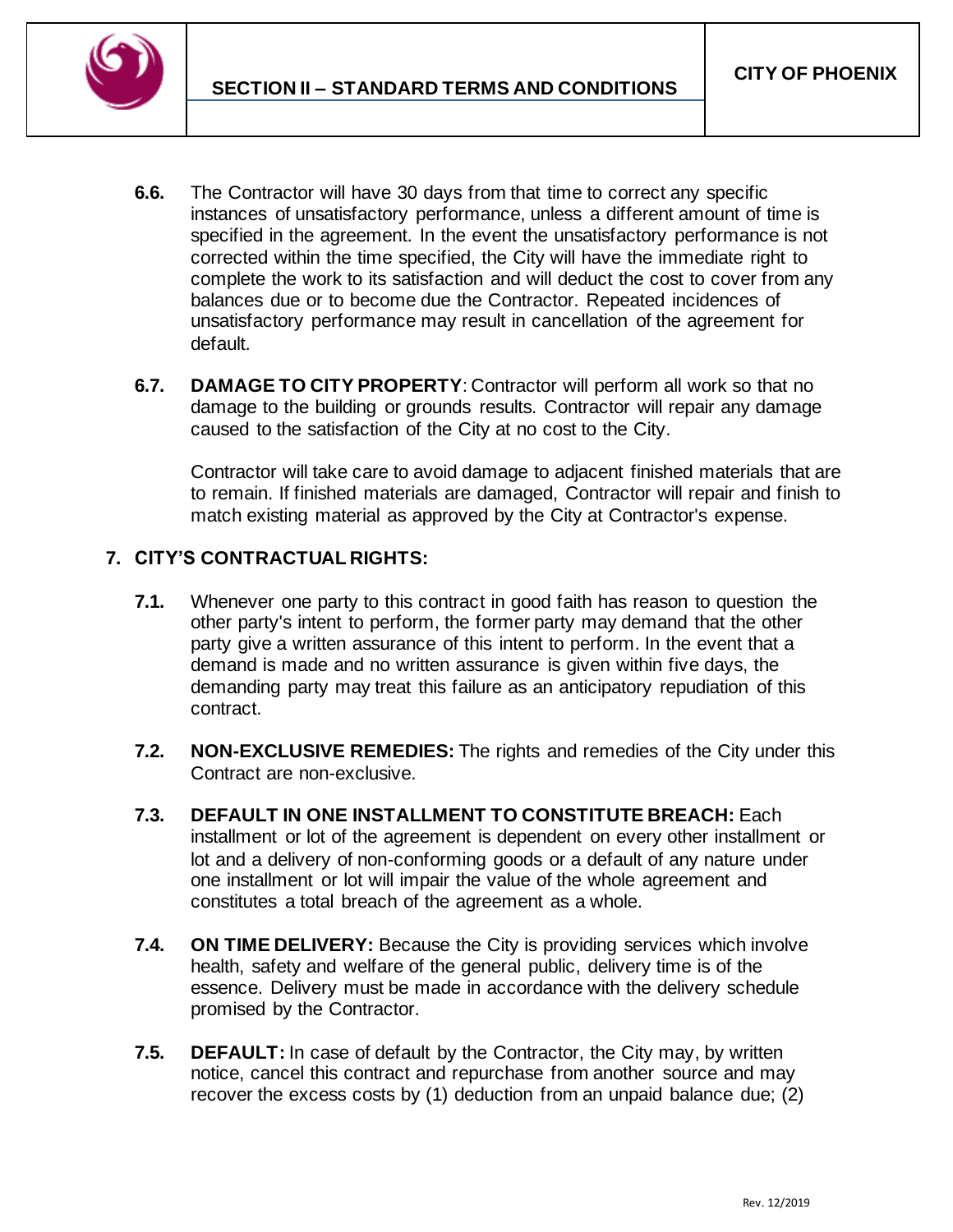

collection against the bid and/or performance bond, or (3) a combination of the aforementioned remedies or other remedies as provided by law.

- **7.6. COVENANT AGAINST CONTINGENT FEES:** Seller warrants that no person or selling agent has been employed or retained to solicit or secure this contract upon an agreement or understanding for a commission, percentage, brokerage, or contingent fee, excepting bona fide employers or bona fide established commercial or selling agencies maintained by the seller for the purpose of securing business. For breach or violation of this warranty, the City will have the right to annul the contract without liability or in its discretion to deduct from the contract price a consideration, or otherwise recover the full amount of such commission, brokerage or contingent fee.
- **7.7. COST JUSTIFICATION:** In the event only one response is received, the City may require that the Contractor submit a cost proposal in sufficient detail for the City to perform a cost/price analysis to determine if the Offer price is fair and reasonable.
- **7.8. WORK PRODUCT, EQUIPMENT AND MATERIALS**: All work product, equipment, or materials created or purchased under this contract belongs to the City and must be delivered to the City at City's request upon termination of this contract. Contractor agrees to assign to City all rights and interests Contractor may have in materials prepared under this contract that are "works for hire" within the meaning of the copyright laws of the United States, including any right to derivative use of the material.

# **8. CONTRACT TERMINATION:**

**8.1. GRATUITIES**: The City may, by written notice to the Contractor, cancel this contract if it is found that gratuities, in the form of entertainment, gifts or otherwise, were offered or given by the Contractor or any agent or representative of the Contractor, to any officer or employee of the City making any determinations with respect to the performing of such contract. In the event this contract is canceled by the City pursuant to this provision, the City will be entitled, in addition to any other rights and remedies, to recover or withhold from the Contractor the amount of the gratuity.

# **8.2. CONDITIONS AND CAUSES FOR TERMINATION**:

8.2.1 This contract may be terminated at any time by mutual written consent, or by the City, with or without cause, upon giving thirty-day written notice to Contractor. The City at its convenience, by written notice, may terminate this contract, in whole or in part. If this contract is terminated,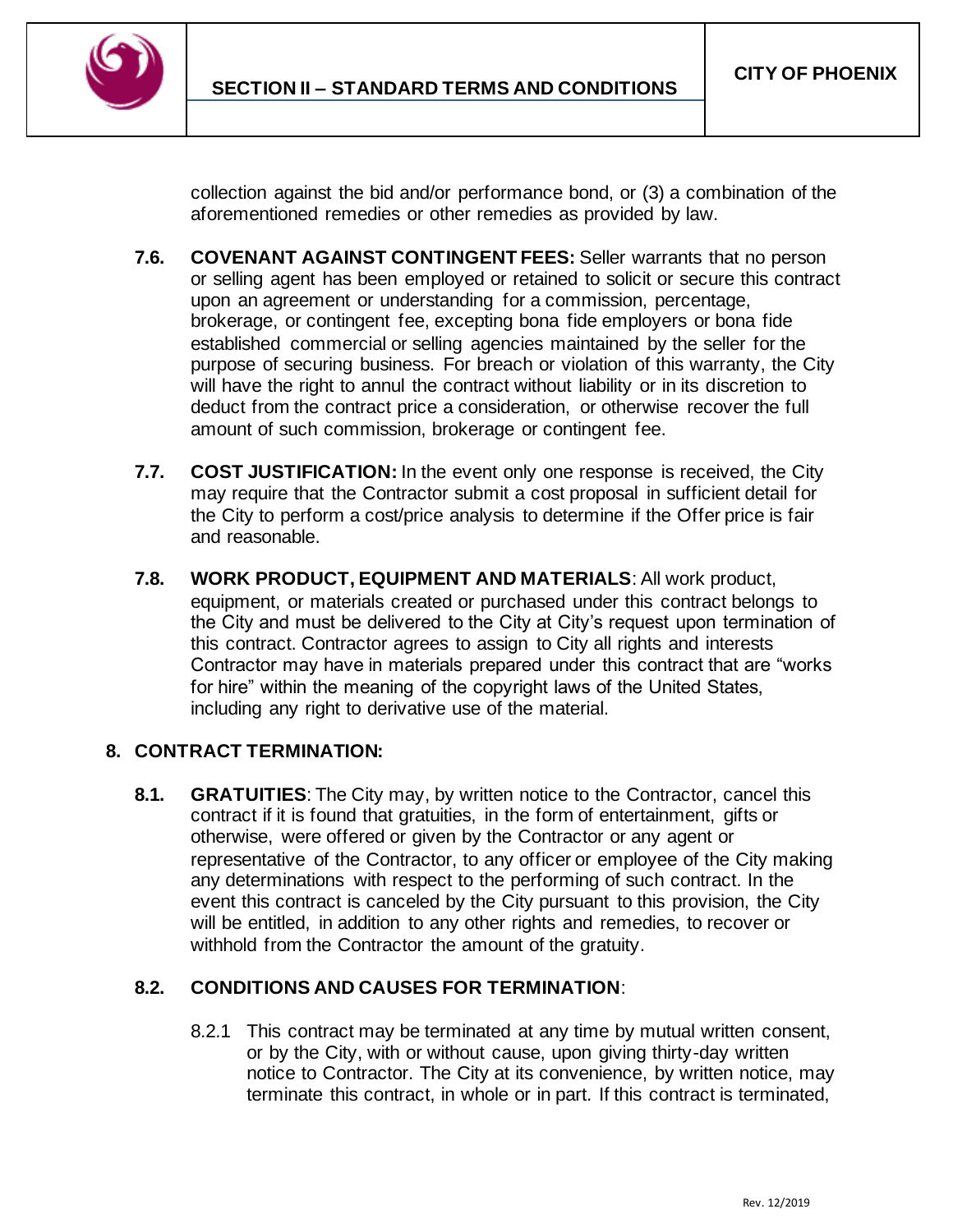

the City will be liable only for payment under the payment provisions of this contract for services rendered and accepted material received by the City before the effective date of termination. Title to all materials, work-in-process and completed but undeliverable goods, will pass to the City after costs are claimed and allowed. The Seller will submit detailed cost claims in an acceptable manner and will permit the City to examine such books and records as may be necessary in order to verify the reasonableness of any claims.

- 8.2.2 The City reserves the right to cancel the whole or any part of this contract due to failure of Contractor to carry out any term, promise, or condition of the contract. The City will issue a written notice of default to Contractor for acting or failing to act as in any of the following:
	- In the opinion of the City, Contractor provides personnel who do not meet the requirements of the contract;
	- In the opinion of the City, Contractor fails to perform adequately the stipulations, conditions or services/specifications required in this contract;
	- In the opinion of the City, Contractor attempts to impose on the City personnel or materials, products or workmanship, which is of an unacceptable quality.
	- Contractor fails to furnish the required service and/or product within the time stipulated in the contract;
	- In the opinion of the City, Contractor fails to make progress in the performance of the requirements of the contract and/or give the City a positive indication that Contractor will not or cannot perform to the requirements of the contract.
- **8.3. CONTRACT CANCELLATION:** All parties acknowledge that this contract is subject to cancellation by the City of Phoenix pursuant to the provision of Section 38-511, Arizona Revised Statutes.

# **9. STATE AND LOCAL TRANSACTION PRIVILEGE TAXES:**

In accordance with applicable state and local law, transaction privilege taxes may be applicable to this transaction. The state and local transaction privilege (sales) tax burden and legal liability to remit taxes are on the vendor that is conducting business in Arizona and the City of Phoenix. Any failure by the Contractor to collect applicable taxes from the City will not relieve the Contractor from its obligation to remit taxes. It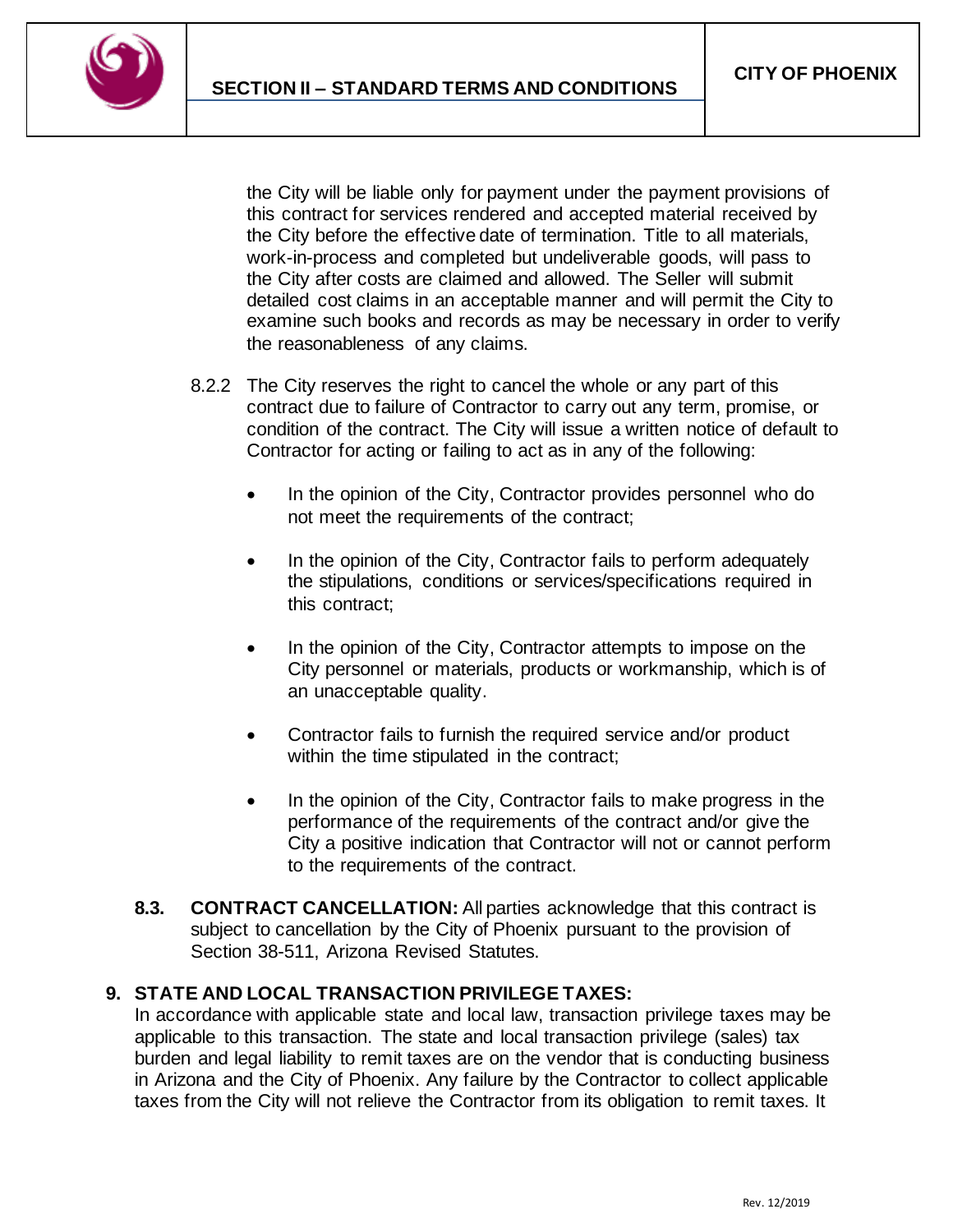

is the responsibility of the prospective bidder to determine any applicable taxes. The City will look at the price or offer submitted and will not deduct, add or alter pricing based on speculation or application of any taxes, nor will the City provide advice or guidance. If you have questions regarding your tax liability, please seek advice from a tax professional prior to submitting your offer. You may also find information at https://www.phoenix.gov/finance/plt or https://www.azdor.gov/Business.aspx. Once your offer is submitted, the Offer is valid for the time specified in this Solicitation, regardless of mistake or omission of tax liability. If the City finds over payment of a project due to tax consideration that was not due, the Contractor will be liable to the City for that amount, and by contracting with the City, the Contractor agrees to remit any overpayments back to the City for miscalculations on taxes included in a offer price.

#### **10. TAX INDEMNIFICATION:**

Contractor will pay all federal, state and local taxes applicable to its operation and any persons employed by the Contractor, and require the same of all subcontractors. Contractor will hold the City harmless from any responsibility for taxes, damages and interest, if applicable, contributions required under federal, and/or state and local laws and regulations and any other costs including transaction privilege taxes, unemployment compensation insurance, Social Security and Worker's Compensation, and require the same of all subcontractors.

#### **11. TAX RESPONSIBILITY QUALIFICATION:**

Contractor may be required to establish, to the satisfaction of City, that any and all fees and taxes due to the City or the State of Arizona for any License or Transaction Privilege taxes, Use Taxes or similar excise taxes, are currently paid (except for matters under legal protest). Contractor agrees to a waiver of the confidentiality provisions contained in the City Finance Code and any similar confidentiality provisions contained in Arizona statutes relative to State Transaction Privilege Taxes or Use Taxes. Contractor agrees to provide written authorization to the City Finance Department and to the Arizona State Department of Revenue to release tax information relative to Arizona Transaction Privilege Taxes or Arizona Use Taxes in order to assist the Department in evaluating Contractor's qualifications for and compliance with contract for duration of the term of contract.

#### **12. NO ISRAEL BOYCOTT**:

If this Contract is valued at \$100,000 or more and requires Contractor (a company engaging in for-profit activity and having ten or more full-time employees) to acquire or dispose of services, supplies, information technology, or construction, then Contractor must certify and agree that it does not and will not boycott goods or services from Israel, pursuant to Title 35, Chapter 2, Article 9 of the Arizona Revised Statutes. Provided that these statutory requirements are applicable, Contractor by entering this Contract now certifies that it is not currently engaged in, and agrees for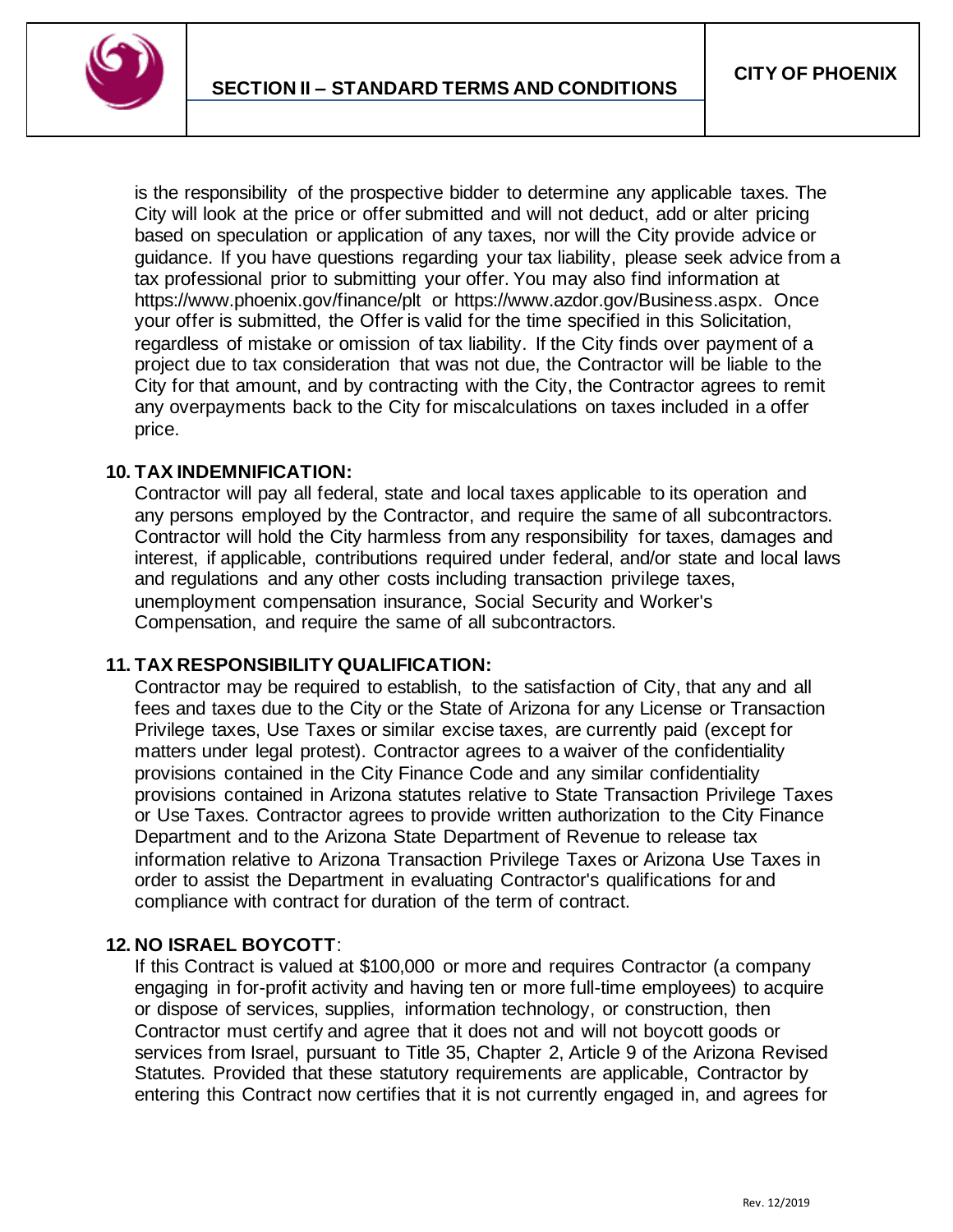

the duration of the Contract to not engage in, a boycott of goods or services from Israel.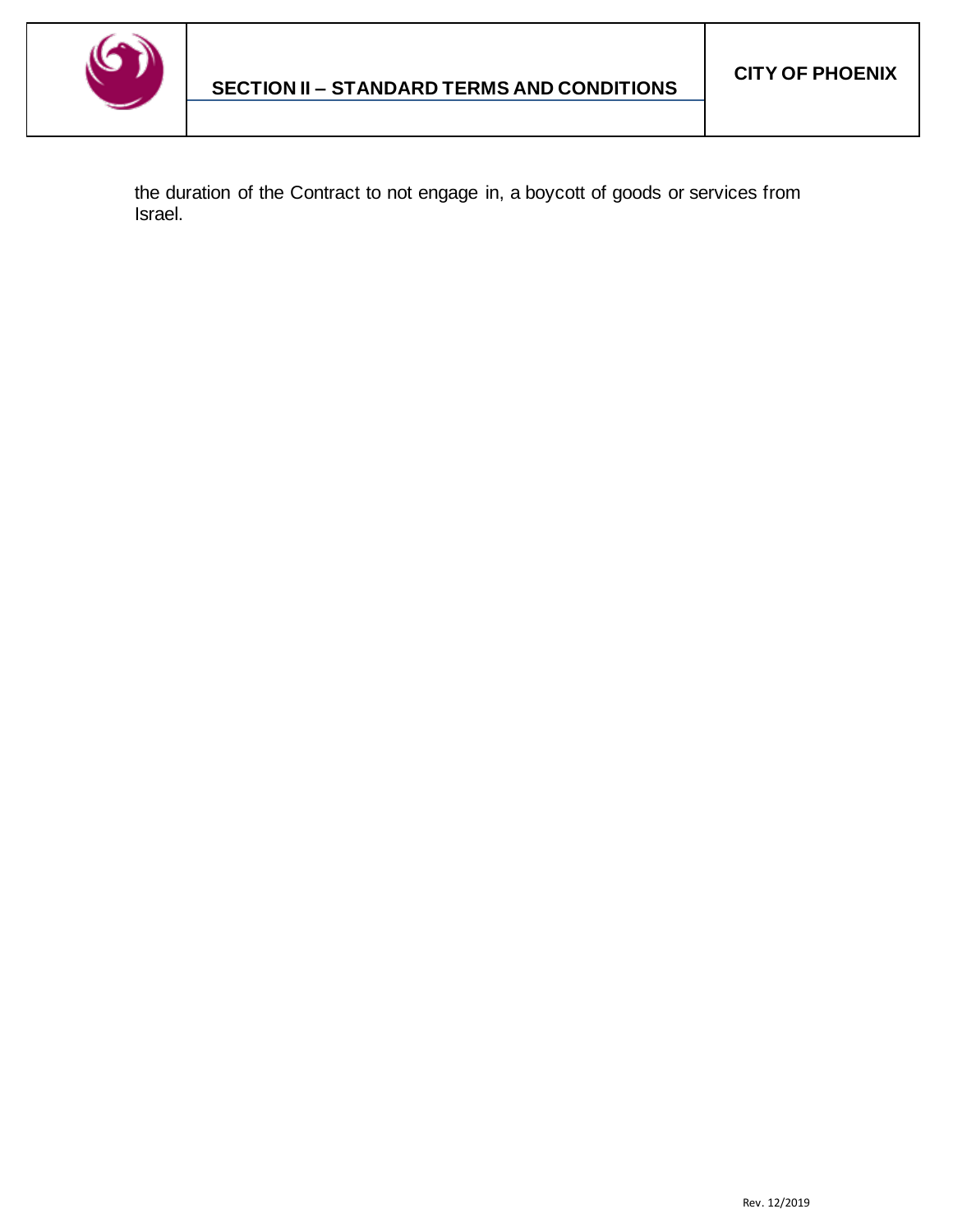

# **SECTION III – SPECIAL TERMS & CONDITIONS**

<span id="page-31-0"></span>**1. PRICE:** All prices submitted shall be firm and fixed for the initial two (2) years of the contract. Thereafter, price increases will be considered annually provided the adjustments are submitted in writing with 30 days' notice to the Procurement Officer. Price increase requests shall be accompanied with written documentation to support the increase, such as a letter from the manufacturer, published price index, applicable change in law, etc. Price decrease requests do not require supporting documentation and are allowed at any time during the contract term.

The City will be the sole judge in determining the allowable increase amount. Price increases agreed to by any staff other than the Deputy Finance Director or Department Director are invalid. The Contractor acknowledges and agrees to repay all monies paid because of a requested price increase unless the increase was specifically approved, in writing, by the Deputy Finance Director or Department Director.

- **2. METHOD OF ORDERING:** Contractor shall deliver items and/or services only upon receipt of a written purchase order. All Contractor invoices and packing/delivery tickets must include the City of Phoenix purchase order number.
- **3. METHOD OF INVOICING:** Invoice must be emailed in .pdf format to [invoices@phoenix.gov](mailto:invoices@phoenix.gov) and must include the following:
	- City purchase order number or shopping cart number
	- Items listed individually by the written description and part number.
	- Unit price, extended and totaled.
	- Quantity ordered, back ordered, and shipped.
	- Applicable tax
	- Invoice number and date.
	- Delivery address.
	- Payment terms.
	- FOB terms.
	- Remit to address
- **4. METHOD OF PAYMENT:** Contractor will be paid on a monthly basis in arrears.
- **5. PARTIAL PAYMENTS:** Partial payments are not authorized on individual purchase orders. Payment will be made upon final delivery and acceptance of all goods and services on the purchase order.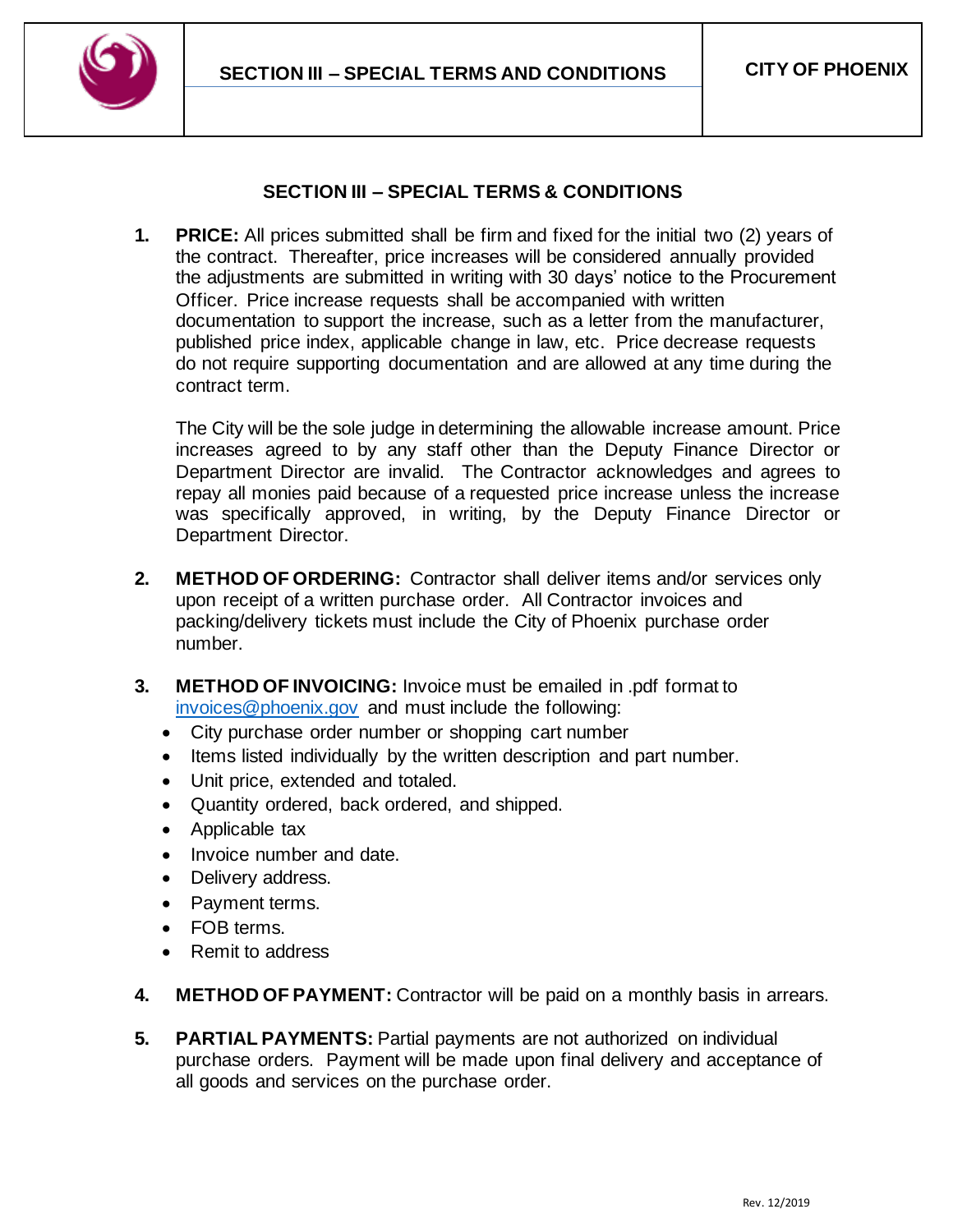

- **6. SUPPLIER PROFILE CHANGES:** It is the responsibility of the Contractor to promptly update their profile in procurePHX at www.phoenix.gov/procure. If Contractor's legal identify has changed, the Procurement Officer must be notified immediately. Failure to do so may result in non-payment of invoices and contract termination.
- **7. ESTIMATED QUANTITIES OR DOLLAR AMOUNTS (REQUIREMENTS CONTRACTS ONLY):** Quantities and dollar amounts listed are the City's best estimate and do not obligate the City to order or accept more than City's actual requirements during the period of this agreement, as determined by actual needs and availability or appropriated funds. It is expressly understood and agreed that the resulting contract is to supply the City with its complete actual requirement for the contract period,
- **8. AUTHORIZED CHANGES:** The City reserves the right at any time to make changes in any one or more of the following: (a) specifications; (b) methods of shipment or packing; (c) place of delivery; (d) time of delivery; and/or (e) quantities. If the change causes an increase or decrease in the cost of or the time required for performance, an equitable adjustment may be made in the price or delivery schedule, or both. Any claim for adjustment will be deemed waived unless asserted in writing within thirty days from the receipt of the change. Price increases or extensions of delivery time will not be binding on the City unless evidenced in writing and approved by the Deputy Finance Director or Department Director prior to the institution of the change.
- **9. SUSPENSIONS OF WORK:** The Procurement Officer and the project manager reserve the right to suspend work wholly or in part if deemed necessary for the best interest of the City. This suspension will be without compensation to the Contractor, other than to adjust the contract completion/delivery requirements.
- **10. HOURS OF WORK:** All work under this contract shall be coordinated with the City's project manager. Any changes to the established schedule must have prior written approval by the City's project manager.
- **11. POST AWARD CONFERENCE:** A post-award conference will be held by the Procurement Officer or project manager prior to commencement of any work on the project. The purpose of this conference is to discuss critical elements of the work schedule and operational problems and procedures.
- **12. PERFORMANCE INTERFERENCE:** Contractor shall notify the City's department contact immediately of any occurrence and/or condition that interferes with the full performance of the contract and confirm it in writing within 24 hours.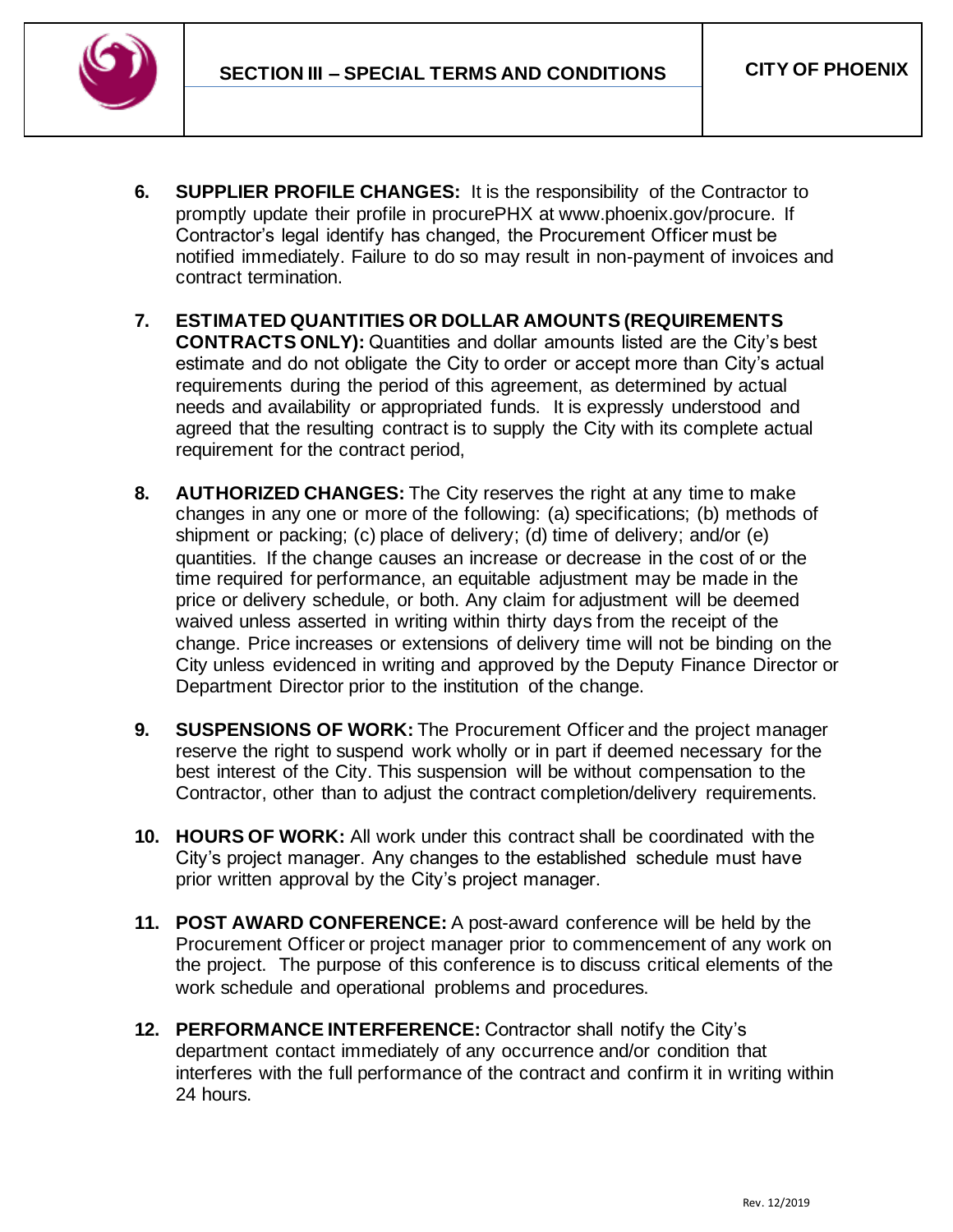

Department Contact: Frank McCune, Government Relations Director Phone: 602-534-5561

- **13. COOPERATIVE AGREEMENT:** In addition to the City and with approval of the Contractor, this contract may be extended for use by other municipalities and government agencies in the State of Arizona.
- **14.** A current listing of eligible entities may be found at [www.mesaaz.gov/business/purchasing/save](http://www.mesaaz.gov/business/purchasing/save) Any such usage by other entities must be in accordance with the ordinance, charter and/or procurement rules and regulations of the respective entity. Orders placed by other agencies and payment thereof will be the sole responsibility of that entity. The City shall not be responsible for any disputes arising out of transactions made by other entities who utilize this solicitation.
- **15. ADVERTISING:** Contractor will not advertise or publish news releases concerning this contract without the prior written consent of the Deputy Finance Director or Department Director, and the City will not unreasonably withhold permission.
- **16. EXCLUSIVE POSSESSION:** All services, information, computer program elements, reports, and other deliverables which may be created under this contract are the sole property of the City of Phoenix and will not be used by the Contractor or any other person except with prior written permission by the City.
- **17. STRICT PERFORMANCE:** Failure of either party to insist upon the strict performance of any item or condition of the contract or to exercise or delay the exercise of any right or remedy provided in the contract, or by law, or the acceptance of materials or services, obligations imposed by this contract, or by law, will not be deemed a waiver of any right of either party to insist upon the strict performance of the contract.
- **18. LICENSES AND PERMITS:** Contractor will keep current Federal, State, and local licenses and permits required for the operation of the business conducted by the Contractor as applicable to this contract.
- **19. SAMPLES:** Upon request, Contractors are required to furnish a sample of the goods to be supplied. Any sample submitted shall create an express warranty that the whole of the goods shall conform to the sample submitted.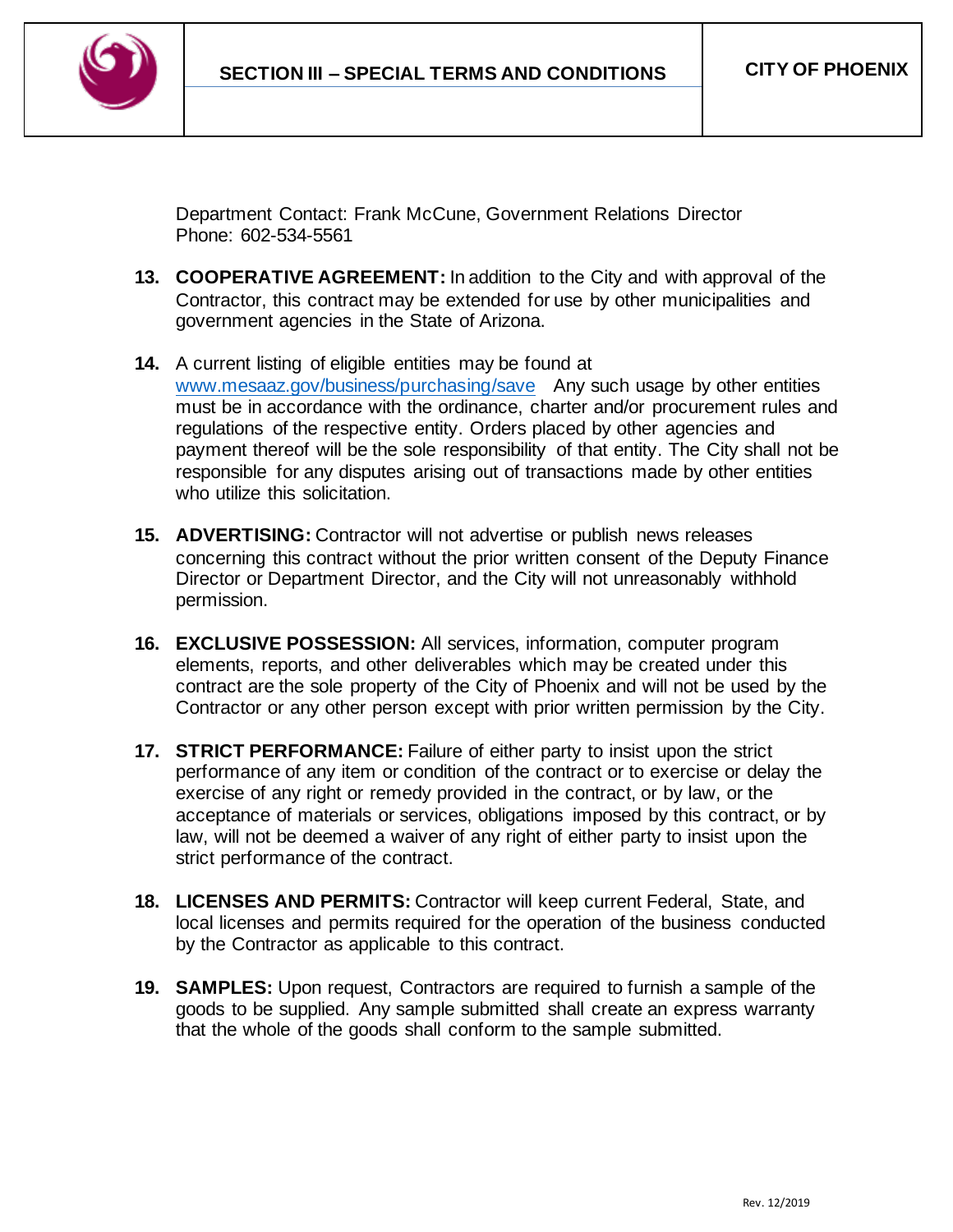

- **20. COMMUNICATION IN ENGLISH:** It is mandatory that the Contractor's lead person assigned to any City facility can speak, read, and write in English to effectively communicate with City staff.
- **21. CONTRACTOR ASSIGNMENTS:** The Contractor hereby agrees that any of its employees who may be assigned to a City site to satisfy obligations under this contract shall be used exclusively for that purpose during the hours when they are working in areas covered by this contract and shall perform no work at other City facilities. If other services, in addition to or separate from, the services specified herein, may be deemed necessary by the Deputy Finance Director or Department Director or his authorized representative, the Contractor may be requested to perform the additional or special service.
- **22. FINAL INSPECTION AND APPROVAL:** The Contractor will request the City's project manager to conduct a site inspection after the project is complete. City's project manager will prepare a "punch-list" during the inspection and will forward a copy to the Contractor.

After the "punch-list" items have been corrected, the Contractor will request a final inspection with the project manager. Final project approval is contingent upon the City project manager's final inspection and written approval.

**23. TELEPHONE USE:** Contractor shall be allowed job-related use of City telephone service at no cost to the Contractor and as designated by the City for use. The Contractor will pay any cost to repair damage caused by Contractor to the telephone equipment over and above normal wear and tear. Toll calls are not permitted by Contractor employees.

A list of emergency telephone numbers shall be maintained at the work locations by the Contractor and will include the Police and Fire Departments.

Personal cell phone use by contractor employees is prohibited while performing duties under this contract. Telephone calls from all types of phones are restricted to breaks and lunches. Emergency calls will be placed and received at designated City telephones only. This includes communications between Contractor Management and onsite employees.

**24. TRANSITION OF CONTRACT:** Contractor will, without limitation, provide important information to a successor Contractor and the City to ensure continuity of service at the required level of proficiency and agrees to provide to the City all files, supplies, data, records, and any other properties or materials of the City, which the City owns or has rights to pursuant to this contract and which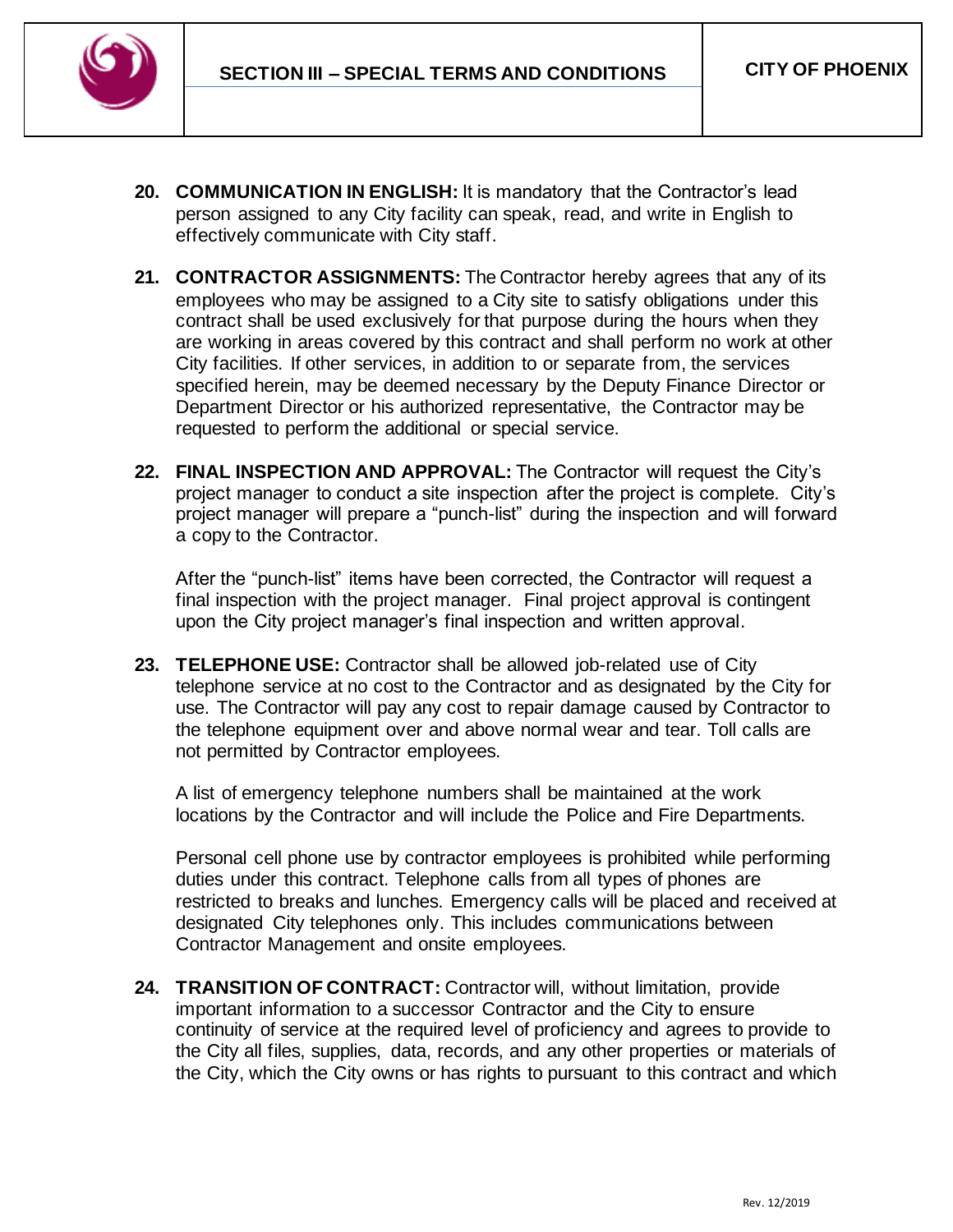

are in the possession of Contractor. The provisions of this section will survive the expiration or termination of this contract.

**25. TYPES OF WORK SUPERVISION:** The Contractor shall provide onsite supervision and appropriate training to assure competent performance of the work. Contractor or authorized agent will make sufficient daily routine inspections to ensure the work is performed as required by this contract.

### **26. BACKGROUND SCREENING:**

Contractor agrees that all Contractor and subcontractors' workers (collectively "Contract Worker(s))" pursuant to this Agreement will be subject to background and security checks and screening (collectively "Background Screening") at Contractor's sole cost and expense, unless otherwise provided for in the scope of work. Contractor's background screening will comply with all applicable laws, rules and regulations. Contractor further agrees that the background screening is necessary to preserve and protect the public health, safety and welfare. The City requires a completed Contract Worker Badge/Key/Intrusion Detection Responsibilities Agreement for each Contract Worker who requires a badge or key.

- **26.1. Background Screening Risk Level**: The City has established two levels of risk: Standard and Maximum risk. If the scope of work changes, the City may amend the level of risk, which could require the Contractor to incur additional contract costs to obtain background screens or badges.
- **26.2. Terms of This Section Applicable to all Contractor's Contracts and Subcontracts: Contractor will include Contract Worker background** screening in all contracts and subcontracts for services furnished under this agreement.
- **26.3. Materiality of Background Screening Requirements; Indemnity:** The background screening requirements are material to City's entry into this agreement and any breach of these provisions will be deemed a material breach of this contract. In addition to the indemnity provisions set forth in this agreement, Contractor will defend, indemnify and hold harmless the City for all claims arising out of this background screening section including, but not limited to, the disqualifications of a Contract Worker by Contractor. The background screening requirements are the minimum requirements for the Agreement. The City in no way warrants that these minimum requirements are sufficient to protect Contractor from any liabilities that may arise out of the Contractor's services under this Agreement or Contractor's failure to comply with this section. Therefore, Contractor and its Contract Workers will take any reasonable, prudent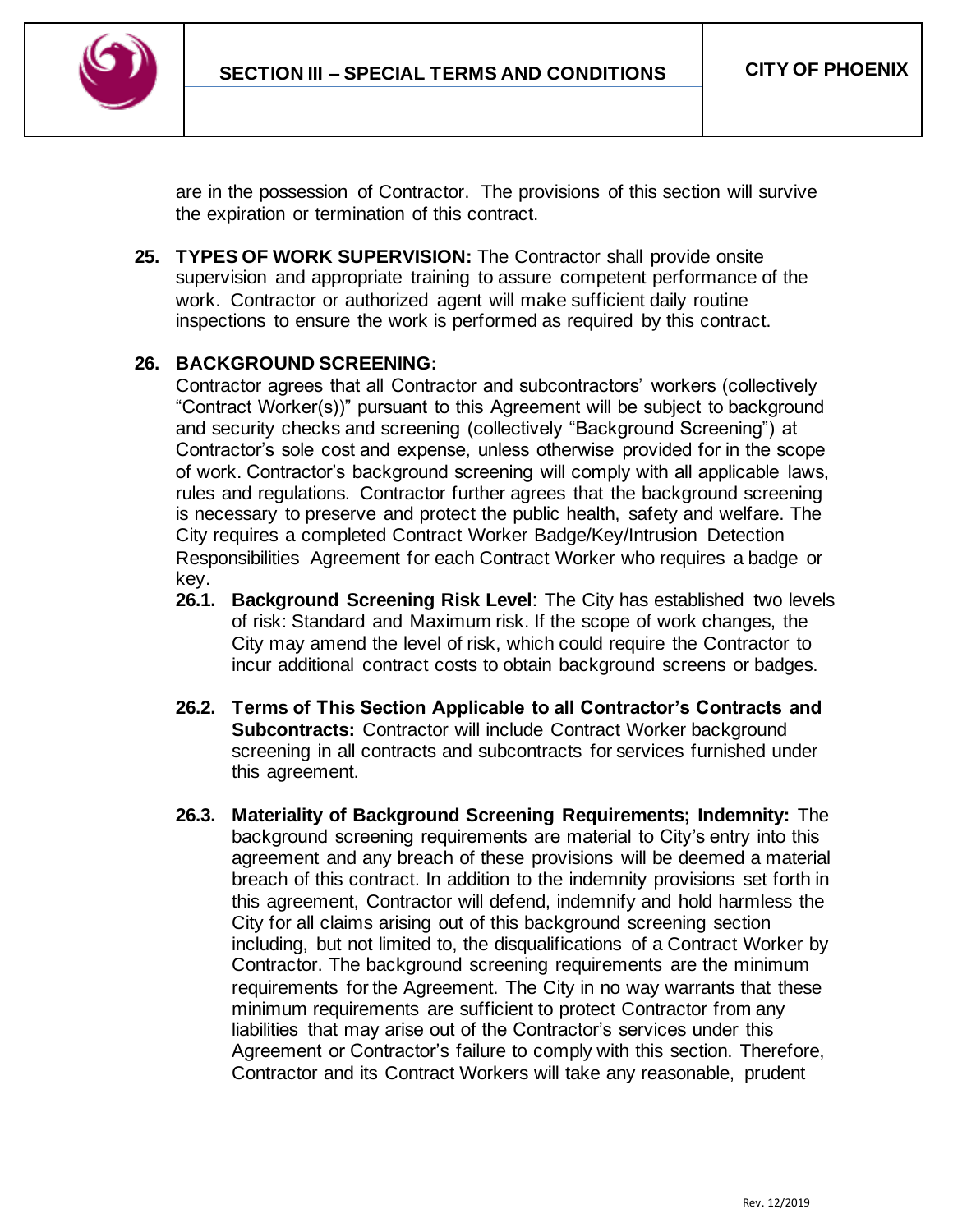

and necessary measures to preserve and protect public health, safety and welfare when providing services under this Agreement.

- **26.4. Continuing Duty; Audit:** Contractor's obligations and requirements will continue throughout the entire term of this Agreement. Contractor will maintain all records and documents related to all background screenings and the City reserves the right to audit Contractor's records.
- **26.5. Variances and Exemptions**: Contract Workers who fall under the following areas may be considered exempt from this policy:
	- Federal Homeland Defense Bureau.
	- Transportation Security Administration.
	- Federal Aviation Administration.
	- Department of Public Safety (DPS) Administration presenting a current Level One Department of Public Safety fingerprint card.
	- Arizona or other State Bars.
	- Other background checks performed within the last three to five years may be approved if they fit all required criteria herein, at the City's discretion.

# **27. BACKGROUND SCREENING – STANDARD RISK:**

- **27.1. Determined Risk Level**: The current risk level and background screening required is **STANDARD RISK LEVEL**
- **27.2. Standard Risk Level**: A standard risk background screening will be performed when the Contract Worker's work assignment will:
	- require a badge or key for access to City facilities; or
	- allow any access to sensitive, confidential records, personal identifying information or restricted City information; or
	- allow unescorted access to City facilities during normal and nonbusiness hours.
- **27.3. Requirements**: The background screening for this standard risk level will include a background check for real identity/legal name and will include felony and misdemeanor records from any county in the United States, the state of Arizona, plus any other jurisdiction where the Contractor worker has lived at any time in the preceding seven years from the Contract Worker's proposed date of hire.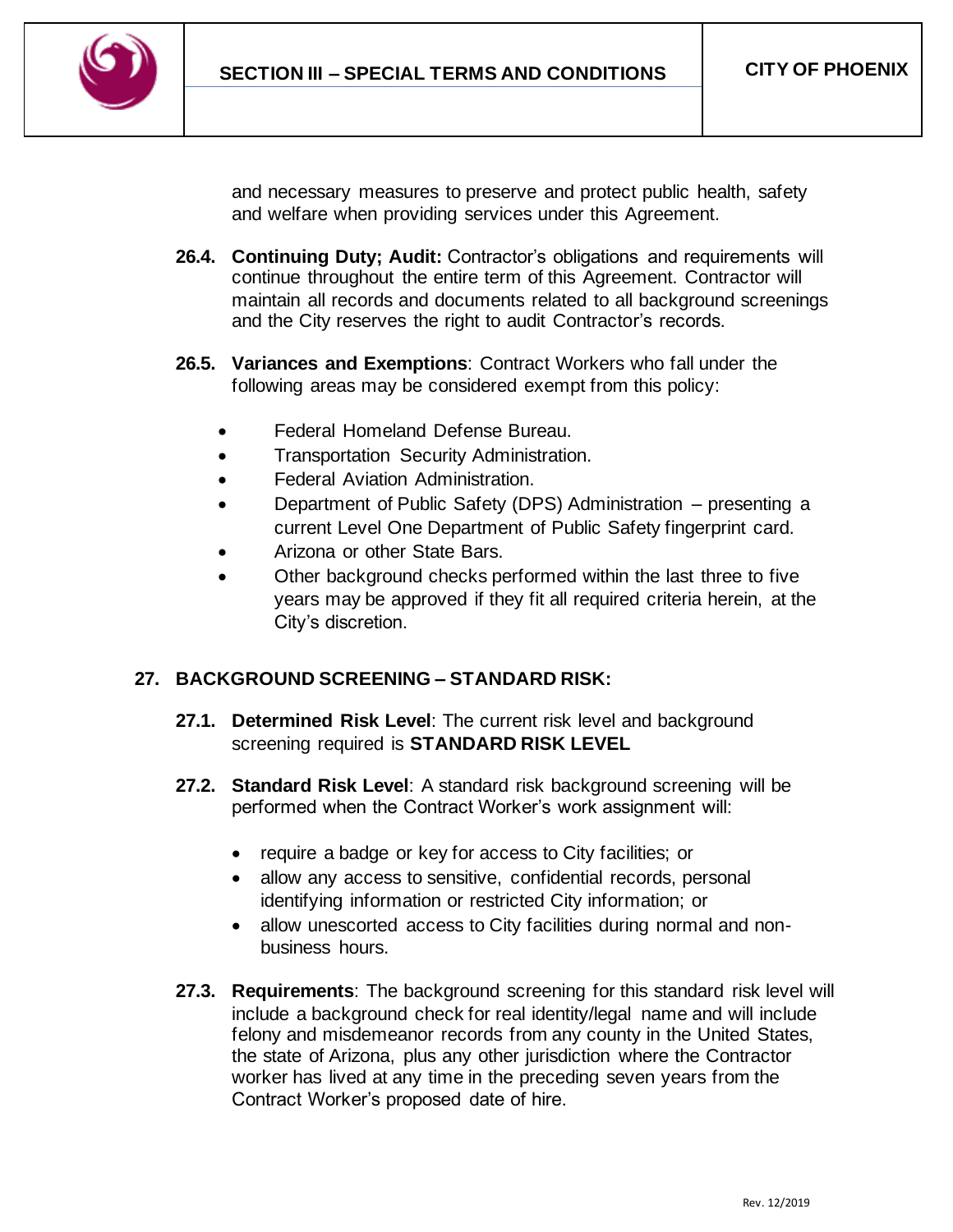

- **27.4. Contractor Certification; City Approval of Background Screening**: Unless otherwise provided for in the Scope, Contractor will be responsible for:
	- determining whether Contract Worker(s) are disqualified from performing work for the City for standard risk level background checks; and,
	- for reviewing the results of the background check every five years; and,
	- to engage in whatever due diligence is necessary to make the decision on whether to disqualify a Contract Worker; and,
	- Submitting the list of qualified Contract Workers to the contracting department.
	- For sole proprietors, the Contractor must comply with the background check for himself and any business partners, or members or employees who will assist on the contract and for whom the requirements of the Agreement apply.
	- By executing this agreement, Contractor certifies and warrants that Contractor has read the background screening requirements and criteria in this section, and that all background screening information furnished to the City is accurate and current. Also, by executing this agreement, Contractor further certifies and warrants that Contractor has satisfied all background screening requirements for the standard risk background screening, and verified legal worker status, as required.
- **28. CONFIDENTIALITY AND DATA SECURITY:** All data, regardless of form, including originals, images and reproductions, prepared by, obtained by, or transmitted to Contractor in connection with this Agreement is confidential, proprietary information owned by the City. Except as specifically provided in this Agreement, the Contractor shall not disclose data generated in the performance of the service to any third person without the prior written consent of the City Manager or his/her designee.

Personal identifying information, financial account information, protected health information, or restricted City information, whether electronic format or hard copy, must be secured and protected at all times to avoid unauthorized access. At a minimum, Contractor must encrypt all data at rest and in transit using approved levels as defined in NIST Cryptography Standards and guidelines. Special Publication 800-175B. All infrastructure must reside in the continental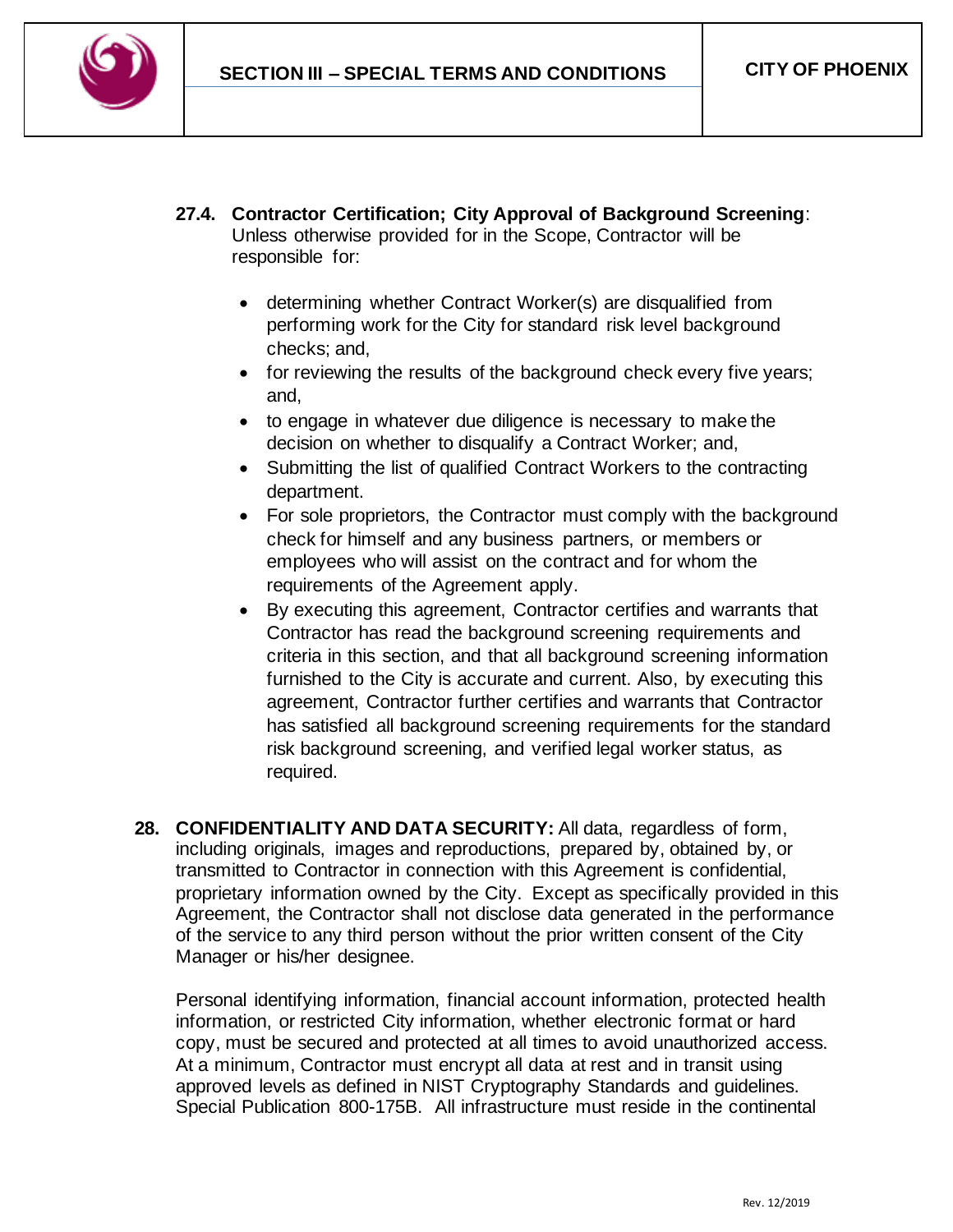

United States. Access control solutions must meet City Standards and support multi-factor authentication. This includes data saved to laptop computers, computerized devices, handheld devices, networking devices, removable storage devices, or other electronic media, as well as data in transit, such as during email or file transfer.

When personal identifying information, financial account information, protected health information, or restricted City information, regardless of its format, is no longer necessary, the information must be redacted or destroyed through appropriate and secure methods that ensure the information cannot be viewed, accessed, or reconstructed. Contractor must properly dispose of such information by taking reasonable measures to protect against unauthorized access to or use of the information in connection with its disposal.

This includes implementing and monitoring compliance with policies and procedures that require the redaction, destruction, erasure, or other disposal of paper documents and electronic media containing personal identifying information, financial account information, protected health information, or restricted City information so that these types of information cannot practicably be read or reconstructed. Contractor will provide the City with its information security policies and procedures regarding the redaction, destruction, erasure, or other disposal of documents and information.

In the event that data collected or obtained by the Contractor in connection with this Agreement is suspected to have been compromised, Contractor shall notify the contracting City department immediately. Contractor agrees to reimburse the City for any costs incurred by the City to investigate and respond to potential breaches of this data, including, where applicable, the cost of notifying individuals who may be impacted by the breach, attorneys' fees, and for any monetary damages or penalties the City is assessed. In case of a breach or critical breach of the City's information, it will be the City, not the Contractor that will inform any and all individuals affected by any such breach. Only upon prior written consent of the City, or at the specific direction of the City, will the Contractor notify individuals affected by a breach or critical breach of the City's information.

Contractor agrees that the City may assess or test the security of any applications, web services, or computerized systems created or provided by the Contractor that process, store, or transmit City information. If the City finds vulnerabilities that are rated medium or more critical by the Common Vulnerability Scoring System (CVSS) in these applications, web services, or computerized systems, the Contractor agrees to remediate the vulnerability at no cost to the City and within an agreed-upon timeframe not to exceed 90 days.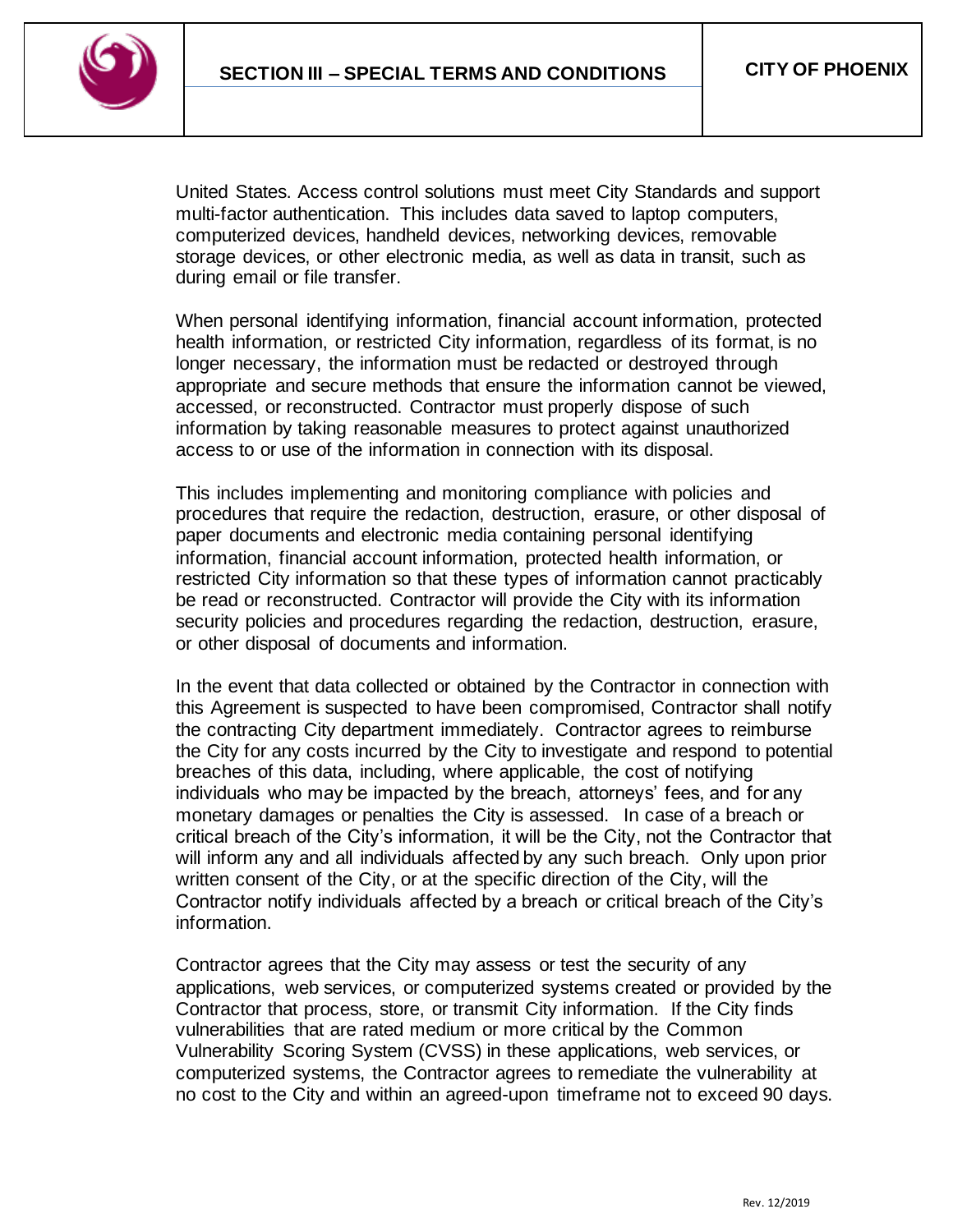

To clarify, the Contractor must remediate found vulnerabilities in computerized systems they provide; Contractor is *not* liable for remediating any vulnerability found in the City's network or computing infrastructure used to support the applications, web services, or systems created or provided by the Contractor.

Contractor agrees to abide by all current applicable legal and industry data security and privacy requirements. These include, but are not limited to, Arizona Revised Statutes §44-7501 — Notification of breach of security system; Arizona Revised Statutes §44-7601 — Discarding and disposing of records containing personal identifying information; Health Insurance Portability and Accountability Act of 1996 (HIPAA) Privacy and Security Rules; Health Information Technology for Economic and Clinical Health (HITECH) Act, and Payment Card Industry Data Security Standards.

Contractor agrees to demonstrate that they have adequate controls and safeguards when they host or process personal identifying information, financial account information, protected health information, or restricted City information. This may be accomplished through a third-party audit utilizing a widely recognized auditing standard, such as Statement on Standards for Attestation Engagements (SSAE18) No. 18, or through earning industry certification, such as ISO/IEC 27001. Additionally, Contractor/Consultant will follow industry recognized security frameworks as part of their security program covering infrastructure, operations, policy and procedure. This can include ISO/IEC 27001, Nist Cyber Security Framework or SP 800/53. Evidence must be provided to show compliance annually.

By signing and entering this Agreement the Contractor specifically acknowledges that it is responsible for the security of cardholder data that Contractor possesses or otherwise stores, processes or transmits on behalf of the City. Additionally, as a requirement of this contract you must provide to the City a copy of your written Notice to customers that you are responsible for the security of cardholder data that you obtain and otherwise store, process or transmit.

Contractor agrees to comply with all City information security and technology policies, standards, and procedures when accessing City networks and computerized systems whether onsite or remotely.

Contractor agrees that the requirements of this Section shall be incorporated into all subcontractor agreements entered into by the Contractor. It is further agreed that a violation of this Section shall be deemed to cause irreparable harm that justifies injunctive relief in court.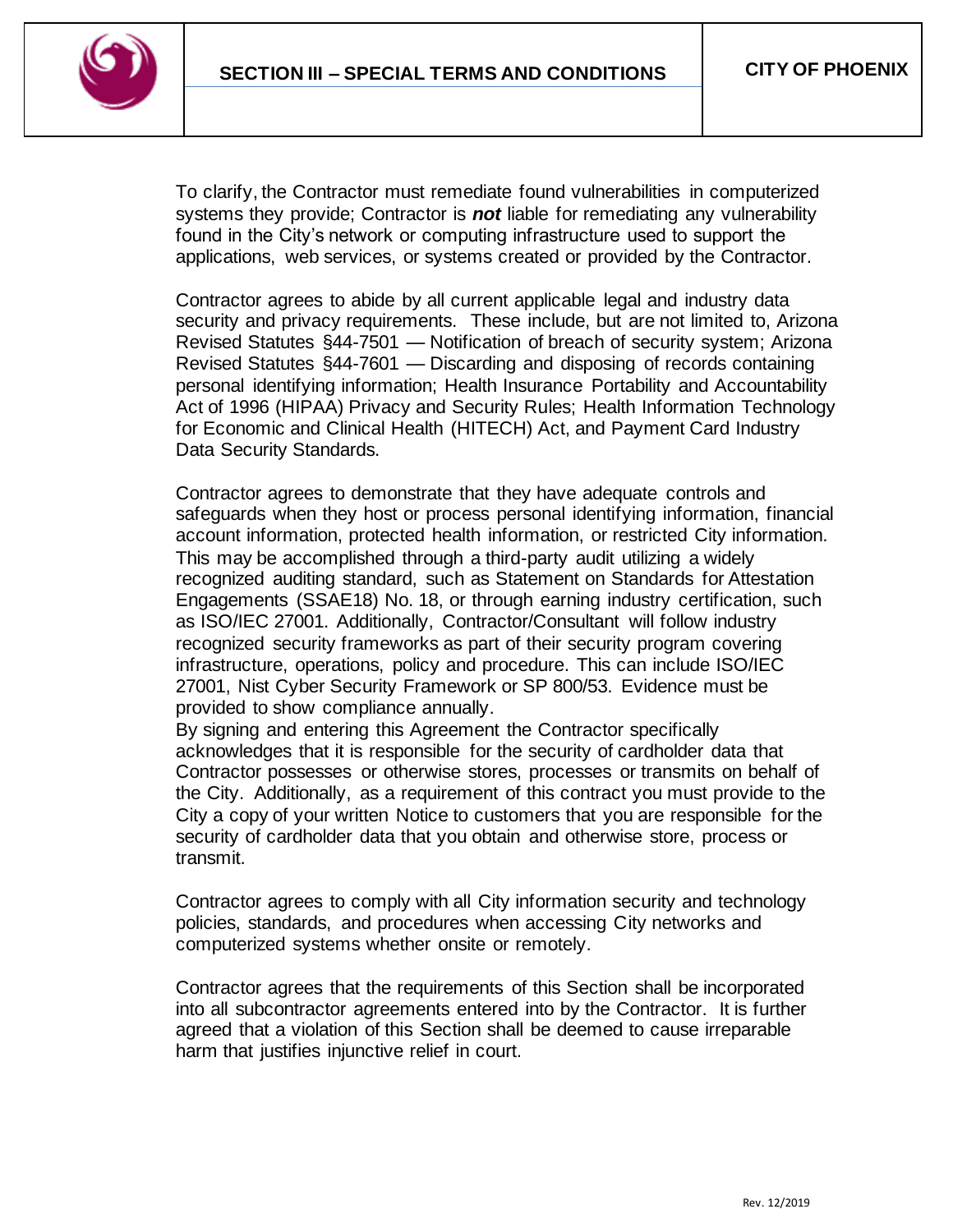

A violation of this Section may result in immediate termination of this Agreement without notice.

The obligations of Contractor under this Section shall survive the termination of this Agreement.

**29. SECURITY INQUIRIES:** Contractor acknowledges that all of the employees that it provides pursuant to this Contract shall, at Contractor's expense, be subject to background and security checks and screening at the request of the City. Contractor shall perform all such security inquiries and shall make the results available to the City for all employees considered for performing work (including supervision and oversight) under this Contract. City may make further security inquiries. Whether or not further security inquiries are made by the City, City may, at its sole, absolute and unfettered discretion, accept or reject any or all of the employees proposed by the Contractor for performing work under this Contract. Employees rejected by the City for performing services under this Contract may still be engaged by Contractor for other work not involving the City. An employee rejected for work under this Contract shall not be proposed to perform work under other City contracts or engagements without the City's prior approval.

The City, in its sole discretion, reserves the right, but not the obligation to:

- require an employee/prospective employee of the Contractor to provide fingerprints and execute such other documentation as may be necessary to obtain criminal justice information pursuant to A.R.S. 41-1750 (G) (4);
- act on newly acquired information whether or not such information should have been previously discovered.
- unilaterally change its standards and criteria relative to the acceptability of Contractor's employees and/or prospective employees; and
- object, at any time and for any reason, to an employee of Contractor performing work (including supervision and oversight) under this Agreement. Contractor will bear the costs of all inquiries requested by the City.

П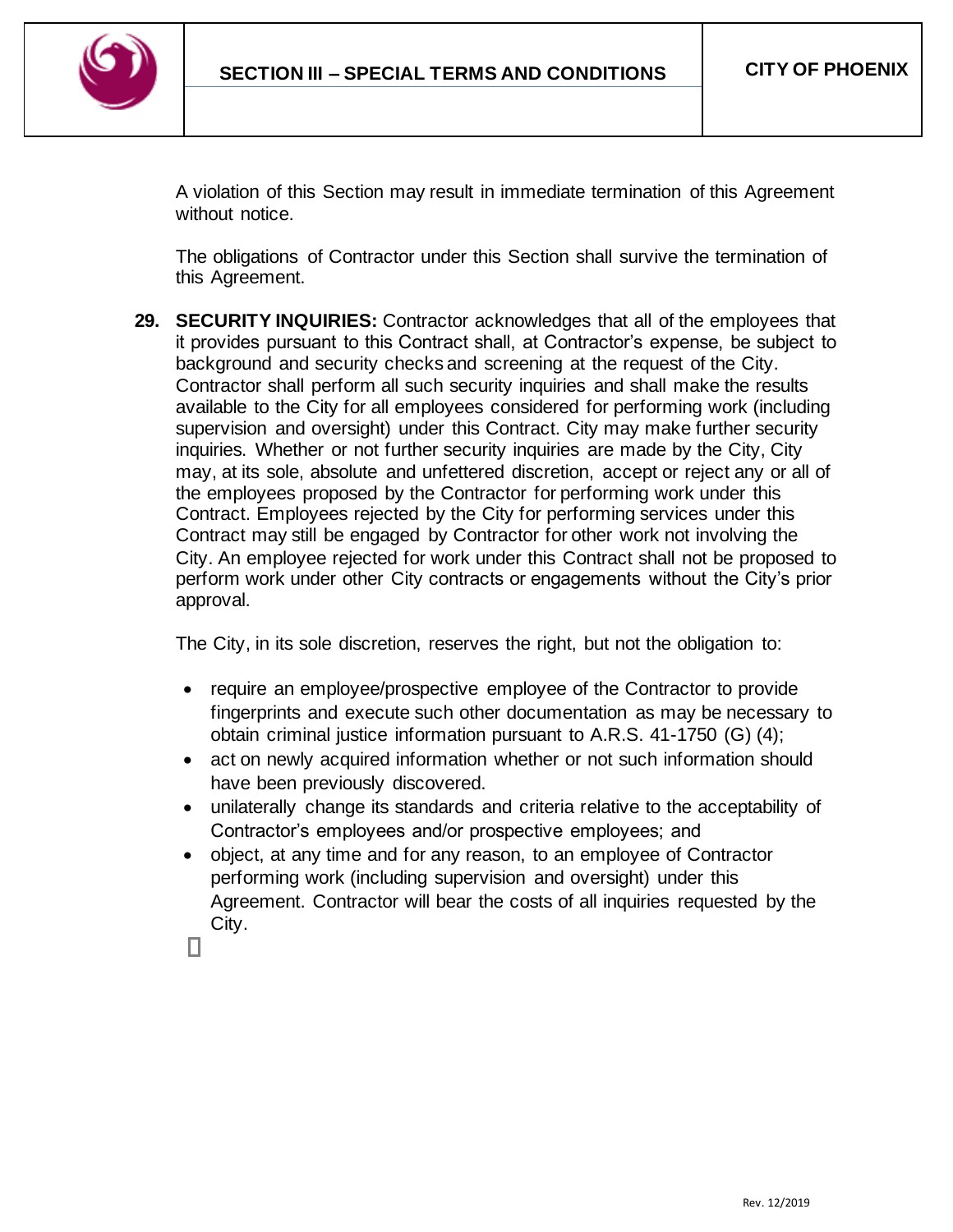

### **SECTION IV – INSURANCE AND INDEMNIFICATION**

#### <span id="page-41-0"></span>**1. DEFENSE AND INDEMNIFICATION CLAUSE:**

Contractor ("Indemnitor") must defend, indemnify, and hold harmless the City of Phoenix and its officers, officials (elected or appointed), agents, and employees ("Indemnitee") from and against any and all claims, actions, liabilities, damages, losses or expenses (including but not limited to court costs, attorney fees, expert fees, and costs of claim processing, investigation and litigation) of any nature or kind whatsoever ("Losses") caused, or alleged to be caused, in whole or in part, by the wrongful, negligent or willful acts, or errors or omissions of Indemnitor or any of its owners, officers, directors, members, managers, agents, employees or subcontractors ("Indemnitor's Agents") arising out of or in connection with this Contract. This defense and indemnity obligation includes holding Indemnitee harmless for any Losses arising out of or recovered under any state's Workers' Compensation Law or arising out of the failure of Indemnitor or Indemnitor's Agents to conform to any federal, state or local law, statute, ordinance, rule, regulation or court decree. Indemnitor's duty to defend Indemnitee accrues immediately at the time a claim is threatened or a claim is made against Indemnitee, whichever is first. Indemnitor's duty to defend exists regardless of whether Indemnitor is ultimately found liable. Indemnitor must indemnify Indemnitee from and against any and all Losses, except where it is proven that those Losses are solely a result of Indemnitee's own negligent or willful acts or omissions. Indemnitor will be responsible for primary loss investigation, defense and judgment costs where this indemnification applies. In consideration of the award of this Contract, Indemnitor waives all rights of subrogation against Indemnitee for losses arising from the work performed by Indemnitor or Indemnitor's Agents for the City of Phoenix. The obligations of Indemnitor under this provision survive the termination or expiration of this Contract.

### **2. CONSULTANT'S INSURANCE:**

Consultant and subconsultants must procure insurance against claims that may arise from or relate to performance of the work hereunder by Consultant and its agents, representatives, employees and subconsultants. Consultant and subconsultants must maintain that insurance until all their obligations have been discharged, including any warranty periods under this Contract.

The City in no way warrants that the limits stated in this section are sufficient to protect the Consultant from liabilities that might arise out of the performance of the work under this Contract by the Consultant, its agents, representatives, employees or subconsultants and Consultant may purchase additional insurance as they determine necessary.

**2.1. SCOPE AND LIMITS OF INSURANCE:** Consultant must provide coverage with limits of liability not less than those stated below. An excess liability policy or umbrella liability policy may be used to meet the liability limits provided that (1)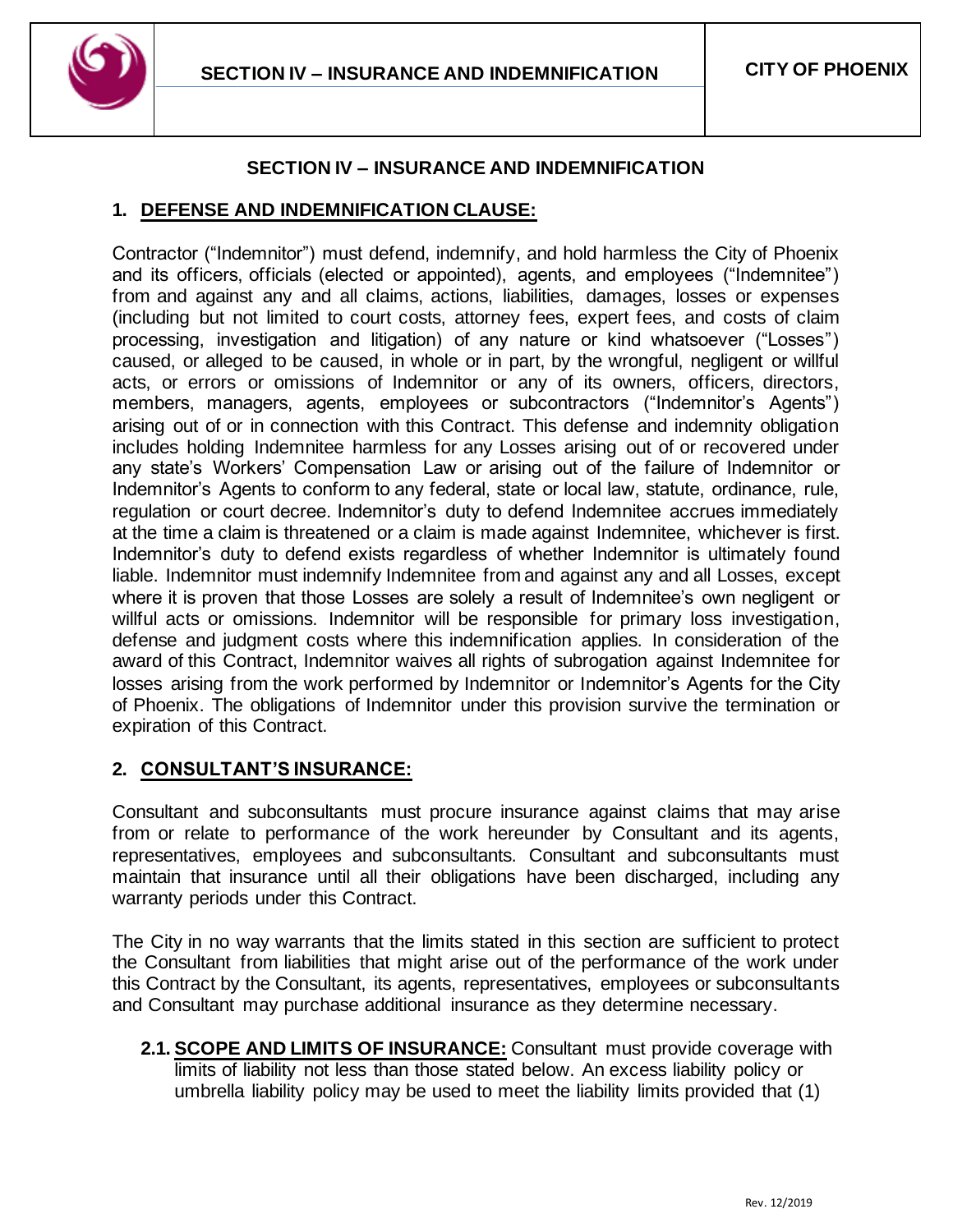

the coverage is written on a "following form" basis, and (2) all terms under each line of coverage below are met.

### **2.1.1. Commercial General Liability – Occurrence Form**

| General Aggregate                         | \$2,000,000 |
|-------------------------------------------|-------------|
| Products – Completed Operations Aggregate | \$1,000,000 |
| Personal and Advertising Injury           | \$1,000,000 |
| Each                                      | \$1,000,000 |

- The policy must name the City of Phoenix as an additional insured with respect to liability for bodily injury, property damage and personal and advertising injury with respect to premises, ongoing operations, products and completed operations and liability assumed under an insured contract arising out of the activities performed by, or on behalf of the Consultant related to this Contract.
- There shall be no endorsement or modification which limits the scope of coverage or the policy limits available to the City of Phoenix as an additional insured.
- City of Phoenix is an additional insured to the full limits of liability purchased by the Consultant.
- The Consultant's insurance coverage must be primary and noncontributory with respect to any insurance or self-insurance carried by the City.

#### **2.1.2. Worker's Compensation and Employers' Liability**

| Employers' Liability:   |           |
|-------------------------|-----------|
| Each Accident           | \$100,000 |
| Disease - Each Employee | \$100,000 |
| Disease - Policy Limit  | \$500,000 |

Workers' Compensation **Statutory** Statutory

- Policy must contain a waiver of subrogation against the City of Phoenix.
- This requirement does not apply when a contractor or subcontractor is exempt under A.R.S. §23-902(E), **AND** when such contractor or subcontractor executes the appropriate sole proprietor waiver form.
- **2.1.3. Professional Liability (Errors and Omissions Liability)** Each Claim **61,000,000**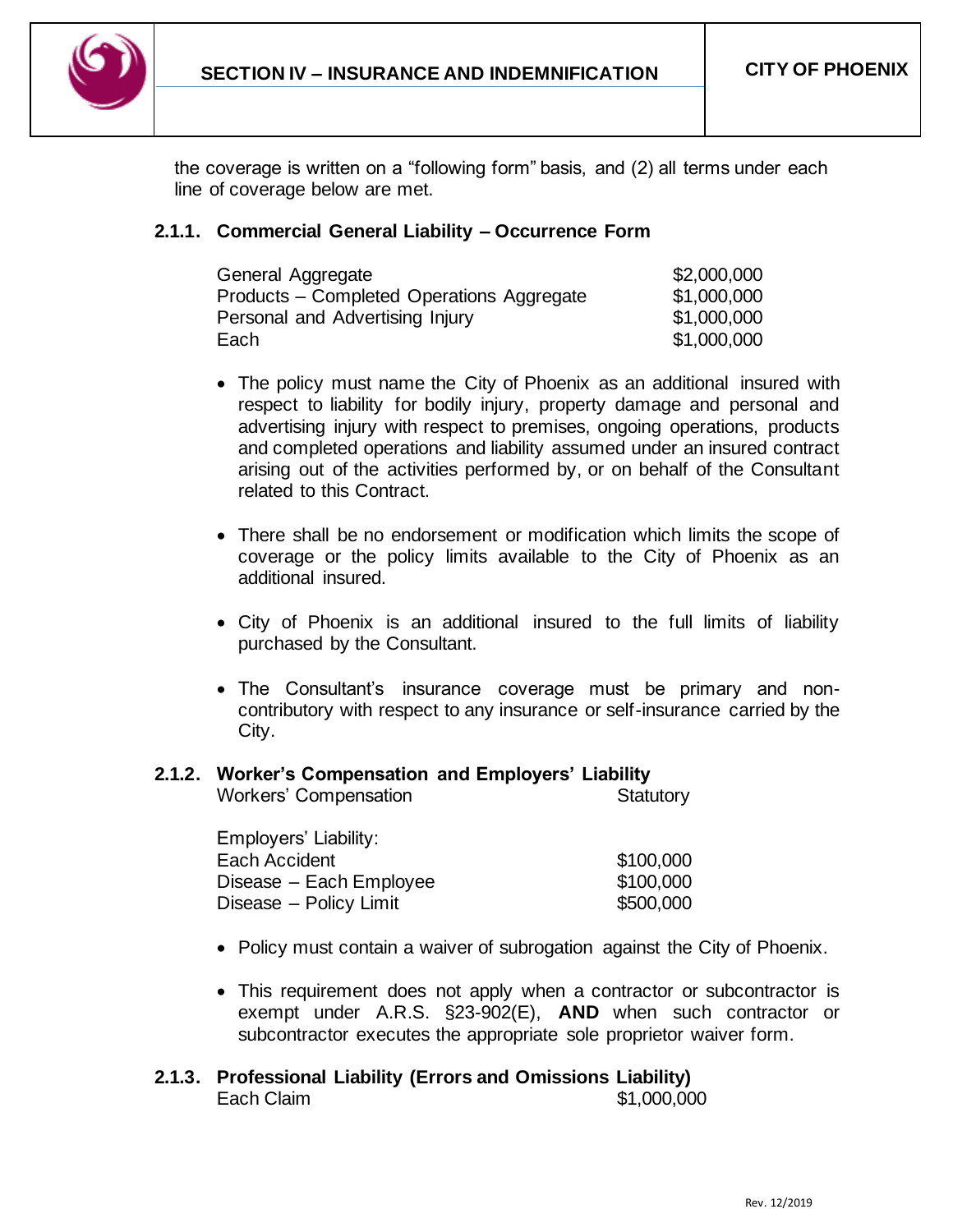

Annual Aggregate  $$1,000,000$ 

- The policy must cover liability arising from the failure to meet the professional standards required or expected in the delivery of those services as defined in the Scope of Services of this Contract.
- Consultant warrants that any retroactive date under the policy must precede the effective date of this Contract; and that either continuous coverage will be maintained, or an extended reporting period will be exercised for a period of two (2) years beginning at the time work under this Contract is completed.
- **2.2. NOTICE OF CANCELLATION:** For each insurance policy required by the insurance provisions of this Contract, the Consultant must provide to the City, within 5 business days of receipt, a notice if a policy is suspended, voided or cancelled for any reason. Such notice must be mailed, emailed, or hand delivered to Finance Department, Central Procurement Division, 251 W. Washington Street  $-8$ <sup>th</sup> Floor, Phoenix, AZ 85003 or [Procurement@phoenix.gov.](mailto:Procurement@phoenix.gov)
- **2.3. ACCEPTABILITY OF INSURERS:** Insurance is to be placed with insurers duly licensed or authorized to do business in the state of Arizona and with an "A.M. Best" rating of not less than B+ VI. The City in no way warrants that the required minimum insurer rating is sufficient to protect the Consultant from potential insurer insolvency.
- **2.4. VERIFICATION OF COVERAGE:** Consultant must furnish the City with certificates of insurance (ACORD form or equivalent approved by the City) as required by this Contract. The certificates for each insurance policy are to be signed by a person authorized by that insurer to bind coverage on its behalf*.*

All certificates and any required endorsements are to be received and approved by the City before work commences. Each insurance policy required by this Contract must be in effect at or prior to commencement of work under this Contract and remain in effect for the duration of the project. Failure to maintain the insurance policies as required by this Contract or to provide evidence of renewal is a material breach of contract.

All certificates required by this Contract must be sent directly to **Finance Department, Central Procurement Division, 251 W. Washington Street – 8th Floor, Phoenix, AZ 85003 or [Procurement@phoenix.gov.](mailto:Procurement@phoenix.gov)**The City project/contract number and project description must be noted on the certificate of insurance. The City reserves the right to review complete copies of all insurance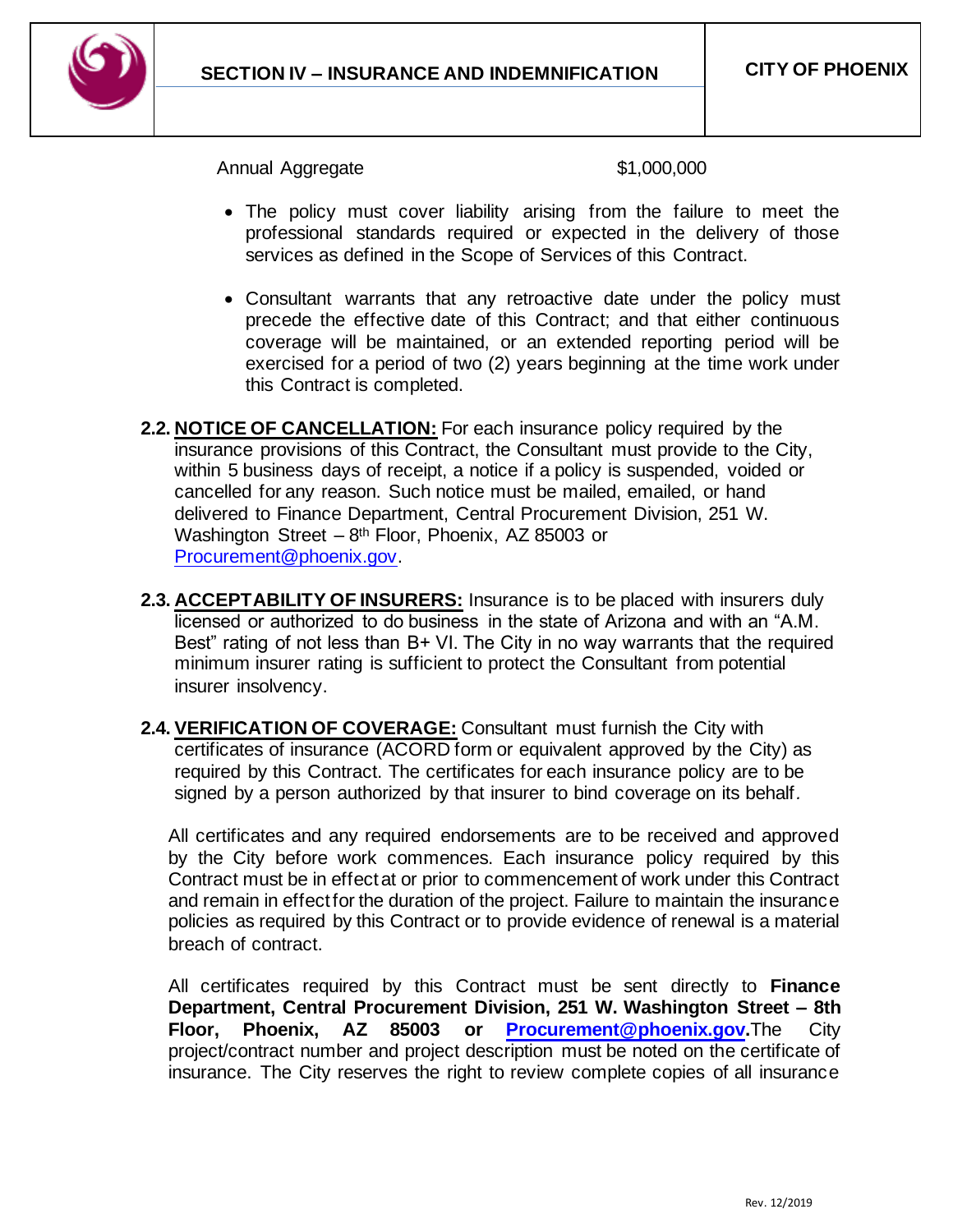

policies required by this Contract at any time**. DO NOT SEND CERTIFICATES OF INSURANCE TO THE CITY'S RISK MANAGEMENT DIVISION.**

- **2.5. SUBCONSULTANTS:** Consultant's certificates shall include all subconsultants as additional insureds under its policies **OR** Consultant shall be responsible for ensuring and verifying that all subconsultants have valid and collectable insurance. At any time throughout the life of the contract, the City of Phoenix reserves the right to require proof from the Consultant that its subconsultants have insurance coverage. All subconsultants providing services included under this Contract's Scope of Services are subject to the insurance coverages identified above and must include the City of Phoenix as an additional insured. In certain circumstances, the Consultant may, on behalf of its subconsultants, waive a specific type of coverage or limit of liability where appropriate to the type of work being performed under the subcontract. Consultant assumes liability for all subcontractors with respect to this Contract.
- **3. APPROVAL:** Any modification or variation from the insurance coverages and conditions in this Contract must be documented by an executed contract amendment.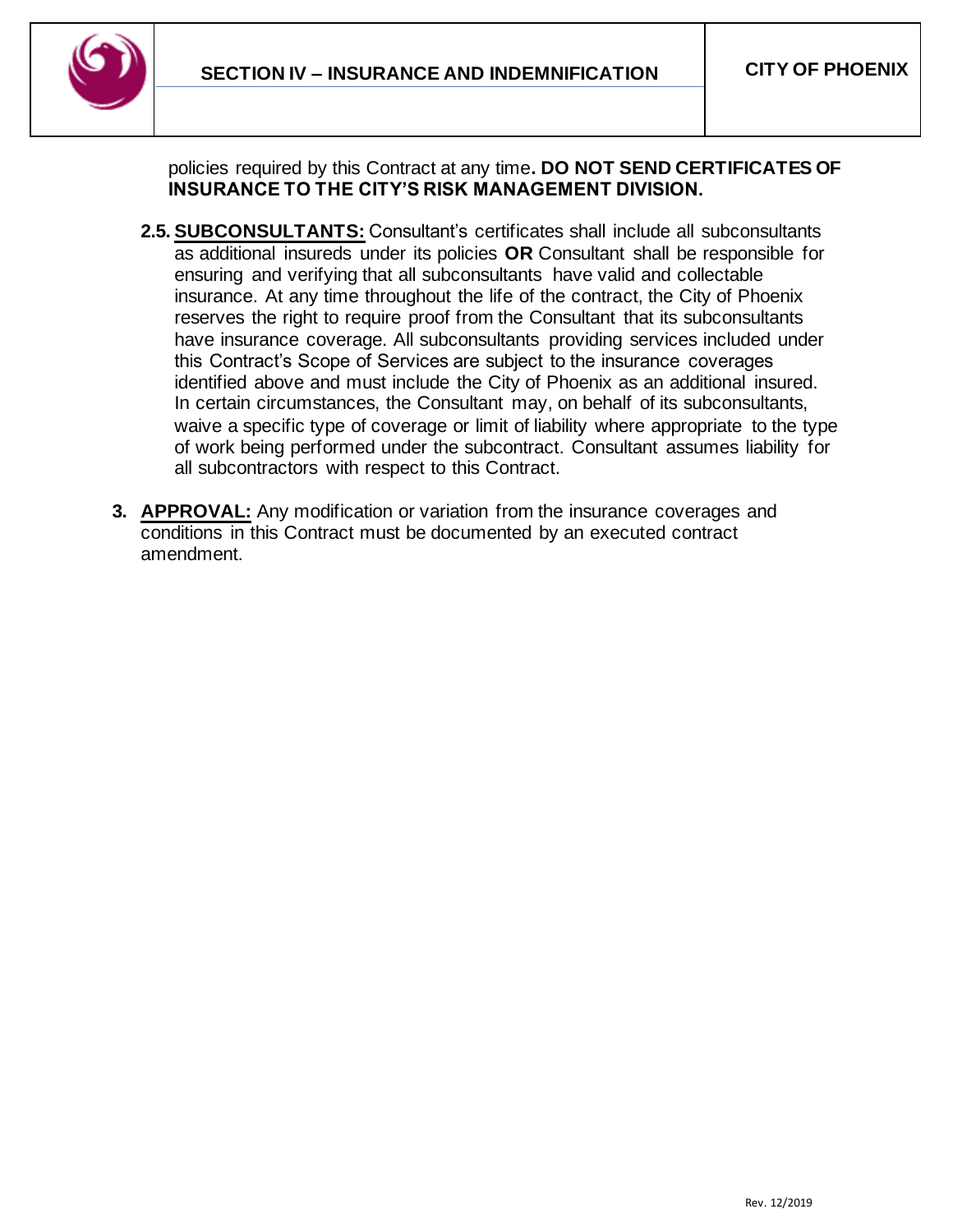

### **SECTION V – SCOPE OF WORK**

### <span id="page-45-0"></span>**1. BACKGROUND**

The City of Phoenix (the City) Government Relations Department is collaborating with the Federal Government, the State of Arizona, tribal communities, and other Arizona governmental agencies to advance the City's federal and state legislative agenda.

Every December, the Mayor and City Council approve a federal agenda that defines the City's federal legislative and regulatory priorities and guides the City's federal lobbying activities. The Government Relations Department works with the City's contracted lobbyists to implement the approved federal legislative agenda, briefing the Mayor and City Council throughout the federal legislative session to seek direction regarding important bills, amendments, and developments.

### **2. OBJECTIVE**

The Contractor will work extensively with the City's Government Relations Department to provide lobbying and advocacy services regarding the following Key Issues:

- Community Development
- Environment and Water
- Public Safety
- Transportation

### **3. GENERAL REQUIREMENTS**

The Contractor shall:

- 3.1. Comply with all applicable federal, state, and local regulations, including without limitation the following:
	- 3.1.1. Lobbying Disclosure Act of 1995
- 3.2. Provide qualified staff with experience in the Keys Issues and the capacity to meet the requirements outlined herein.
- 3.3. Have experience in providing lobbying services to other government agencies.
- 3.4. Be based in Washington D.C.
- 3.5. Conduct an in-person briefing in Phoenix, AZ, at least once a year to brief the Mayor, City Council members, and key stakeholders to provide intelligence on the federal political landscape and policy as it relates to the City's best interest.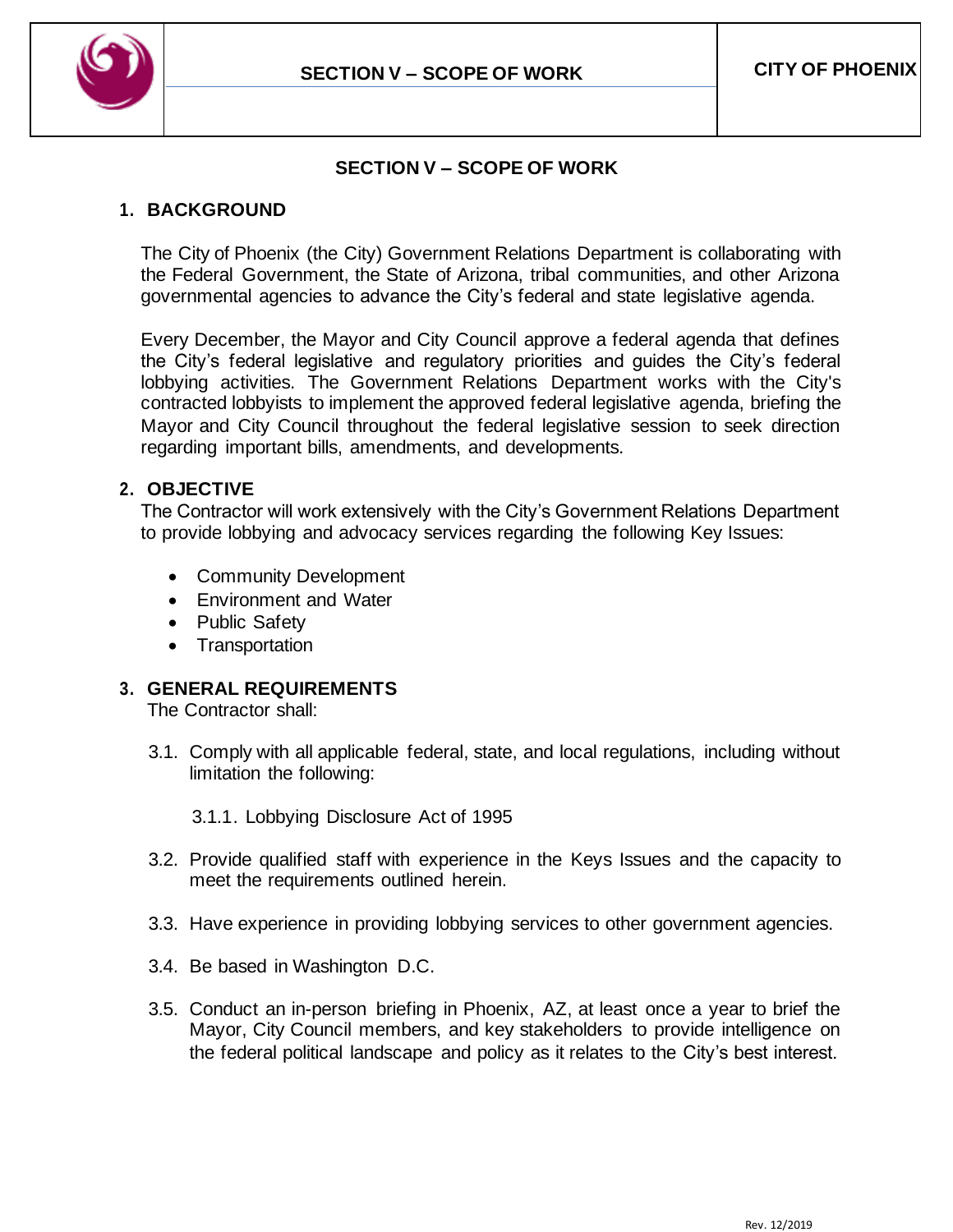

3.6. Provide the Office of Government Relations with access to relevant subscriptions as requested.

# **4. SERVICE REQUIREMENTS**

The Contractor shall:

- 4.1. Actively review and provide analysis on federal policy and program proposals that potentially may have an impact on the City's federal agenda including but not limited to:
	- 4.1.1. federal legislation,
	- 4.1.2. executive branch proposals,
	- 4.1.3. proposed and adopted rules and regulations
- 4.2. Proactively review the federal policy landscape related to the four Key Issues' targeted goals and identify relevant opportunities for the City's engagement.
- 4.3. Proactively develop and execute strategies to influence federal policies that align with the City's federal agenda.
- 4.4. Collaborate with the City by assisting in reviewing and developing funding proposals and grant applications that may enhance the city's federal agenda. The Contractor may require working with the issuing authority of the funding or grants on behalf of the City.

#### 4.5. City Federal Agenda

- 4.5.1. Work with the Government Relations Department in developing the City's annual federal agenda, which sites key legislative, budgetary and regulatory priorities to advance the City's target outcomes and policy goals.
- 4.5.2. Identify opportunities where the City can collaborate with Congress and the Administration to shape legislation and advance the City's interests.
- 4.5.3. Inform the Office of Government Relations about all federal funding opportunities that have the potential to benefit City programs and services, including block and formula funding and competitive grants.

#### 4.6. Advocate on City's Behalf

4.6.1. Strategize with and advise the City in efforts to achieve the desired outcomes based on the City's federal agenda. This includes lobbying members of Congress, the White House Administration (Administration), federal agencies, and other key stakeholders.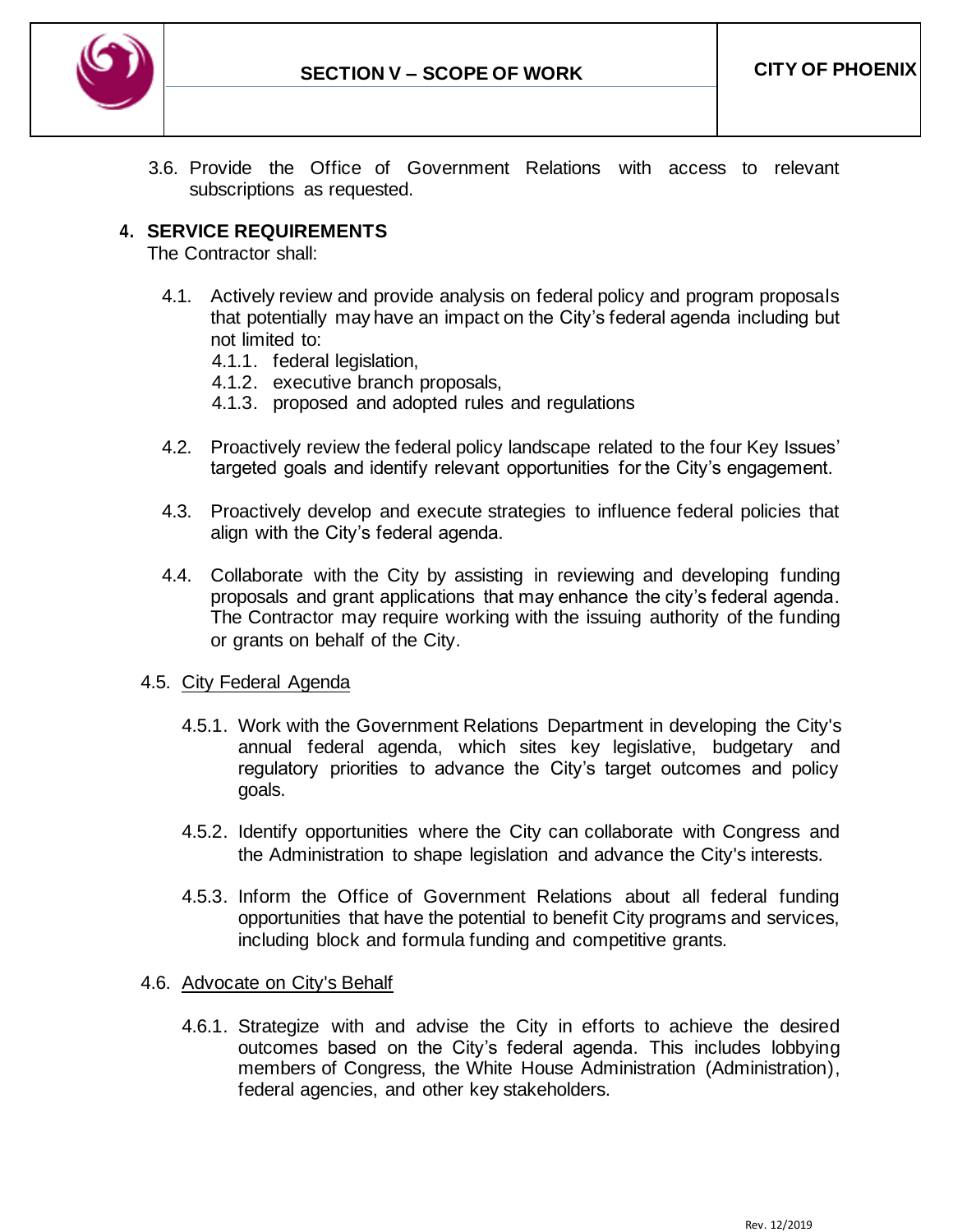

- 4.6.2. Develop strong working relationships with the Administration and members of Congress and their staff, federal agencies, and other key stakeholders in the City's best interests.
- 4.6.3. Draft collateral materials, letters, other correspondence, and Congressional testimony to inform lawmakers and other decision-makers about the City's positions on the key issues. Documents shall be submitted to the City for review and approval before distribution.
- 4.6.4. Advocate the City's strategic objectives regarding water scarcity issues in the western United States, including water resiliency, sustainability, initiatives involving the Colorado River, and stormwater and drainage issues.
- 4.6.5. Promote the City's programs, initiatives, and services to authorizers, appropriators, and grant makers, including federal agencies, to ensure funding opportunities that meet the City's priorities and needs.
- 4.6.6. Expand the City's portfolio of funding from national foundations, including researching and identifying potential funding opportunities and cultivating relationships with grant makers.
- 4.7. Coordinate and schedule meetings for City officials with key members of Congress and their staff, the Administration, federal agencies and other key stakeholders during visits to Washington, D.C., including facilitating meetings during the National League of Cities, U.S. Conference of Mayors and other conferences.
- 4.8. Create briefing materials, draft talking points and brief City officials who are conducting City business in Washington, D.C. and facilitate successful meetings.
- 4.9. Create opportunities for City officials to serve in leadership roles in national conferences and committees, provide testimony to Congress and otherwise promote the City and its priorities at the national level.
- 4.10. Facilitate the efficient and effective performance of City business in Washington,D.C. by providing travel logistics for Washington, D.C. visits, including local transportation, meals for working meetings, access to office space and printed copies of collateral materials.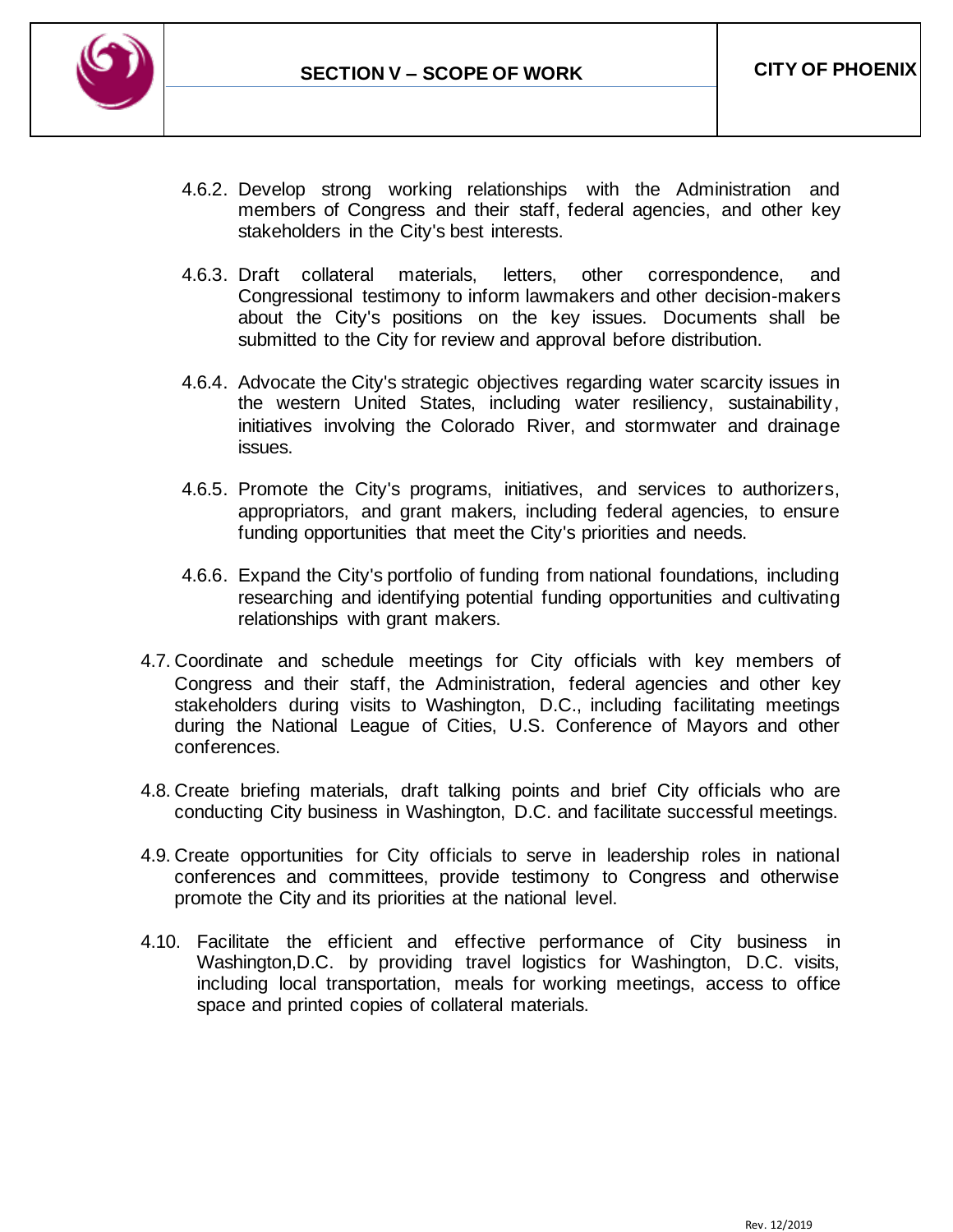

### 4.11.Coordinate and Develop Partnerships

- 4.11.1. Coordinate regional elements of the City's federal agenda with the D.C. representatives for other Arizona cities and towns, the state of Arizona, Maricopa County and other partners as applicable.
- 4.11.2. Work closely with the D.C. representatives for Valley Metro/Regional Public Transportation Authority (RPTA) on federal transit issues.
- 4.11.3. Develop strong working relationships with D.C. representatives from the Valley's major employers to build partnerships and engage additional resources to advance the City's interests.
- 4.11.4. Coordinate with D.C. representatives of other major U.S. cities and, to the extent that multiple offerors may be retained to represent the City's interests in Washington, D.C., the other lobbying firms on the Phoenix team and provide seamless service to the City.

#### **5. REPORTING REQUIREMENTS**

The Contractor Shall:

- 5.1. Conduct weekly conference calls with the Office of Government Relations.
- 5.2. provide written reports as requested to update the City on the status of federal issues and lobbying activities undertaken on the City's behalf.
- 5.3. Provide the Office of Government Relations with an annual written report summarizing the services provided and measurable results achieved related to the goals of the City's federal agenda.
- 5.4. Provide the City's Government Relations Department quarterly reports detailing lobbying activities undertaken on the City's behalf in accordance with accordance with the Lobbying Disclosure Act of 1995.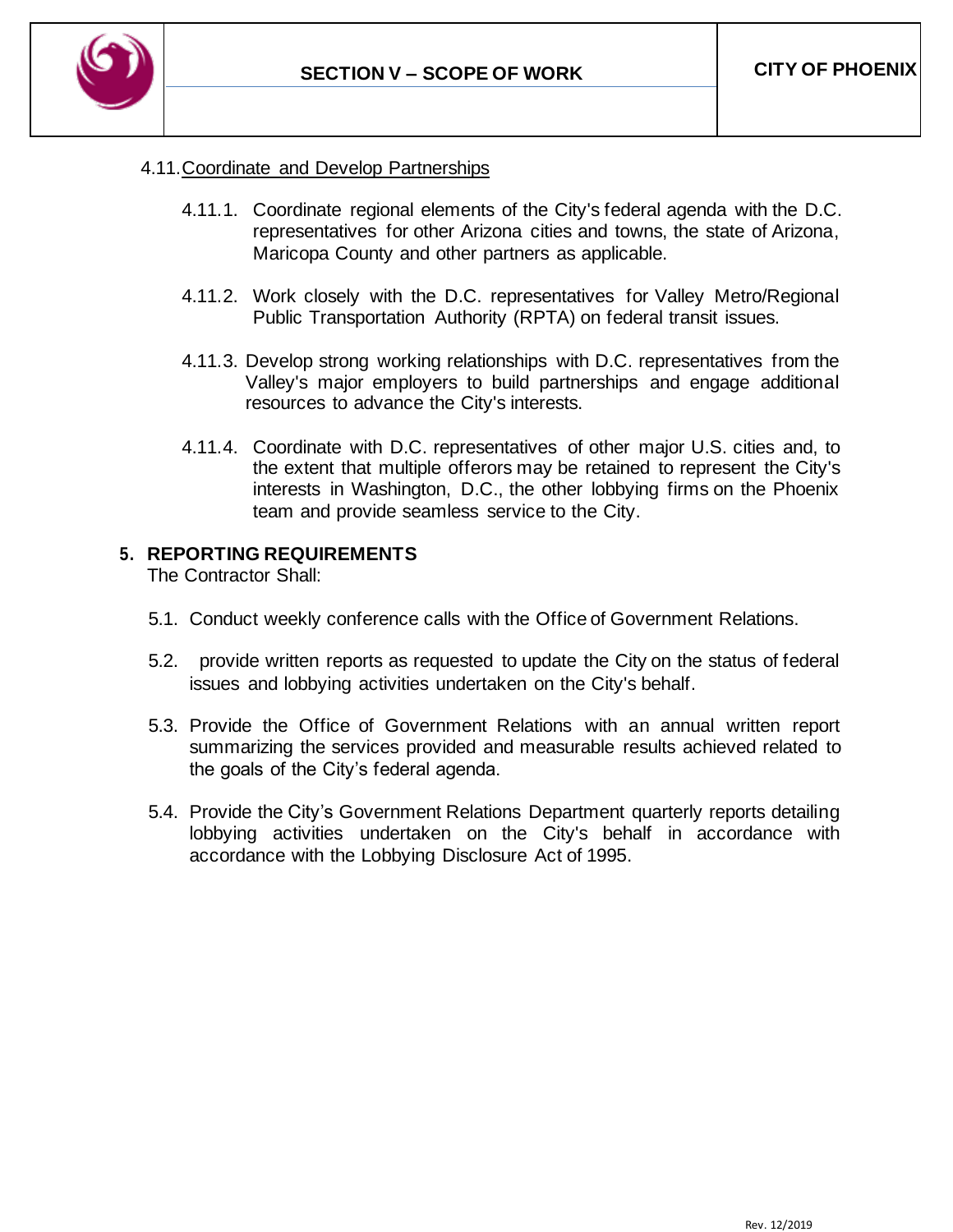

### **SECTION VI – SUBMITTALS**

### <span id="page-49-0"></span>**1. COPIES:**

- **1.1. Submission In-Person by Appointment**: Per the requirements in Section I, Instructions, Item 3. Schedule of Events table - Please submit one (1) original, one (1) copy, and one (1) electronic copy (portable drive or CD) of the Submittal Section and all other required documentation as indicated in Item 2 below.
- **1.2. Submission via Email (electronic):** Offers may be emailed per the requirements in Section I, Instructions, Item 3—Schedule of Events table. Paper copies and an electronic copy (portable drive or CD) shall not be submitted if Offeror chooses to submit their offer via email.
- **1.3. Please submit only the Submittal Section, do not submit a copy of the entire solicitation document**. This offer will remain in effect for a period of 180 calendar days from the opening date and is irrevocable unless it is in the City's best interest to release offer(s).

# **2. OFFER SUBMITTAL FORMAT**

The written offer should be:

- **2.1.** Typewritten responses to the questions below for ease of evaluation.
- **2.2.** Signed by an authorized representative of the Offeror.
- **2.3.** Submitted with contact information for the individual(s) authorized to negotiate with the City.
- **2.4.** The Offeror shall submit one (1) offer containing all the required documents and information in a single PDF document except for Attachment 2 – Price Sheet, which shall be submitted as a separate document.
- **2.5.** Submit the following forms and responses in the required format with a table of contents and clearly labeled:
	- 2.5.1. Section VI Submittals:
		- Cost and Payments
		- Bid Price Schedule
		- Place of Business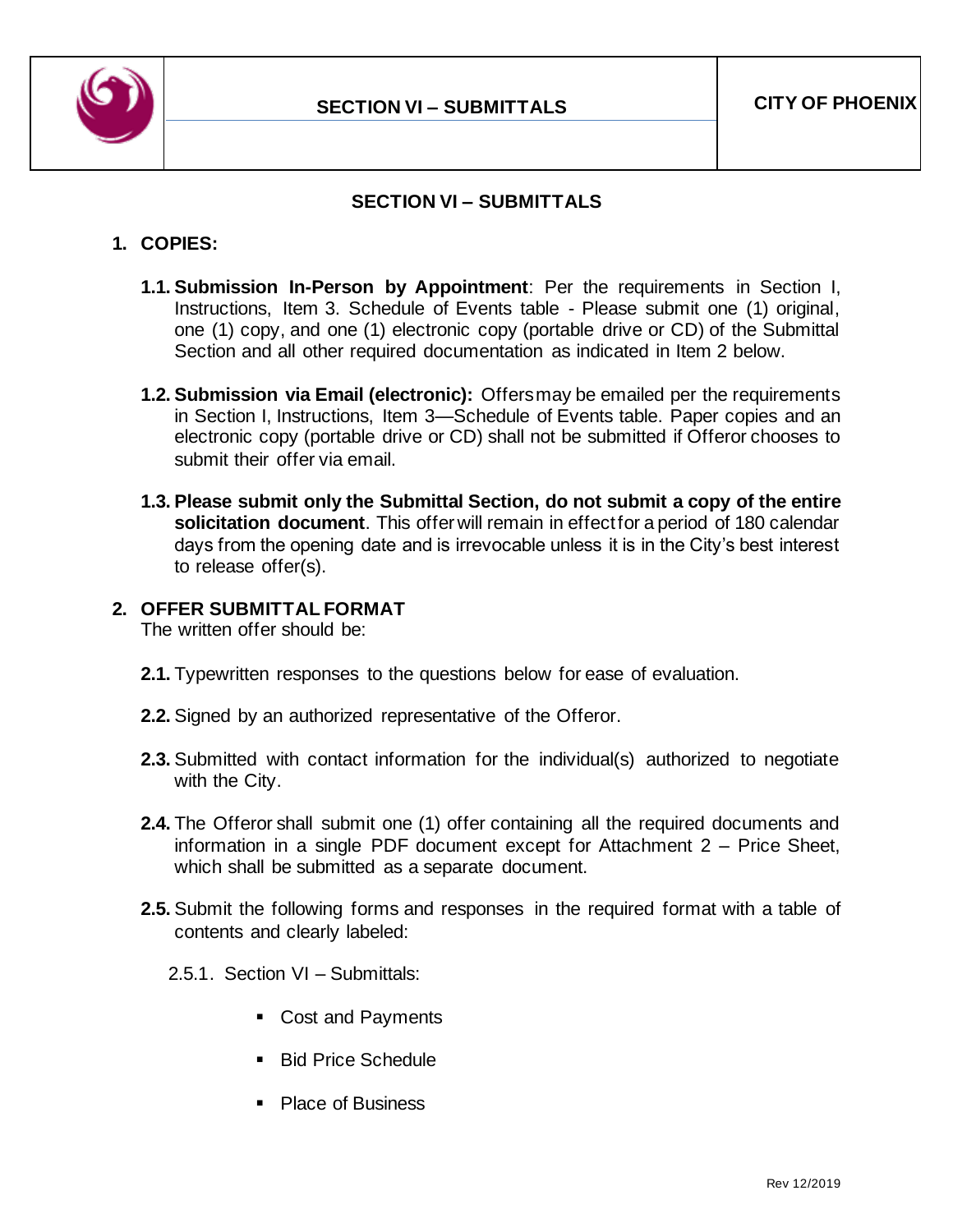

- **Contractor Licensing Requirements**
- ▪
- **References**
- **•** Certification Regarding Department Suspension, and other Ineligibility and Voluntary Exclusion.
- Acceptance of Offer
- Offer
- Conflict of Interest and Solicitation Transparency Form
- Attachment 1 Evaluation Criteria Narrative Submittal: Offeror(s) must complete the entire Request for Proposal questionnaire section. The offeror's responses should be in the form of a brief written narrative demonstrating the Offeror's ability to satisfy the Scope of Work.
- 2.5.2. Signed Addenda

#### **3. COSTS AND PAYMENTS:**

- **3.1. PAYMENT TERMS & OPTIONS**: Vendors must choose an option, if a box is not checked, the City will **default to 0% - net 45 days**:
	- $\Box$  Contractor offers a prompt payment discount of either  $\_\_\_\_$ % 30 days or 0% – 45 days - to apply after receipt of invoice or final acceptance of the products (invoice approval), whichever date is later, starts the 30 days. If no prompt payment discount is offered, the default is 0%, net 45 days; effective after receipt of invoice or final acceptance of the products, whichever is later. **Payment terms offering a discount will not be considered in the price evaluation of your offer**.
	- $\Box$  Contractor may be paid immediately upon invoice approval, if enrollment is made to the Single Use Account (SUA) Program, administered by the City's servicing bank ("Bank"). By checking this box, the vendor accepts transaction costs charged by their merchant bank and agrees not to transfer to the City those extra charges. The City will not pay an increase in our services for the SUA charges; if an audit uncovers an upcharge for the SUA charges the vendor will owe the City all costs. The vendor may opt-out of the SUA program once,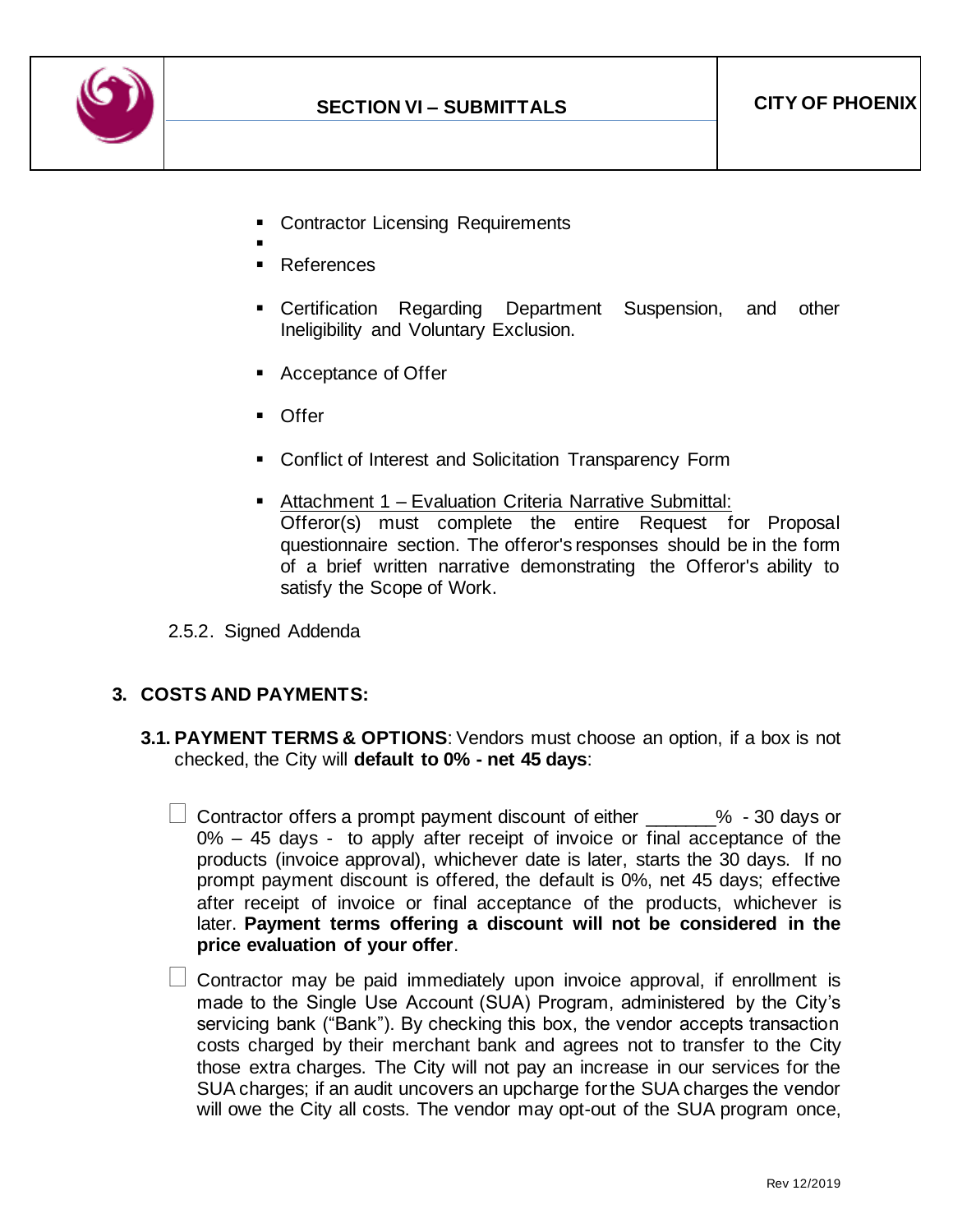

but then may not rejoin during the same contract term. **For more information about the SUA program or to enroll, send email to mailbox.sua@phoenix.gov.**

### **4. BID PRICE SCHEDULE:**

Offerors shall bid a monthly price for the services outlined herein. Prices shall be inclusive of all costs associated with the delivery of the service, including direct and indirect services, staff time, participation at staffing meetings, travel time, mileage, administrative costs, including insurance and all overhead.

| Key Issue Area               | <b>Total Monthly Price</b> |
|------------------------------|----------------------------|
| <b>Community Development</b> |                            |
| <b>Environment and Water</b> |                            |
| <b>Public Safety</b>         |                            |
| Transportation               |                            |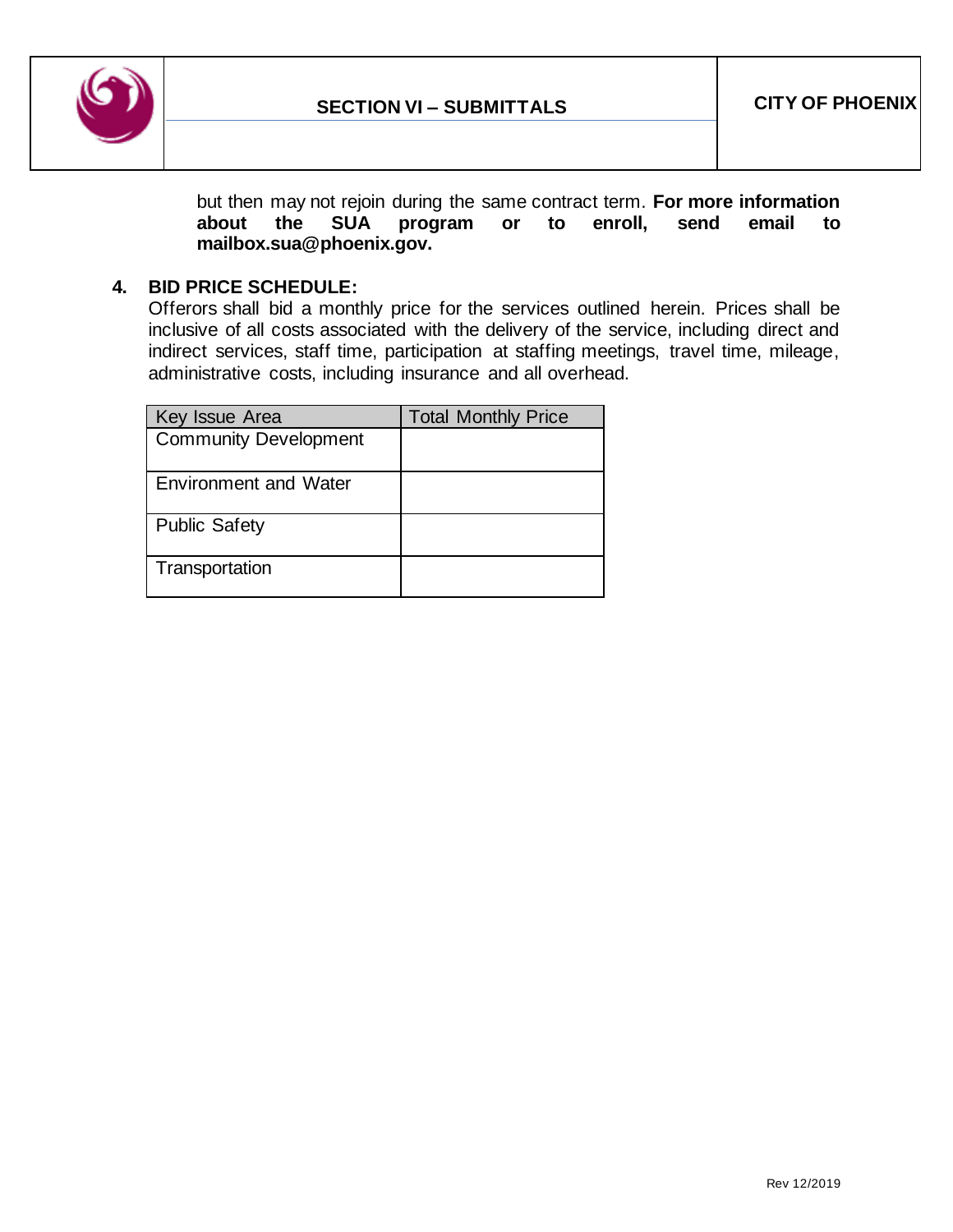

### **5. PLACE OF BUSINESS:**

Bidder's place of business will be an award factor in order to minimize the City's transportation and handling costs. If additional service locations are available or if different from the address in Offer Section, enter below: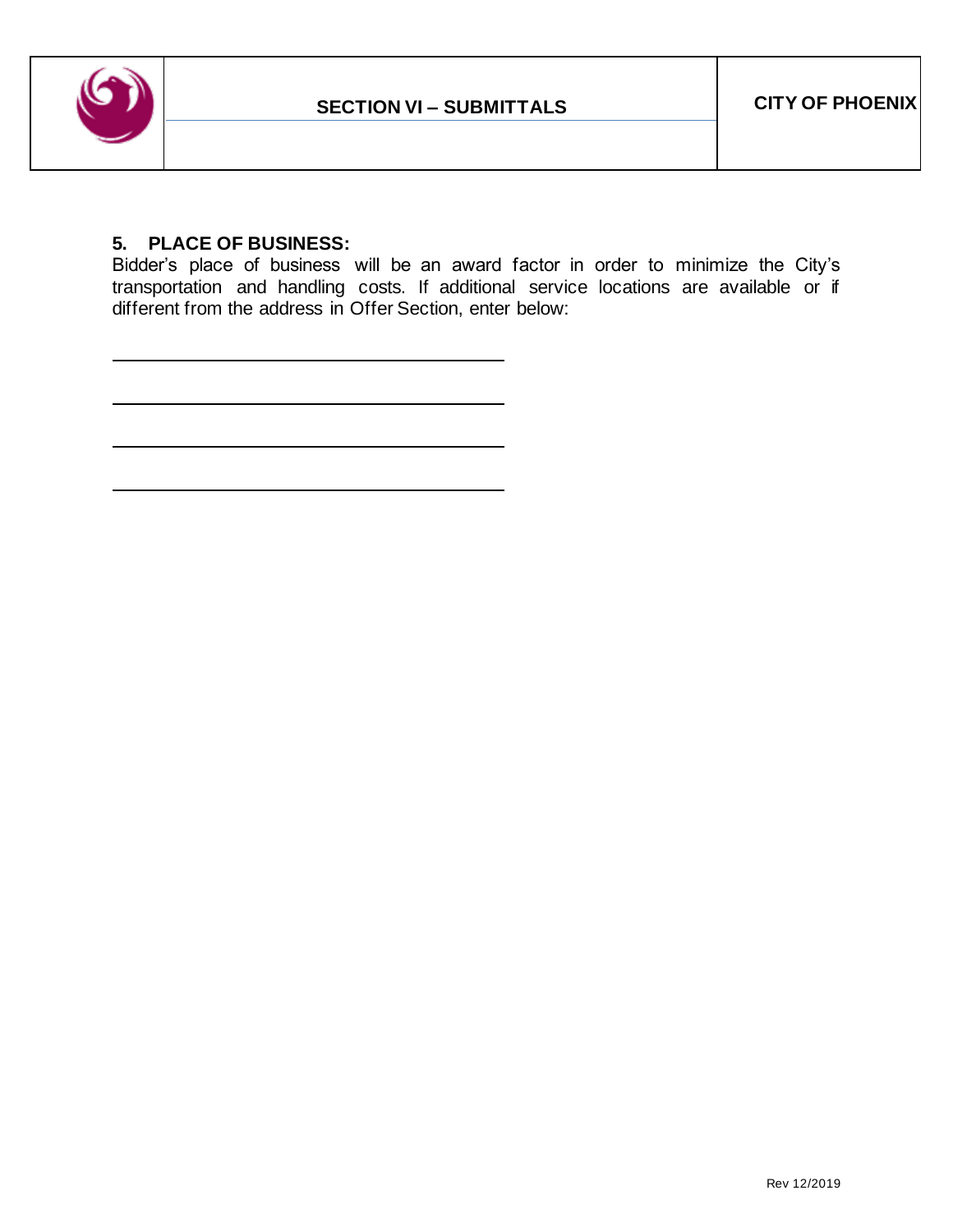

### **6. CONTRACTOR LICENSING REQUIREMENTS:**

Offeror shall comply with all statutes and rules of the State of Arizona and the Registrar of Contractors. In accordance with A.R.S. §. 32-1151, and unless otherwise exempted by A.R.S. § 32-1121, Offeror shall have the correct class of license as required by the Registrar of Contractors for the work specified, at the time of offer submission. Offeror certifies possession of the following license:

Licensed Contractor's Name **Class** License Number Expiration Date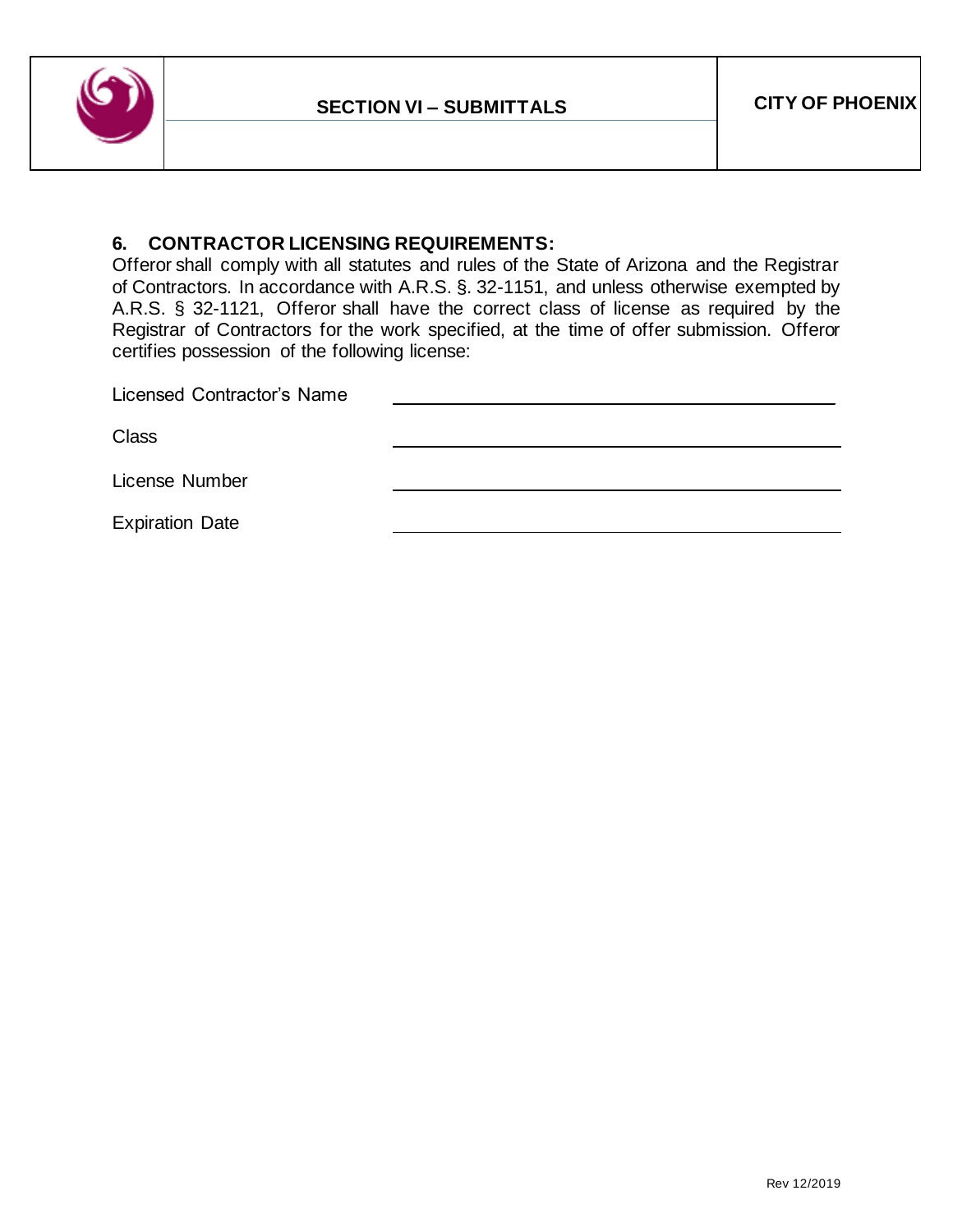

#### **7. REFERENCES:**

**Contractor shall furnish the names, addresses, and telephone numbers of a minimum of three firms or government organizations for which the Contractor is currently furnishing or has furnished, completed service for: Enter services requiring references**

| <b>Company Name</b>     |                                                                                                                                                                                                                               |
|-------------------------|-------------------------------------------------------------------------------------------------------------------------------------------------------------------------------------------------------------------------------|
| <b>Address</b>          |                                                                                                                                                                                                                               |
| <b>Reference</b>        |                                                                                                                                                                                                                               |
| <b>Telephone Number</b> |                                                                                                                                                                                                                               |
| <b>Email address</b>    |                                                                                                                                                                                                                               |
| <b>Company Name</b>     | the control of the control of the control of the control of the control of the control of the control of the control of the control of the control of the control of the control of the control of the control of the control |
| <b>Address</b>          |                                                                                                                                                                                                                               |
| Reference               | <u> 1989 - Johann Stoff, amerikansk politiker (d. 1989)</u>                                                                                                                                                                   |
| <b>Telephone Number</b> |                                                                                                                                                                                                                               |
| <b>Email address</b>    |                                                                                                                                                                                                                               |
| <b>Company Name</b>     |                                                                                                                                                                                                                               |
| <b>Address</b>          | <u> 1980 - Jan Sterling, mars and de la politica de la politica de la politica de la politica de la politica de</u>                                                                                                           |
| Reference               |                                                                                                                                                                                                                               |
| <b>Telephone Number</b> |                                                                                                                                                                                                                               |
| <b>Email address</b>    |                                                                                                                                                                                                                               |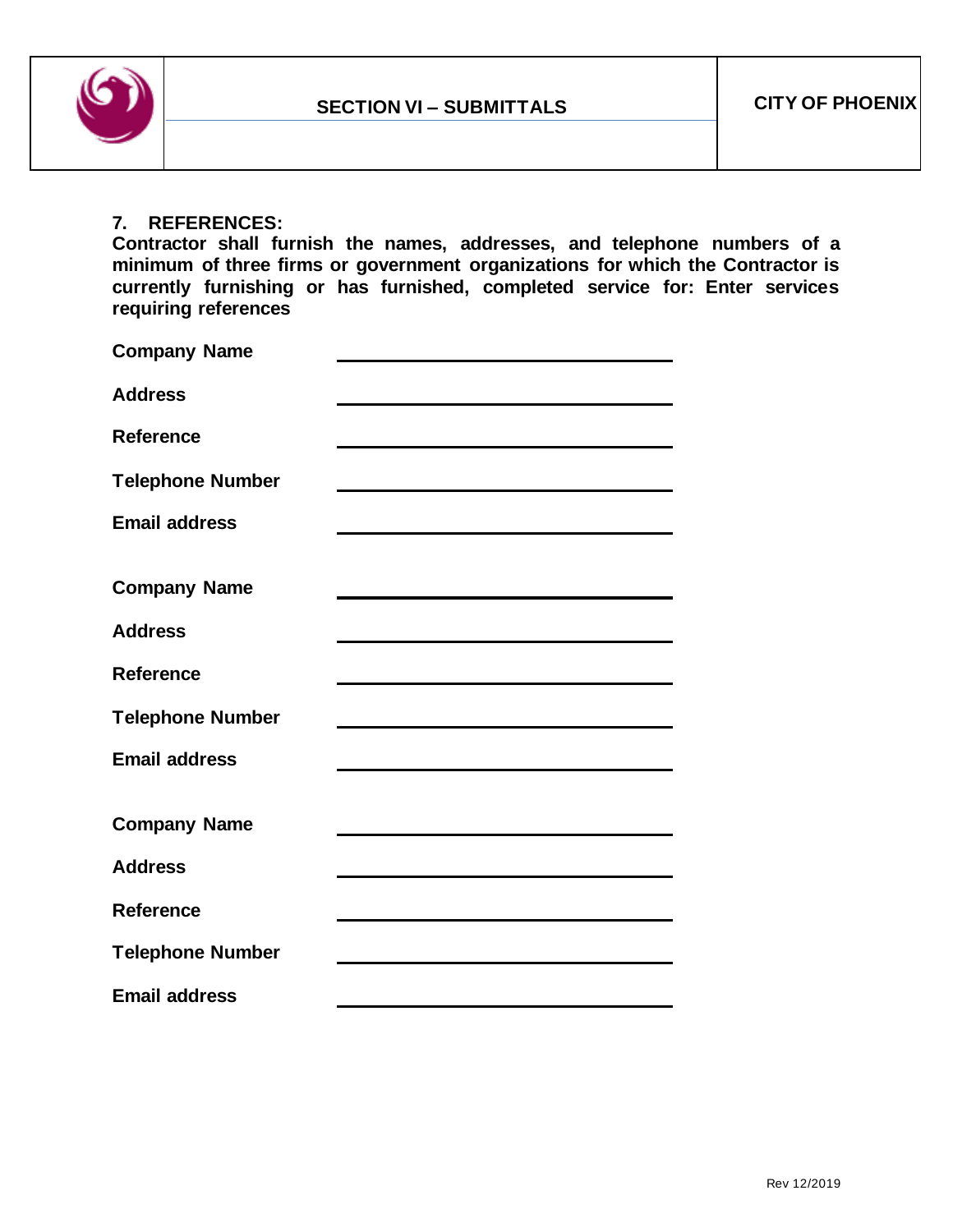

### **8. CERTIFICATION REGARDING DEPARTMENT SUSPENSION, AND OTHER INELIGIBILITY AND VOLUNTARY EXCLUSION:**

The prospective participant (Contractor for a federally funded project) certifies, by submission of this solicitation and certification, that neither it nor its principals are presently debarred, suspended, proposed for debarment, declared ineligible, or voluntarily excluded from participation in this transaction by **any** federal department or agency.

Where the prospective participant is unable to certify to any of the statements in this certification, such participant **shall** attach an explanation to this solicitation.

THE PARTICIPANT (Contractor for a federally funded project), CERTIFIES OR AFFIRMS THE TRUTHFULNESS AND ACCURACY OF THE CONTENTS OF THE STATEMENTS SUBMITTED ON OR WITH THIS CERTIFICATION AND UNDERSTANDS THAT THE PROVISIONS OF 31 U.S.C. 3801 ET SEQ. ARE APPLICABLE THERETO.

Authorized Official:

Title of Authorized Official:

Date: \_\_\_\_\_\_\_\_\_\_\_\_\_\_\_\_\_\_\_\_\_\_\_\_\_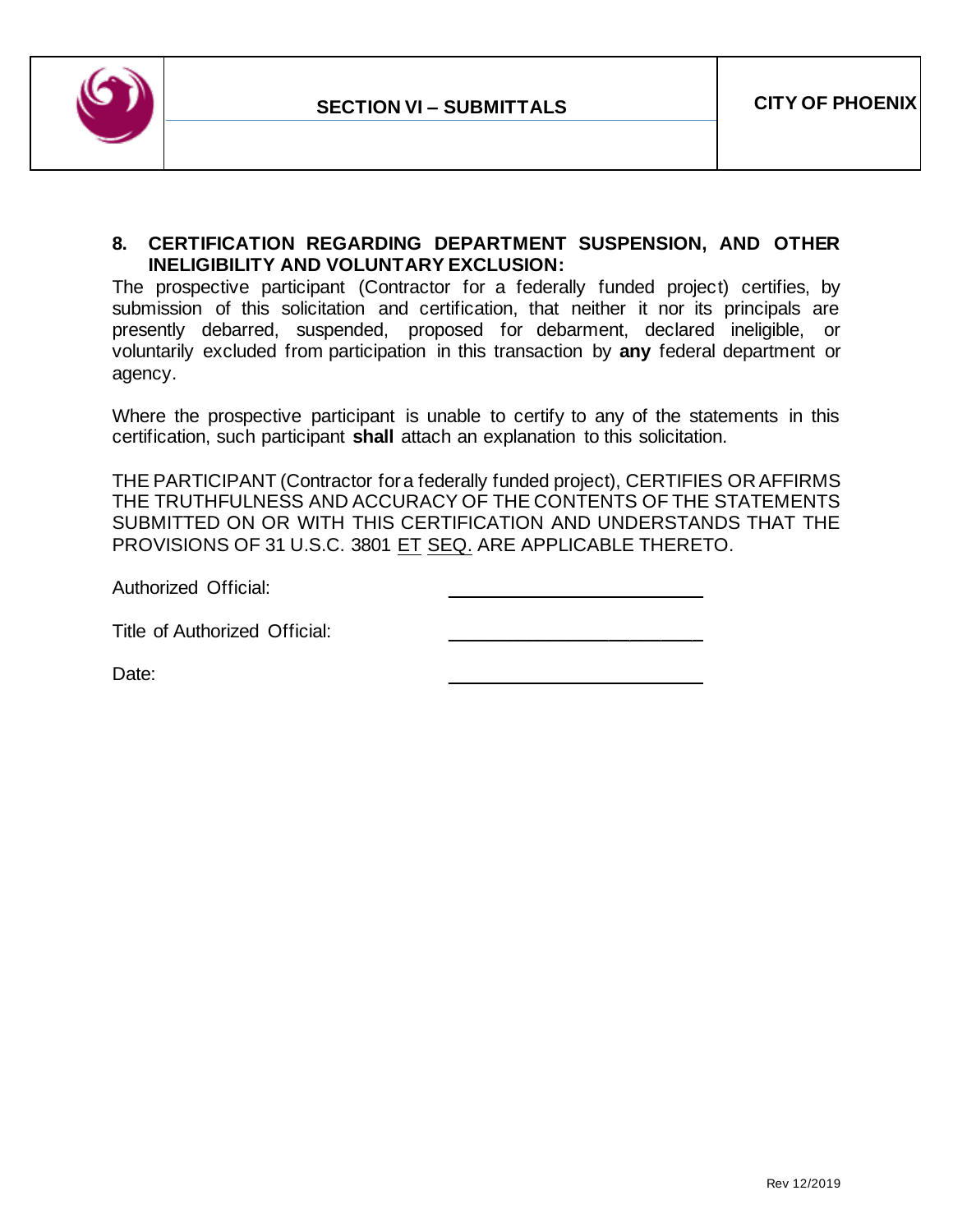

# **ACCEPTANCE OF OFFER**

The Offer is hereby accepted.

The Contractor is now bound to sell the material(s) or service(s) listed by the attached contract and based upon the solicitation, including all terms, conditions, specifications, amendments, etc. and the Contractor's Offer as accepted by the City.

This contract shall henceforth be referred to as Contract No. The Contractor has been cautioned not to commence any billable work or provide any material or service under this contract until Contractor receives purchase order, or contract documentation.

### **CITY OF PHOENIX**

A Municipal Corporation Jeffrey Barton, City Manager

Director or delegate, Department TJ Martin Assistant Finance Director

\_\_\_\_\_\_\_\_\_\_\_\_\_\_\_\_\_\_\_\_\_\_\_\_\_\_\_\_\_\_\_\_\_

Attest:

\_\_\_\_\_\_\_\_\_\_\_\_\_\_\_\_\_\_\_\_\_\_\_\_\_\_\_\_\_\_\_\_\_\_ this \_\_\_\_\_day of \_\_\_\_\_\_\_\_\_\_\_\_\_\_\_\_2022

City Clerk

Approved as to form this 19th day of January 2017. This document has been approved as to form by the City Attorney and is on file with the City Clerk. It need not be submitted to the City Attorney for approval unless the form document is altered.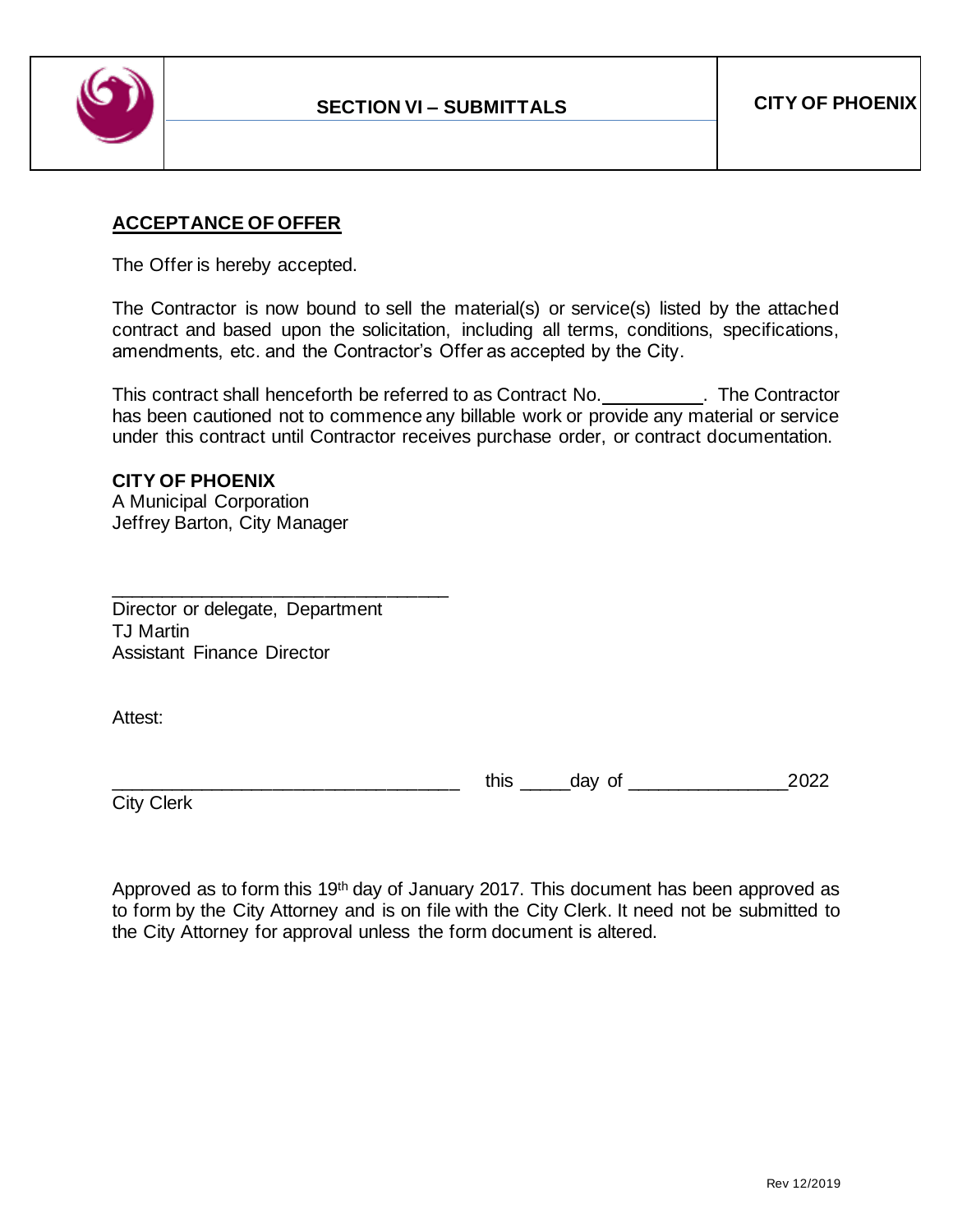

# **OFFER**

**TO THE CITY OF PHOENIX -** The Undersigned hereby offers and agrees to furnish the material and or service(s) in compliance with all terms, conditions, specifications, and addenda issued as a result of a solicitation.

Arizona Sales Tax No. Use Tax No. for Out-of State Suppliers City of Phoenix Sales Tax No. Arizona Corporation Commission File No.

Taxpayer's Federal Identification No.: If recommended for contract award, Bidder agrees to provide its federal taxpayer identification number or as applicable its social security number to the City of Phoenix for the purposes of reporting to appropriate taxing authorities, monies paid by the City of Phoenix under the awarded contract. If the Bidder provides its social security number, the City will only share this number with appropriate state and federal officials. This submission is mandatory under 26 U.S.C. § 6041A.

Enter City's Registration System ID Number Located at City's eProcurement website (see SECTION I – INSTRUCTIONS - CITY'S REGISTRATION)

Offeror has read, understands, and will fully and faithfully comply with this solicitation, its attachments and any referenced documents. Offeror certifies that the prices offered were independently developed without consultation with any other Offeror or potential Offerors.

\_\_\_\_\_\_\_\_\_\_\_\_\_\_\_\_\_\_\_\_\_\_\_\_\_\_ \_\_\_\_\_\_\_\_\_\_\_\_\_\_\_\_\_\_\_\_\_\_\_\_\_\_

Authorized Signature Date

Verify Name and type of company example and Title Printed Name and Title (LLC, Inc., Sole Proprietor) (Member, Manager, President)

\_\_\_\_\_\_\_\_\_\_ \_\_\_\_\_\_\_\_\_\_\_\_\_\_\_\_\_\_\_\_\_\_\_\_\_\_

**Address** 

City, State and Zip Code Telephone Number Company's Fax Number Company's Toll Free # Email Address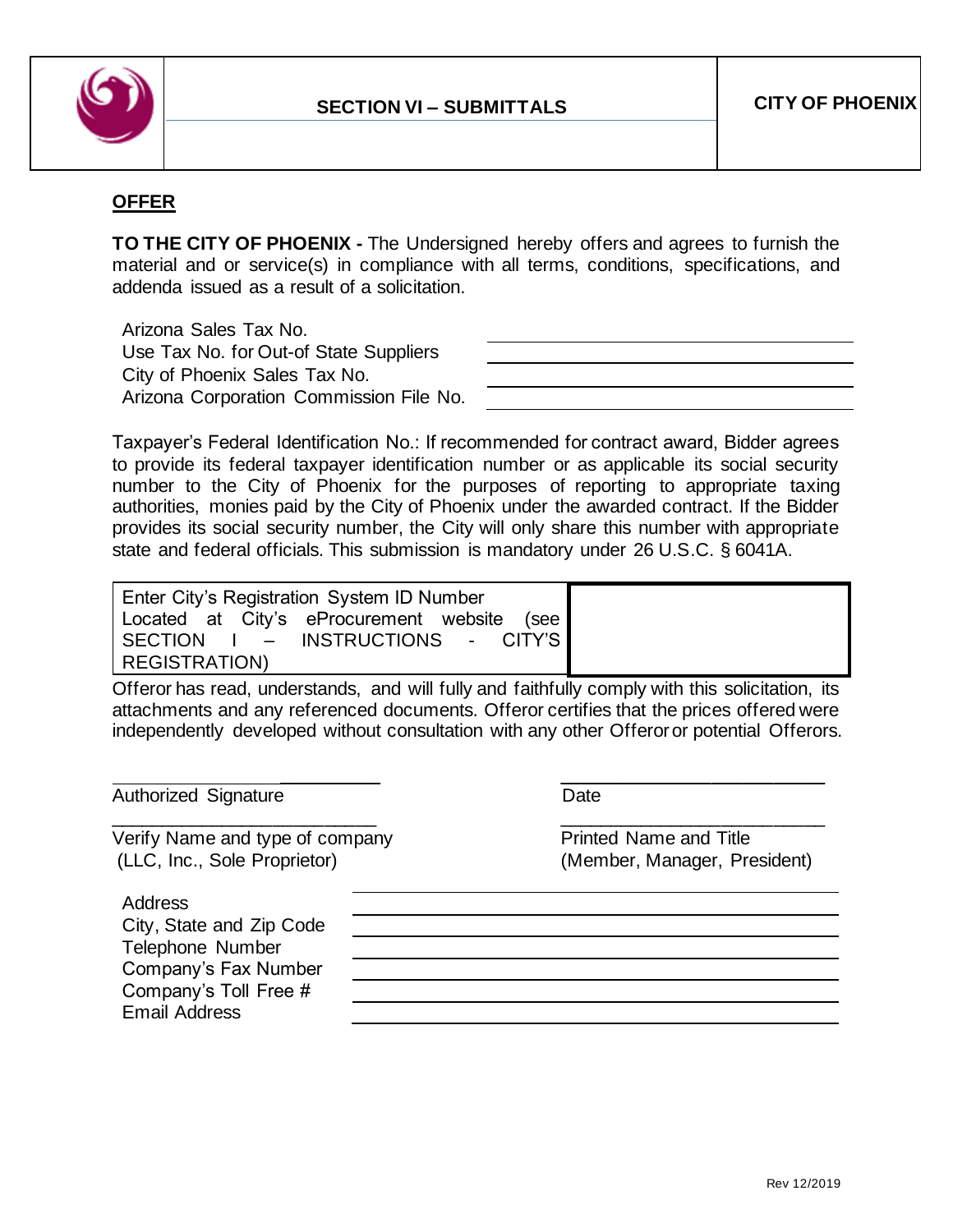

| Conflict of Interest & Solicitation Transparency Form: This form must be signed and<br>submitted to the City and all questions must be answered (or N/A) or your Offermay be<br>considered non-responsive.                                                                                                     |
|----------------------------------------------------------------------------------------------------------------------------------------------------------------------------------------------------------------------------------------------------------------------------------------------------------------|
|                                                                                                                                                                                                                                                                                                                |
| 1. Name of person submitting this disclosure form.                                                                                                                                                                                                                                                             |
|                                                                                                                                                                                                                                                                                                                |
| <b>Suffix</b><br><b>First</b><br>MI<br>Last                                                                                                                                                                                                                                                                    |
| 2. Contract Information                                                                                                                                                                                                                                                                                        |
| Solicitation # or Name:                                                                                                                                                                                                                                                                                        |
| 3. Name of individual(s) or entity(ies) seeking a contract with the City (i.e. parties to the<br>Contract)                                                                                                                                                                                                     |
|                                                                                                                                                                                                                                                                                                                |
|                                                                                                                                                                                                                                                                                                                |
| 4. List any individuals(s) or entity(ies) that are owners, partners, parent, sublessees, joint<br>venture, or subsidiaries of the individual or entity listed in Question 3. Please include<br>all Board members, executive committee members and officers for each entry. If not<br>applicable, indicate N/A. |
|                                                                                                                                                                                                                                                                                                                |
|                                                                                                                                                                                                                                                                                                                |
|                                                                                                                                                                                                                                                                                                                |
| 5. List any individuals or entities that will be subcontractors on this contract or indicate<br>$N/A$ .                                                                                                                                                                                                        |
| Subcontractors may be retained, but not known as of the time of this submission.<br>List of subcontracts, including the name of the owner(s) and business name:                                                                                                                                                |
|                                                                                                                                                                                                                                                                                                                |
|                                                                                                                                                                                                                                                                                                                |
|                                                                                                                                                                                                                                                                                                                |
|                                                                                                                                                                                                                                                                                                                |
| 6. List any attorney, lobbyist, or consultant retained by any individuals listed in Questions 3,<br>4, or 5 to assist in the proposal or seeking the resulting contract. If none, indicate N/A.                                                                                                                |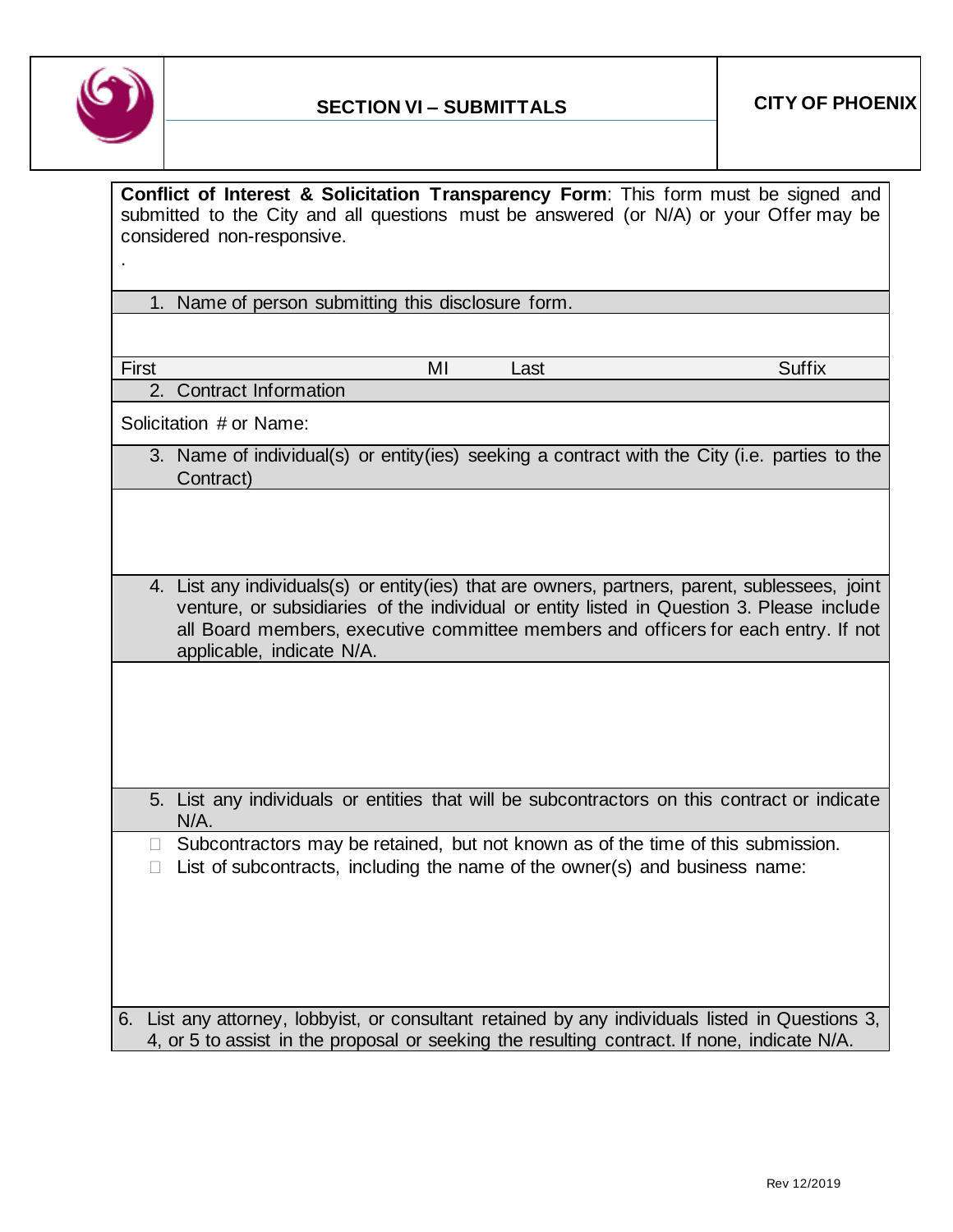

#### 7. **Disclosure of Conflict of Interest**: **A. City Code Section 43-34**

Are you aware of any fact(s) with regard to this solicitation or resulting contract that would raise a "conflict of interest" issue under City Code Section 43-34?

"An elected City official or a City employee shall not represent any person or business for compensation before the City regarding any part of a procurement, including any resulting contract, if during the time the elected official is or was in office or the employee is or was employed by the City such elected official or employee played a material or significant role in the development of the solicitation, any other part of the procurement, or the contract award."

- $\Box$  I am not aware of any conflict(s) of interest under City Code Section 43-34.
- $\Box$  I am aware of the following potential or actual conflict(s) of interest:

# **B. ARS Sections 38-501 et. Seq. & City Charter Chapter 11**

State law and the Phoenix City Charter and Code prohibit public officers or employees, their close relatives, and any businesses they, or their relatives, own from (1) representing before the City any person or business for compensation, (2) doing business with the City by any means other than through a formal procurement, and (3) doing business with the City without disclosing that the person has an interest in the contract. This prohibition extends to subcontracts on City contracts and also applies to parent, subsidiary, or partner businesses owned by a public officer or employee. See A.R.S. Sections 38-501 through 38-511, for more information (City Charter, Chapter 11, applies the state conflict-of-interest law to City employees).

Please note that any contract in place at the time a person becomes a public officer or employee may remain in effect. But the contract may not be amended, extended, modified, or changed in any manner during the officer's or employee's city service without following city administrative regulations.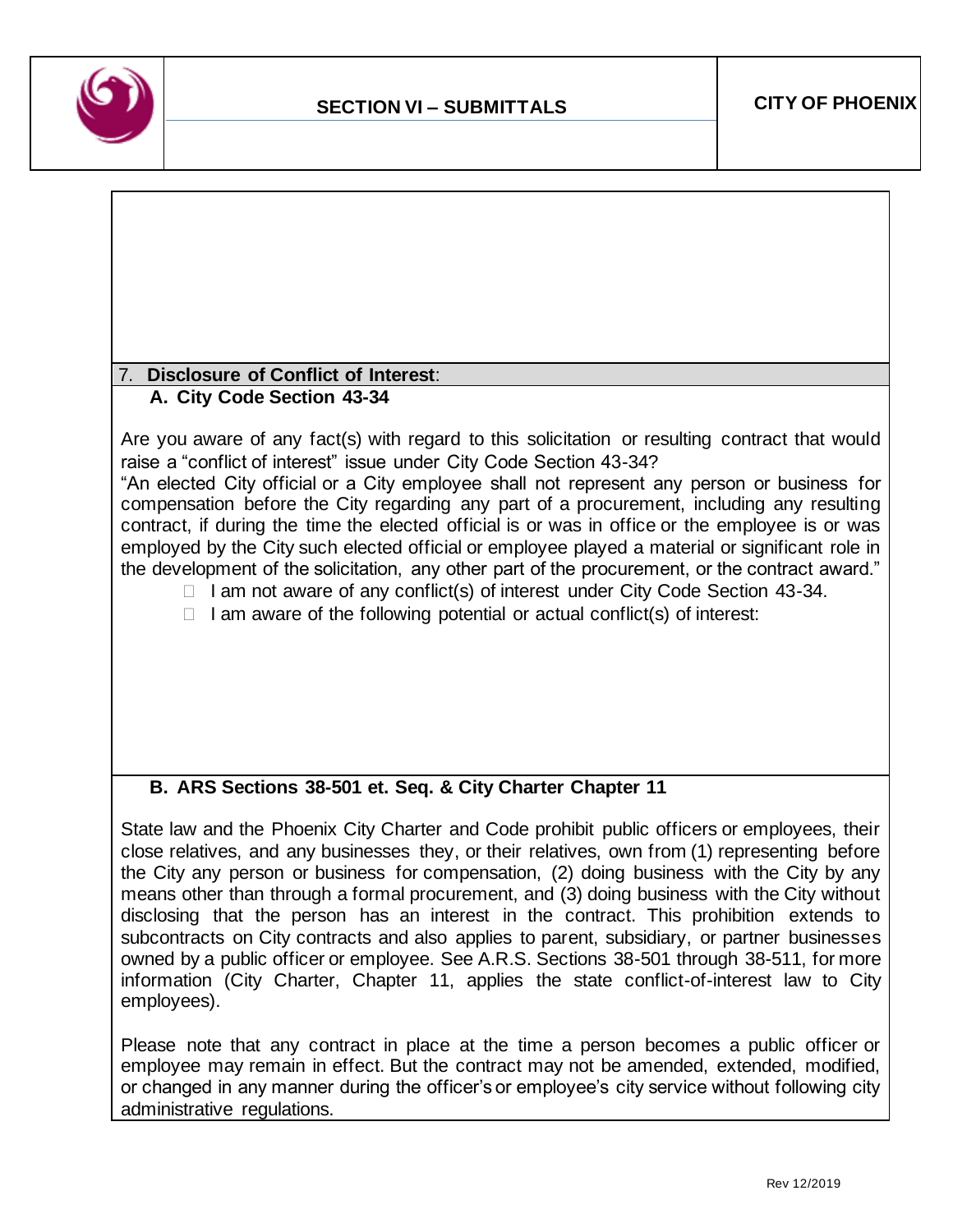

| "Are you aware of any fact(s) with regard to this contract that would raise a "conflict of interest<br>issue under A.R.S. Sections 38-501 through 38-511 (See Arizona Revised Statutes regarding<br>conflict of interest at www.azleg.gov).<br>I am not aware of any conflict(s) of interest under Arizona Revised Statutes Sections<br>$\Box$<br>38-501 through 38-511.<br>I am aware of the following conflict(s) of interest: |
|----------------------------------------------------------------------------------------------------------------------------------------------------------------------------------------------------------------------------------------------------------------------------------------------------------------------------------------------------------------------------------------------------------------------------------|
| 8. Acknowledgements<br>A. Solicitation Transparency Policy - No Contact with City Officials or Staff<br><b>During Evaluation</b>                                                                                                                                                                                                                                                                                                 |
| I understand that a person or entity who seeks or applies for a city contract, or any<br>$\Box$<br>other person acting on behalf of that person or entity, is prohibited from contacting city<br>officials and employees regarding the contract after a solicitation has been posted.                                                                                                                                            |
| This "no-contact" provision only concludes when the contract is awarded at a City<br>$\Box$<br>Council meeting. If contact is required with City official or employees, the contact will<br>take place in accordance with procedures by the City. Violation of this prohibited<br>contacts provision, set out in City Code Sections 2-190.4 and 43-36, by respondents,<br>or their agents, will lead to disqualification.        |
| <b>B. Fraud Prevention and Reporting Policy</b>                                                                                                                                                                                                                                                                                                                                                                                  |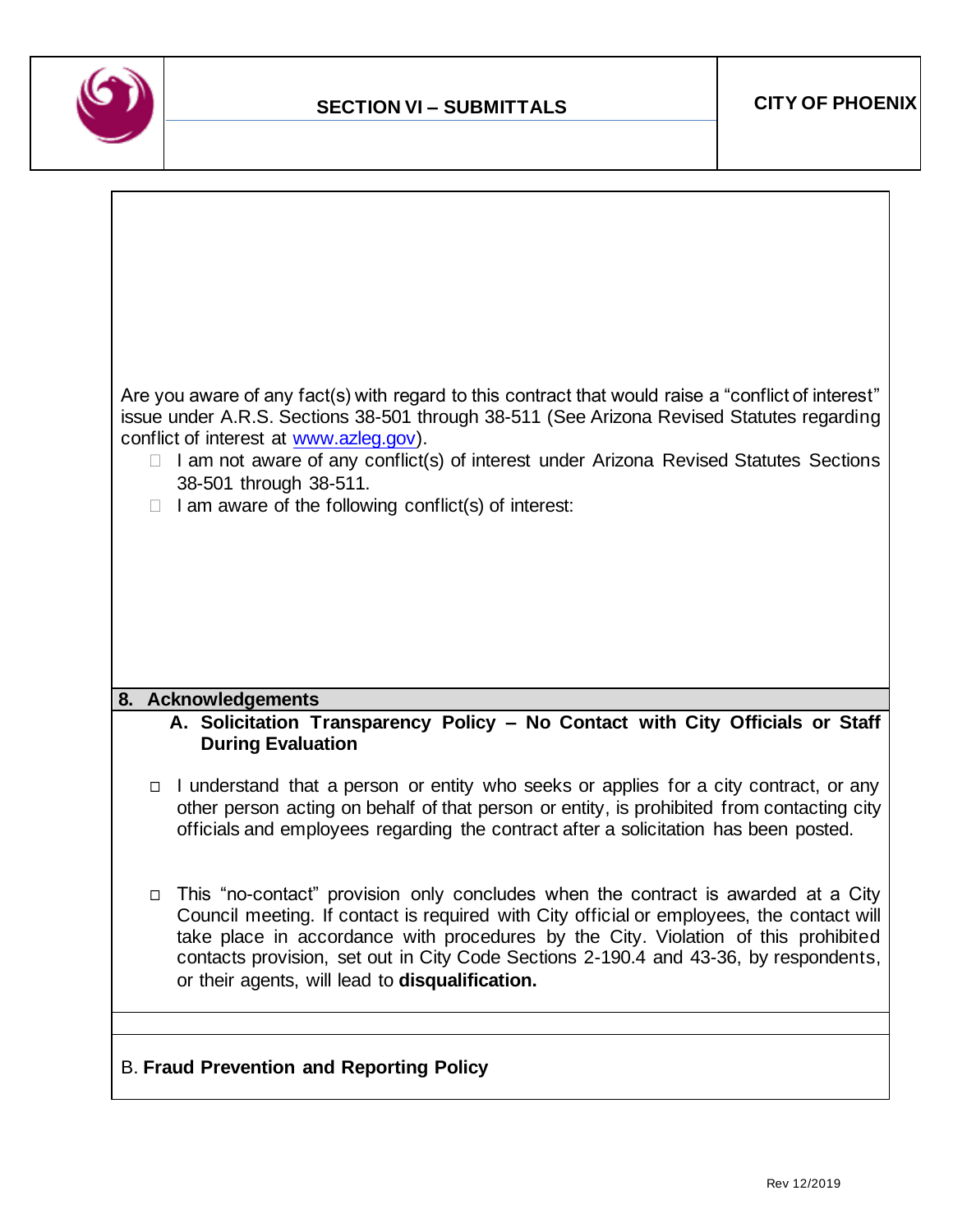

 $\Box$  I acknowledge that the City has a fraud prevention and reporting policy and takes fraud seriously. I will report fraud, suspicion of fraud, or any other inappropriate action to: telephone no. 602-261-8999 or 602-534-5500 (TDD); or [aud.integrity.line@phoenix.gov.](mailto:aud.integrity.line@phoenix.gov)

The purpose of the fraud policy is to maintain the City's high ethical standards. The policy includes a way for our business partners to report wrongdoing or bad behavior. Suspected fraud should be reported immediately to the Phoenix Integrity Line. The City has adopted a zero-tolerance policy regarding fraud.

# **OATH**

I affirm that the statements contained in this form, including any attachments, to the best of my knowledge and belief are true, correct, and complete.

Should any of the answers to the above questions change during the course of the contract, particularly as it relates to any changes in ownership, applicant agrees to update this form with the new information within 30 days of such changes. Failure to do so may be deemed a breach of contract.

PRINT NAME TITLE TO A RESERVE THE SERVER OF A RESERVE TIME OF A RESERVE TIME OF A RESERVE TIME OF A RESERVE TIME OF A RESERVE TIME OF A RESERVE TIME OF A RESERVE TIME OF A RESERVE TIME OF A RESERVE THAT A RESERVE THAT A RE

SIGNATURE DATE DATE AND A SERIES OF THE SERIES OF THE SERIES OF THE SERIES OF THE SERIES OF THE SERIES OF THE S

COMPANY (CORPORATION, LLC, ETC.) NAME and DBA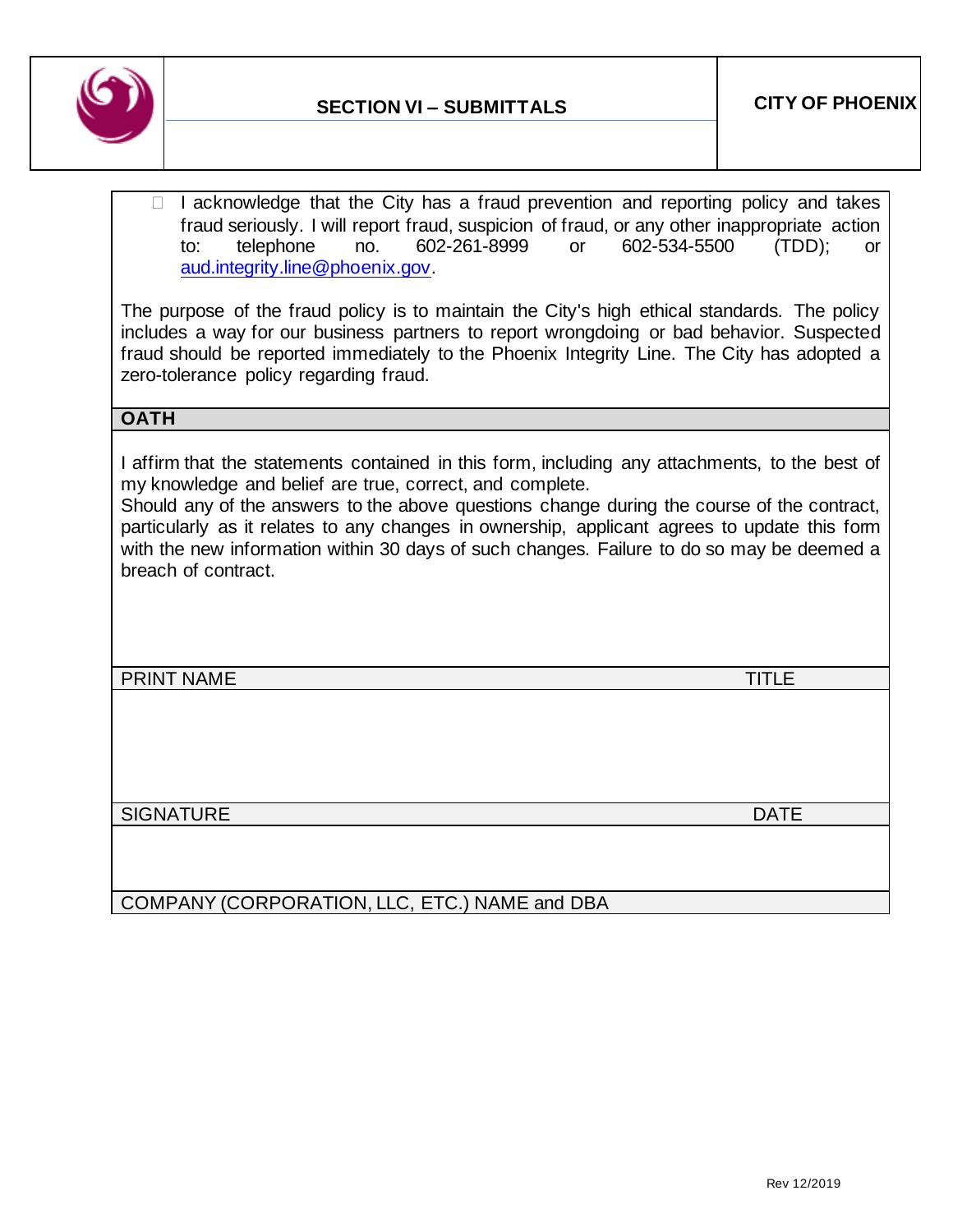

### **Attachment 1 – Evaluation Criteria Narrative Submittal**

#### **Experience and Qualifications**

- 1. Provide a narrative of your Company Profile and describe your experience and expertise in each of the proposed services as outlined in the Scope of Work. In addition, the following subsections describe additional information to provide at a minimum *(limit your responses to no more than 5 pages) (Section V, Scope of Work, 3.1 – 3.4)*:
	- a. History of the business, including the date, establishment, type of ownership, or legal structure of the business (sole proprietor, partnership, corporation, etc.)
	- b. Length of time, the firm has been operating as a legal entity.
	- c. Length of time the firm has been providing the requested service
	- d. State your firm's experience in delivering comparable benefits to other private and government agencies.
- 2. Provide a narrative for each Key personnel proposed to deliver the required services. Fully explain their roles, responsibilities, and applicable license or certifications. In addition, provide resumes for each person identified. Please limit your narrative response to 2 and 3 pages per individual resume. At a minimum, the following information must be included in the in the narrative and resumes *(Section V, Scope of Work, 3.3)*:
	- a. Full Name, proposed role, description of duties/responsibilities in delivering the services hereunder
	- b. Education, including degrees and relevant certifications and the institution from which there were obtained.
	- c. Years of experience and employment history, mainly related to government and the requested services.
	- d. Specify the employment status of each Key Person (i.e., subcontractor, an employee of the Contractor, etc.).
	- e. In addition, the offeror shall also submit copies of each narrative with personally identified information redacted. (i.e., mailing address, phone number, e-mail address)
- 3. Describe the Offeror's experience collaborating with other local, state and federal agencies in developing a federal agenda to advance targeted outcomes and policy goals. (*Section V, Scope of Work, 4.5*)